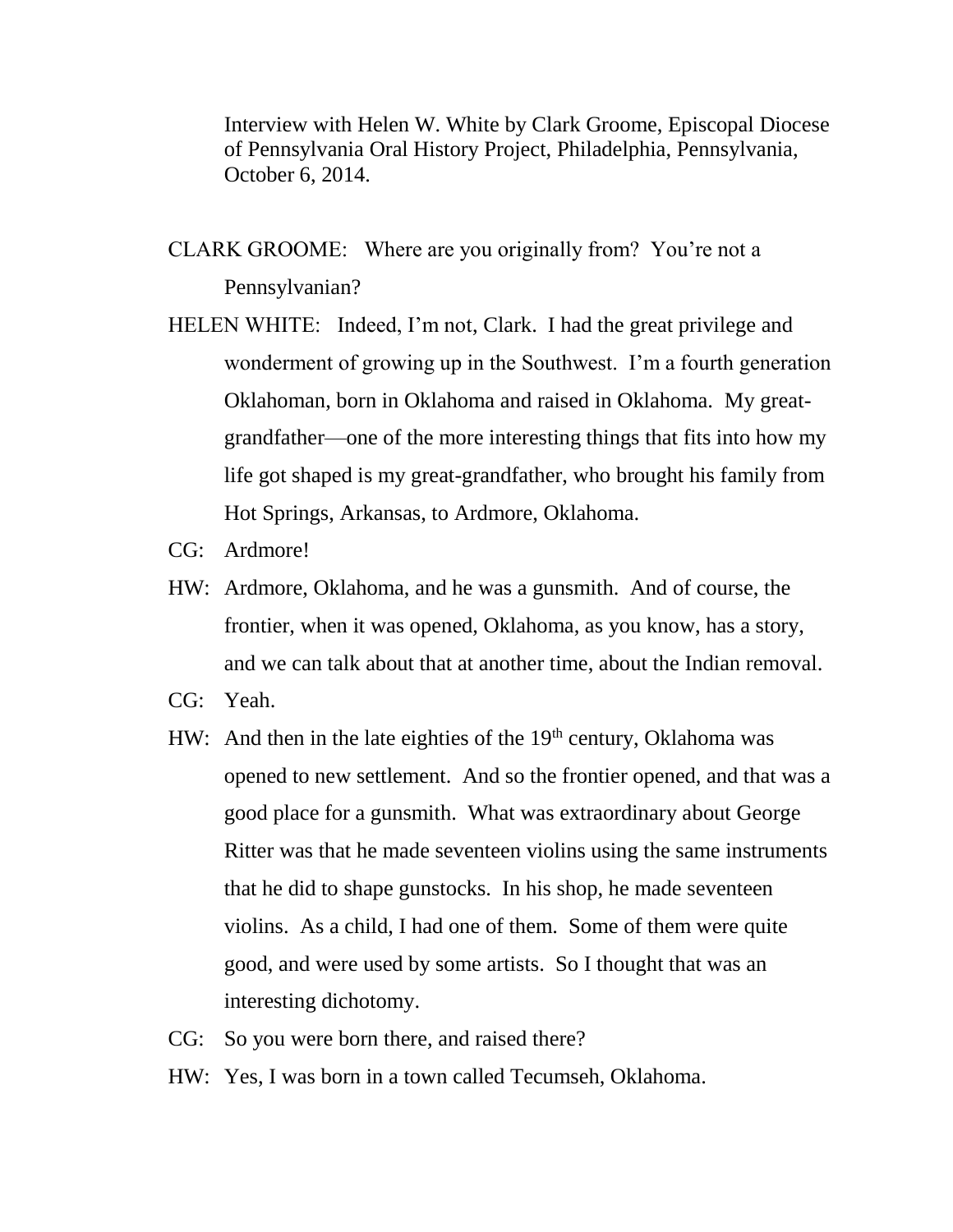- CG: T-E-C-U-M-S-E-H?
- HW: Himself! The chief. And while my father was working in the oilfields, in the early 1930s. So, that's the beginning. And as a consequence of that, when the opportunity came at a very fine school system in Tulsa—incidentally, I probably was in my teens before I realized Tulsa was not the center of the universe.
- CG: Oh, okay.
- HW: Because Tulsa really, and still to this day, considers itself above the normal, or above the average. So I had the opportunity to study the violin, and that put me on the—simply because I had the violin that my great-grandfather had made.
- CG: Okay, where did you go? Tell me about your education. Not high school, but I mean, after school.
- HW: Well, let me just briefly say, and this is not stretching the point by any means; anyone can look it up. The Tulsa school system, because of the unusual circumstances in the way Oklahoma became a state, was one of the finest school systems in the country.
- CG: There was a lot of oil money, wasn't there?
- HW: Lots of oil money. Lots of oil money.
- CG: That helped the public schools then, there.
- HW: And during the 1930s, after the crash, the city fathers and the district fathers really set about to develop a very fine school system. And I benefited from that personally. By the time I reached high school, as a student of violin, I was playing in an orchestra in the high school that had over 70 members. It was a very large high school. So this was a wonderful benefit, sent me on my way. I had the benefit of studying with a woman who was a refugee from Germany, a Jew, who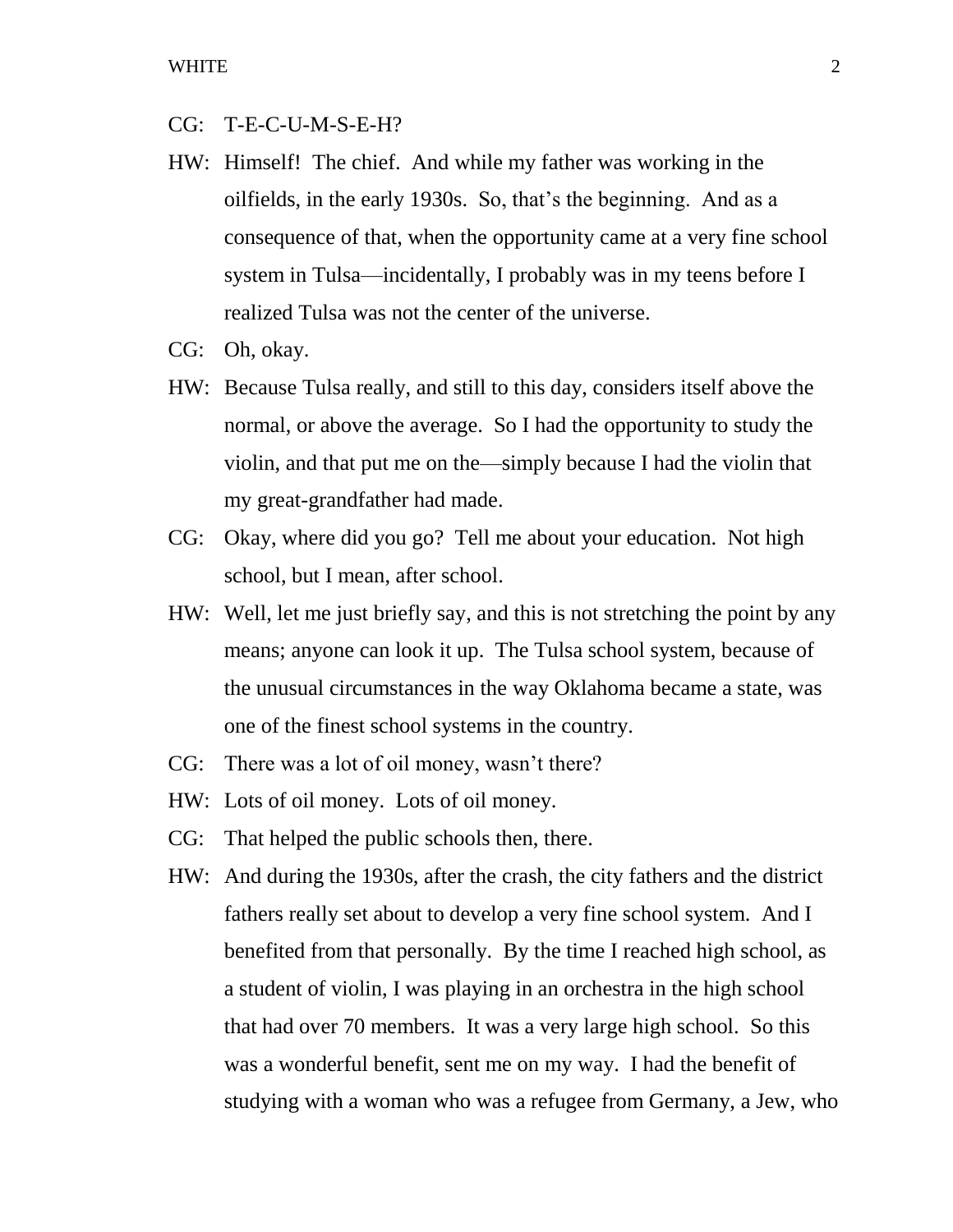came over with her parents. That's a whole 'nother story, but it's a very important part of my background, because Tosca Kramer became my mentor.

- CG: Spell Kramer.
- HW: K-R-A-M-E-R. Her full professional name is Tosca Berger Kramer. Dr. Berger brought them, his family, to Tulsa as they were fleeing Berlin.
- CG: So when did you graduate from high school?
- HW: '49, 1949.
- CG: '49, yeah.
- HW: Right after the war. My father had come back. He had served in the Navy as a volunteer during the war. And so the opportunities to go to university were limited because of circumstances at that time, so it was not where I would go to university, but if. In those days, University of Tulsa was predominantly male, on an average of ten to one, and the attitude of women getting an education was not enthusiastic.
- CG: No.
- HW: And there were members in my family who said—because it was family business—"We can't use family money at this time to put a woman into—because she'll only get married, etcetera." But Tosca, who my parents valued very much, said, "She will be educated."
- CG: Okay.
- HW: And that prevailed.
- CG: So where were you educated?
- HW: At the University of Tulsa, right there in the city.
- CG: And what was your major?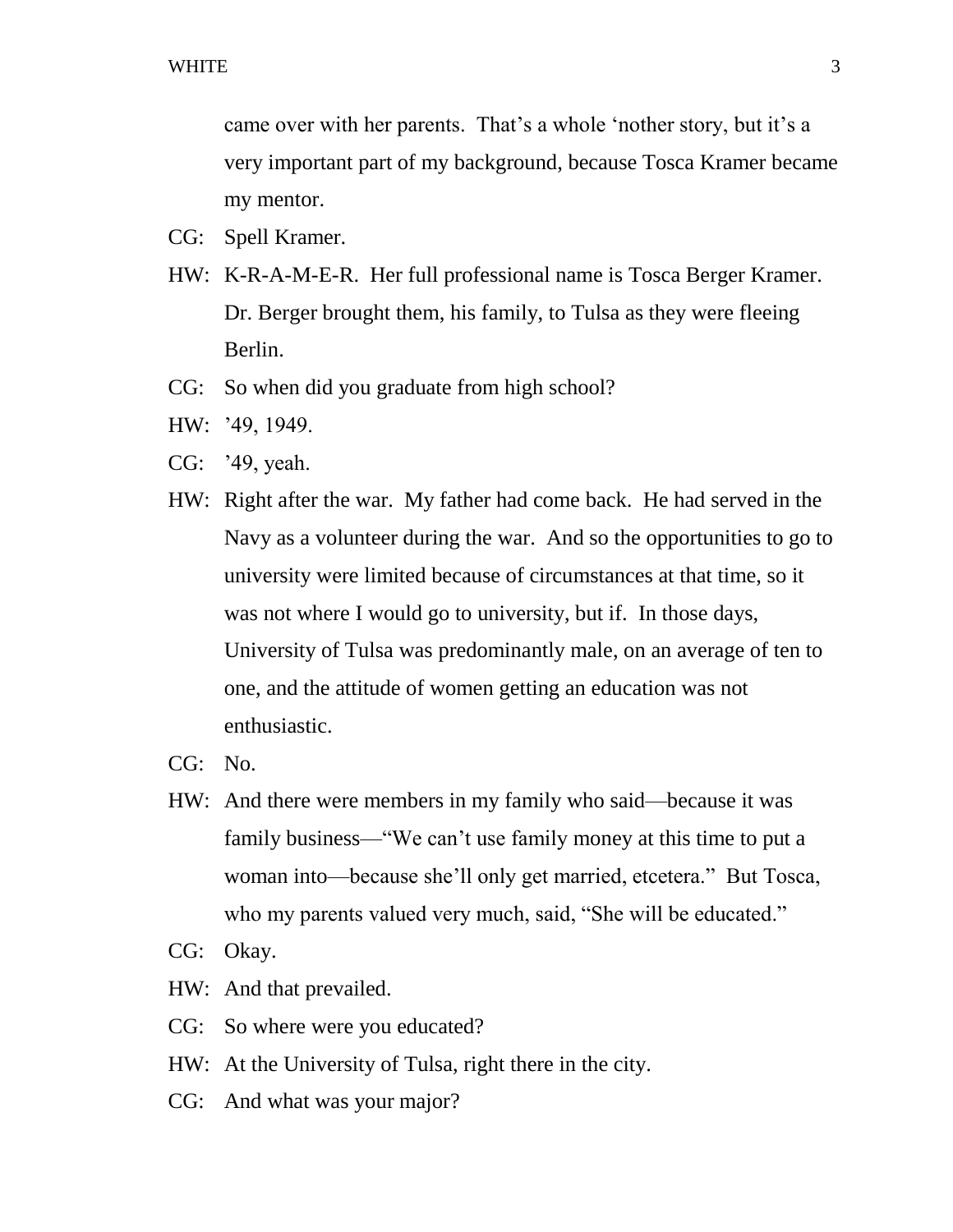HW: Music, and education.

CG: A bachelor's?

- HW: Yes, I got my bachelor's there. And I began to teach in the Tulsa schools.
- CG: Again, teaching music?
- HW: Yes. [Laughs] It was all quite wonderful when—and here's another step forward—born in Oklahoma, and lived there very happily. Loved growing up there; loved going to the university. It was very good to me.
- CG: So did you graduate in '53?
- HW: '53. I graduated in '53.
- CG: On time? In other words, you did it in four years?
- HW: On time. I will say, because it helped to shape things in the future, the four years at the university—maybe I really tried even harder, because of the resistance of my going to the university.
- CG: Because you wanted to prove that girls were okay?
- HW: [Laughs] Yes. I think I wanted to prove my grandmother wrong, when she said—
- CG: Nothing wrong with that.
- HW: That's right. So I probably became, then, an over-achiever, as a result of that kind of motivation. And I did very well at the university, in many aspects of university life. Then, there was a young woman, a young girl, studying with Tosca also who had won the audition to Curtis Institute, and had been at Curtis for two years. Her Godmother, who had taken Janie to Curtis, was no longer able to do it because she became ill. So Tosca then—and we knew the Smith family suggested that maybe I could take Janie, for a year, to Philadelphia.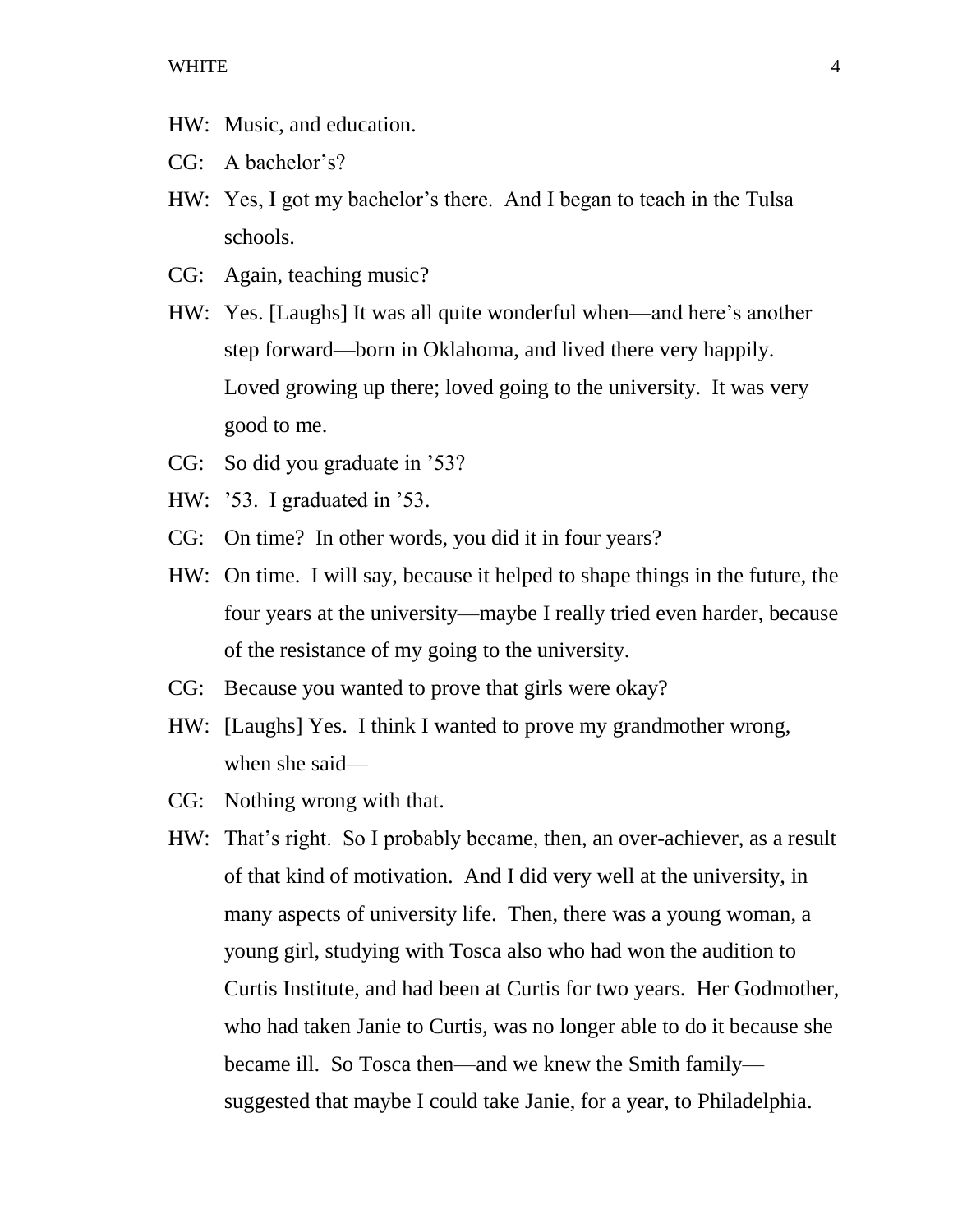You can see why this is an important part of the story, how did I get here?

- CG: Right.
- HW: For one year only, while they made other arrangements.
- CG: And what did you do when you brought her here?
- HW: I was her guardian and supervisor. I worked with Curtis Institute to be her guardian during that year, at the ripe old age of 22, 23.
- CG: How did you survive? I mean, did they pay you to do this?
- HW: They paid for all expenses, and the other thing, another door opened—part of the plan and support for my doing this was to pay for my tuition to start my master's degree.
- CG: And your master's again was in music?
- HW: Yes, but I applied [to the] University of Pennsylvania, not knowing the difference here. And Penn was very good. They said, "You have a good background in English. That would be a good department. But as far as music, our department at Penn"—
- CG: Wasn't much then.
- HW: Not much then, "But let us recommend that you look to Temple," because they saw my credentials, which because of Tosca and four years of study at Colorado College in the summer, they were excellent. It was an excellent record, and I was very happy to have that. So I did go to Dean Stone at Temple.
- CG: David Stone!
- HW: [Laughs] David Stone.
- CG: Yeah.
- HW: David Stone welcomed me enthusiastically, and I had a great year there. But I was longing to go back to Oklahoma, expecting to go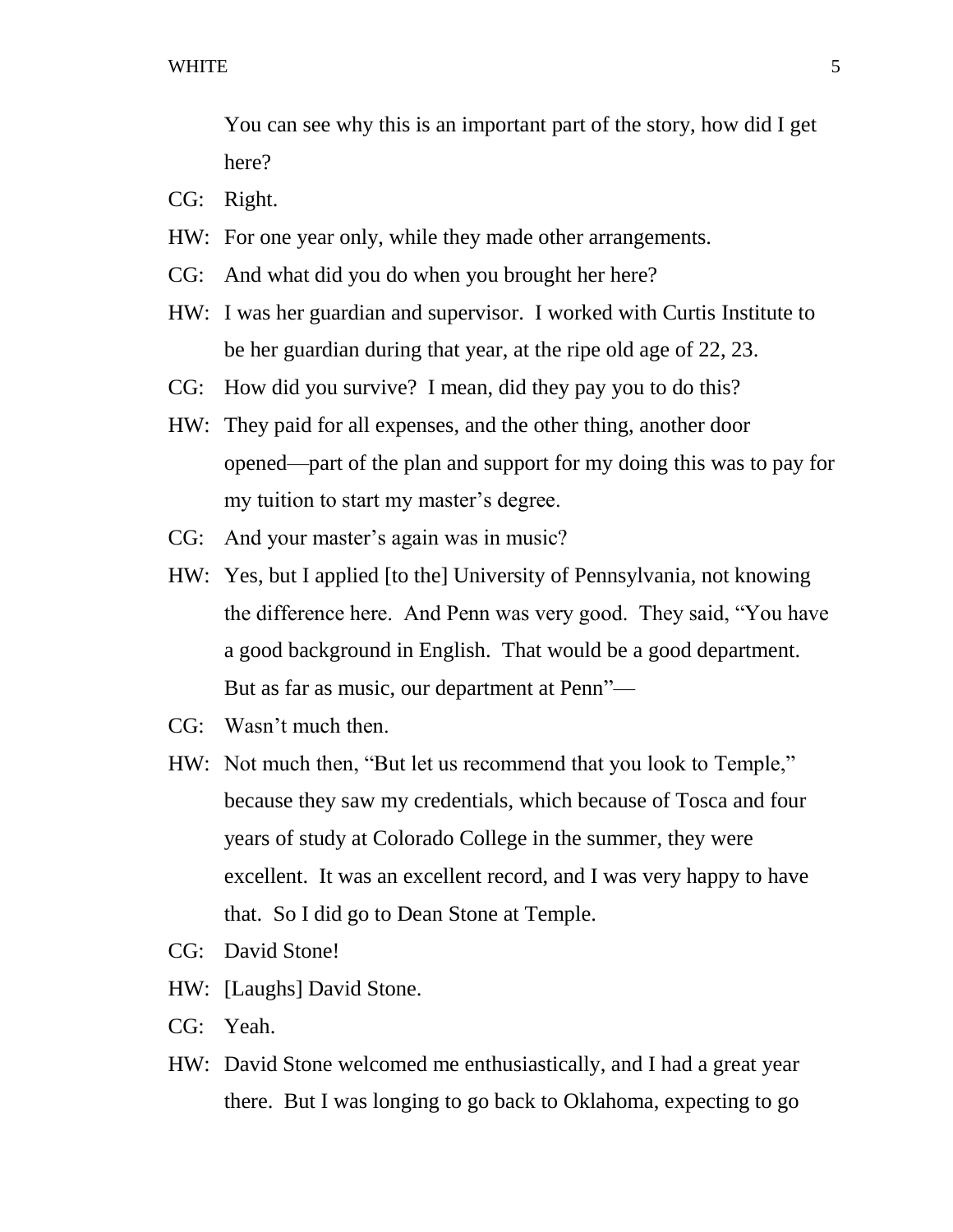back to Oklahoma. [Laughs] Cheltenham schools called David Stone and asked if he had anyone with certain credentials, for teaching music in [the] school system in Cheltenham. They wanted to start an instrumental program. And Dr. Stone said, "I only have one, and she's on her way back to Oklahoma at the end of the year." The superintendent said, "Oh, heck. I'm from Nebraska. Let me talk to her." So that was a good conversation.

He talked me in to coming out to Cheltenham for an interview. It worked very well. They were interested in me. I was intrigued by Cheltenham, an excellent school district. [Sighs] I agreed to do it for two years. By this time my father was anxious, because he was really wanting me to get back to Oklahoma, and I fully intended to do that. However, another really important step happened. There were others, but these are the big ones. I had to be assigned to a school for faculty meetings on Monday, and I was assigned to a certain school. And at the faculty meeting, at the faculty tea, I was introduced to George White.

- CG: Ah, okay! That's a clue. What school was that?
- HW: That was Thomas Williams, in Cheltenham. George was on his way to becoming a high school guidance counselor. But all of this is pure happenstance.
- CG: Well, that's the way life—what you planned in life, and life goes its own way.
- HW: It just kept happening.
- CG: All right, let me stop you. You're in Philadelphia, and you've just met your husband-to-be.
- HW: Mm-hm.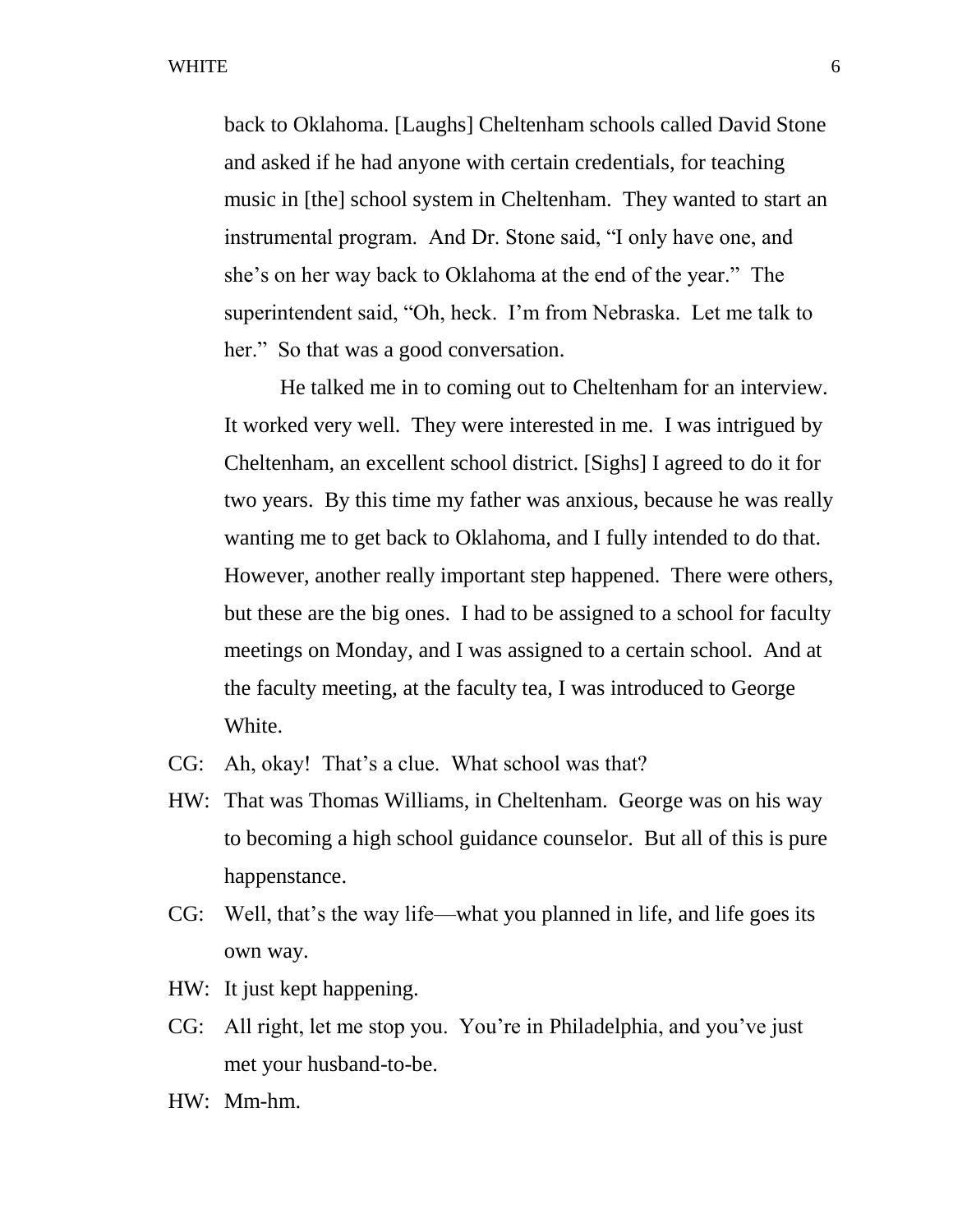- CG: Let's go back to—you did not grow up an Episcopalian?
- HW: I did not. That's a parallel to the story we've just talked about. We often refer to Oklahoma as being the belt buckle of the Bible Belt?
- CG: Yeah.
- HW: And without too much detail, my experience as a young person, growing up in a small church in suburban Tulsa, where my grandparents', my family business—the family business was building what was one of the first suburban ideas of building houses out in the suburbs. And it was a grand idea, and very successful. However, the churches, the main line churches, were all in the city. And so these little churches cropped up around the suburbs, and I, and many of the other children, went to this local church—very evangelical.
- CG: Was that a denominational church?
- HW: It was actually Cincinnati Avenue Christian Church.
- CG: Okay. So it was an independent?
- HW: Very independent, very evangelical.
- CG: Did you like that?
- HW: I grew to question it so severely that—
- CG: What were you questioning about it?
- HW: [Sighs] I have a very quick story about it that opened my eyes, so the light bulb moment. I was in a class, and the teacher was talking about the Red Letter Edition of John.
- CG: Red Letter meaning that those were "Jesus' words."
- HW: These were Jesus' words. This was a really important moment. The Bible was open; there was not one black letter on the page; there were all red letters. And we were being extolled to memorize these very words of Jesus, and put them on our hearts. And all of a sudden, the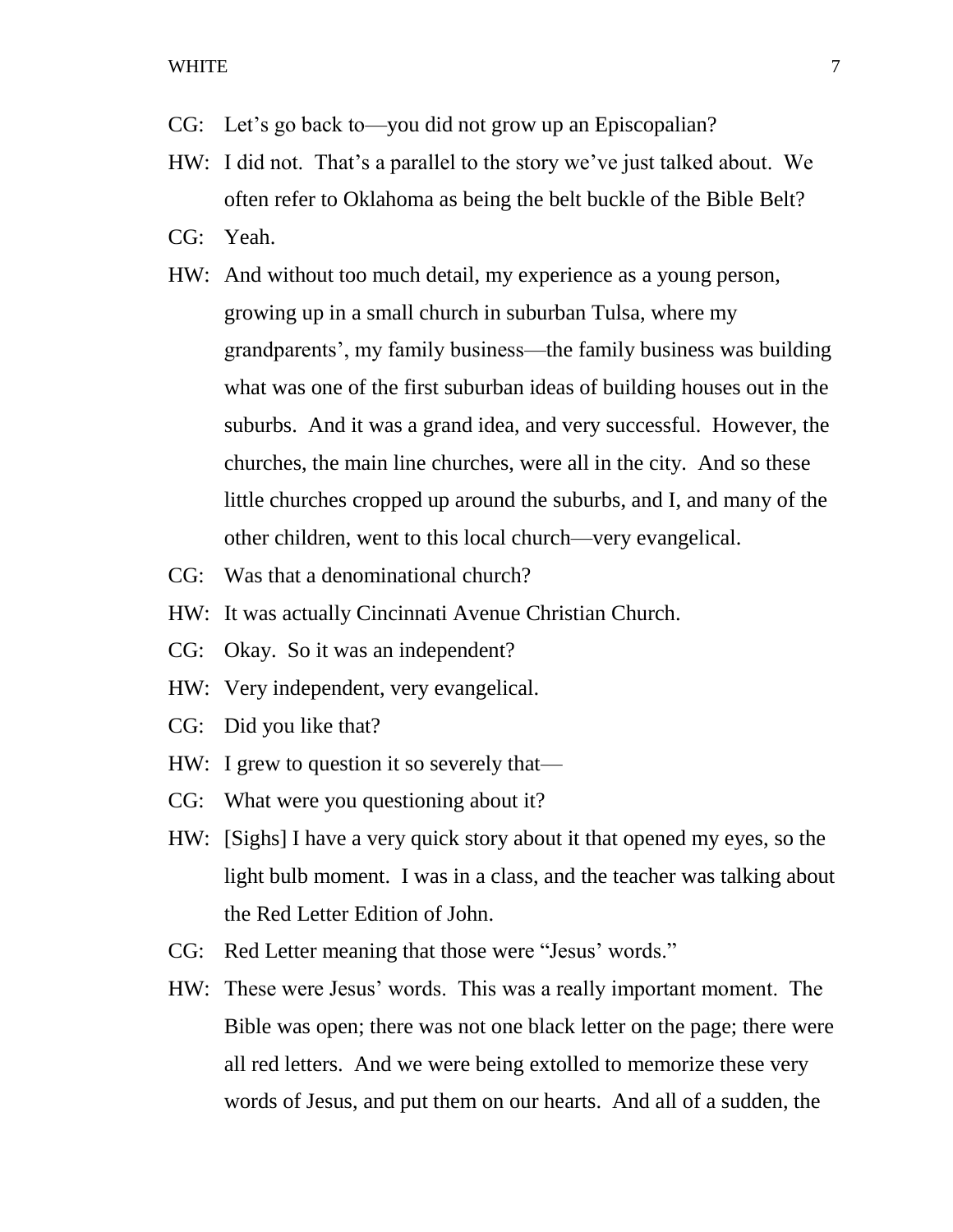light bulb went over my head. [Laughs] Jesus didn't speak in Elizabethan English. And that became a moment of questioning.

- CG: He didn't?
- HW: No! Well, that's what I knew. I had been a good student. But here was another important part of the moment. I couldn't question the teacher. I dared not raise my hand.
- CG: It was, "This is the way it is."
- HW: This is the way it is. I dared not raise my hand, but I had that confrontation of a moment of truth, that says, "I'm being told to do something that is not true."
- CG: Okay, well let's compact the long story. How did you go from there to the Episcopal Church?
- HW: Back to university. Music—we were doing Christmas vespers. I was in charge of the orchestra, and the professor told me to go down to Trinity Church in Tulsa, the Episcopal Church in the city, a beautiful Gothic church, so I could see the layout, the physicality of the church where we were going to do this.
- CG: This was where you were going to perform?
- HW: Where we were going to do the vespers. So I went down on a Sunday morning, and I—again, it's a moment indelible in my head and heart. There was this magnificent service. There was a liturgy. I didn't even know the word liturgy at that point. But there was a procession with great dignity and great care, and the music was glorious! Dr. Eckel mounted the steps into the pulpit, and he spoke—
- CG: Eckel, E-C—?
- HW: E-C-K-E-L.
- CG: Right.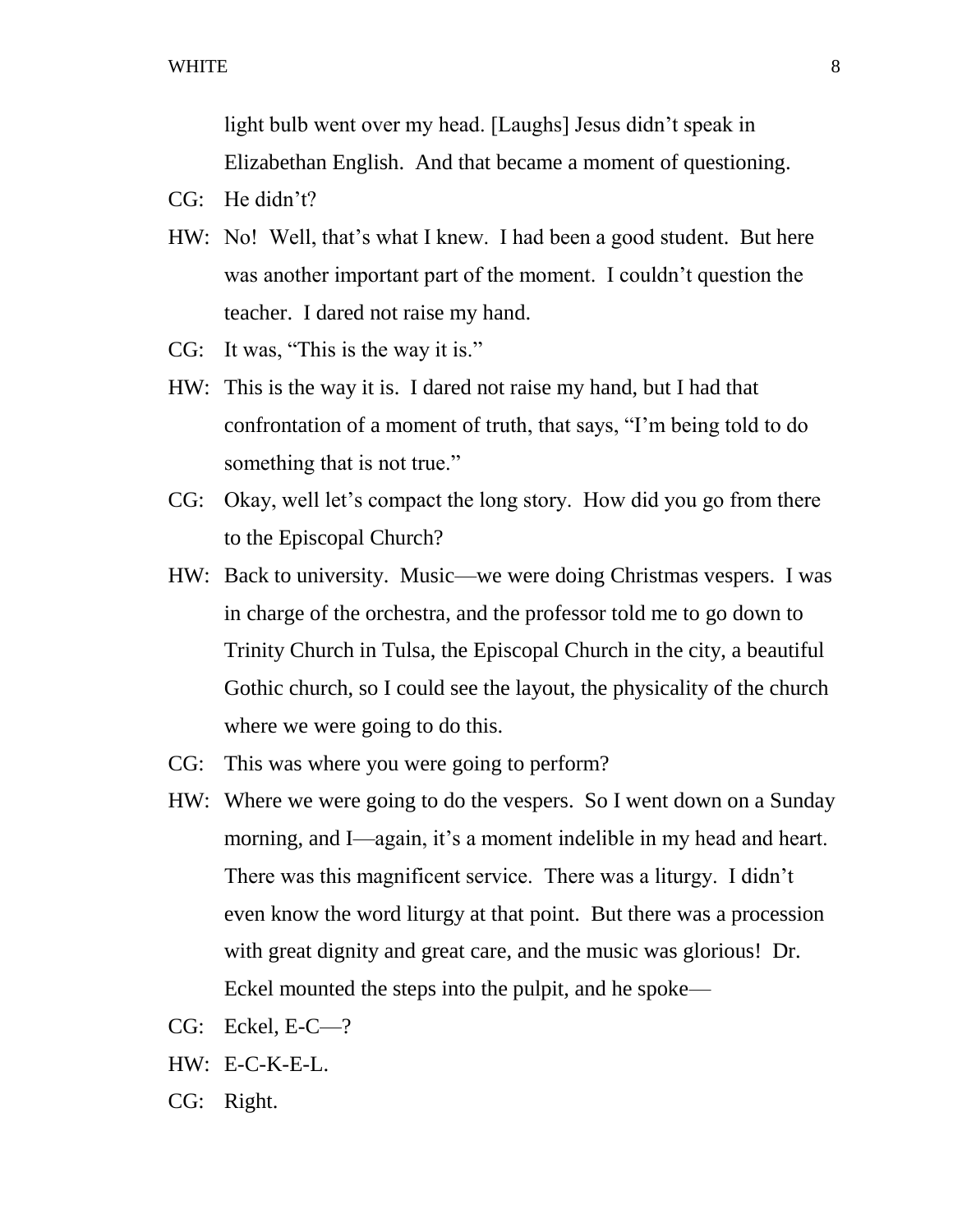- HW: Dr. Eckel climbed up into the pulpit, and he spoke with such clarity, and such warmth, and with such meaning! He didn't shout or yell, or condemn anybody. That was different. [Laughs] Really different!
- CG: Sounds it.
- HW: And what was more, it was a glorious organ and chorus, choir. And the hymns! Clark, the hymns were "we" and "our," not "me" and "mine." And that stuck in my head.
- CG: Wow.
- HW: And the way I described it, probably wrote a little poetry later on: "Upon reaching a foreign shore, I knew I had soon come home."
- CG: Okay, so it was before you moved to Philadelphia that you'd gotten hooked by the Episcopalians?
- HW: That event really spoke to me. We went ahead and did the vespers there, and I've never forgotten. Then I was on my way to teaching in Tulsa, and I taught until the time when Tosca suggested that I take Janie to Curtis. So that was the succesion of events. That was how  $I$ —
- CG: After you had that initial experience, did you continue to go to that church as a parishioner? Or weren't you a particularly active churchgoer at that point?
- HW: Well, Janie and I—Janie came from Hot Springs, Arkansas. On Sundays—we were living at  $16<sup>th</sup>$  and Spruce in Philadelphia, which was utter joy! And so we went to different churches every Sunday.
- CG: Different denominations, or different Episcopal?
- HW: Different denominations. Different denominations. Both of us really enjoyed doing that. That also fit into a course I was taking at Temple, music and congregation, so I was doing a little research while I was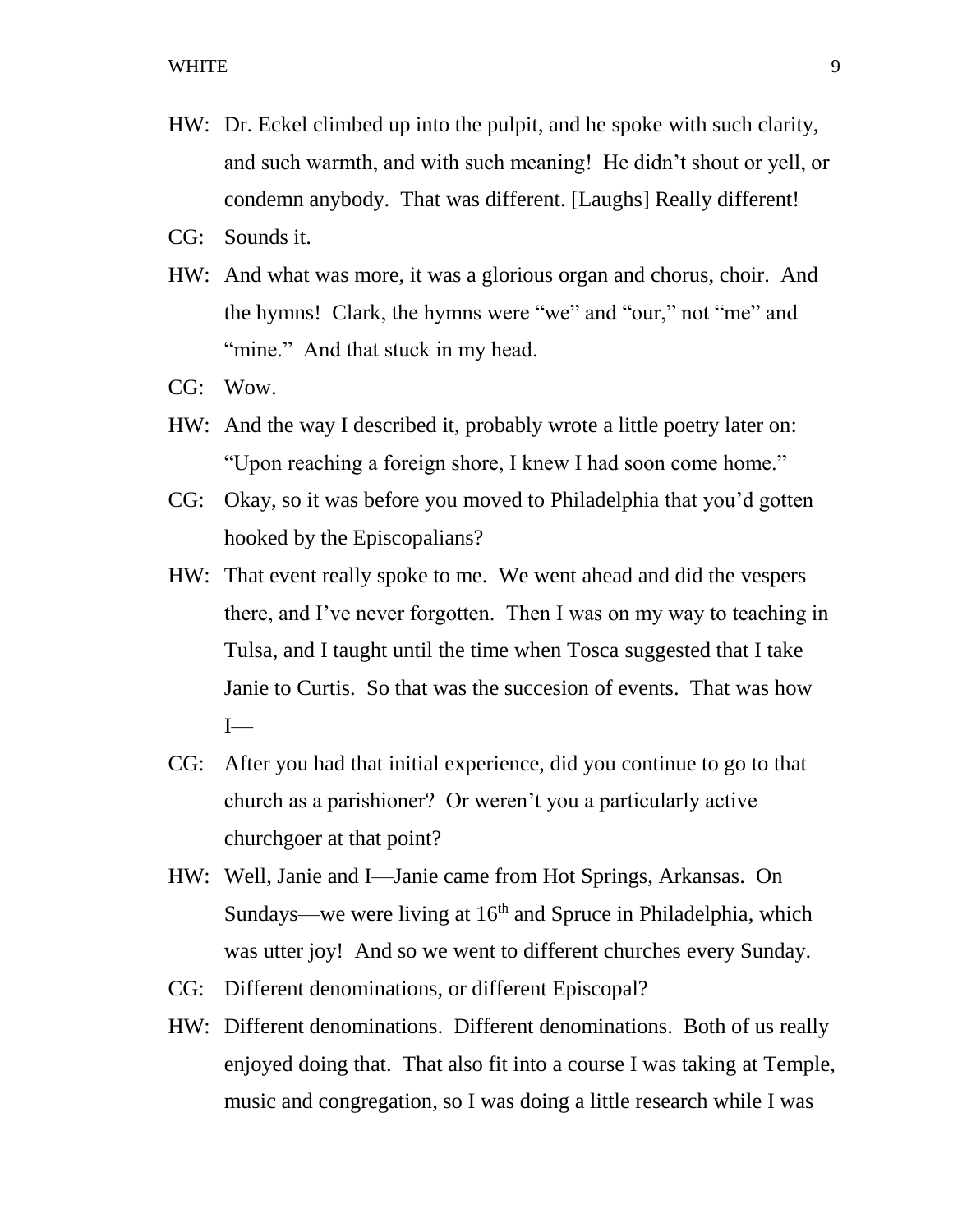doing that, as well. So that was the background that set all of this up. And everything was going swimmingly. I would go back to Tulsa, except I met George.

- CG: Okay. And he was a Philadelphian?
- HW: Provincial! He was provincial Philadelphian.
- CG: Well, that's the pot calling the kettle black, a little bit.
- HW: [Laughs]
- CG: You were a provincial Tulsan! [Laughs]
- HW: There we were, not quite knowing what to do about all of this, but very sure that something was going to happen. It was very clear.
- CG: So when did you guys get married?
- HW: The following August.
- CG: Was he an Episcopalian?
- HW: George was not only an Episcopalian, Clark, he was a vestryman at Good Shepherd Rosemont.
- CG: Okay.
- HW: And had grown up there with Dr. Lander as his guide. His family were members of Good Shepherd. And I have to say that during our courtship, when I learned he was an Episcopalian, the light bulb went on again! [Laughs]
- CG: Yeah. Well, it was that moment. All right, so now you're married.
- HW: Yeah.
- CG: You're living in—where are you living at this point?
- HW: Well, we moved to Plymouth Meeting, because George was called to be guidance counselor at Plymouth Whitemarsh High School in Plymouth Meeting.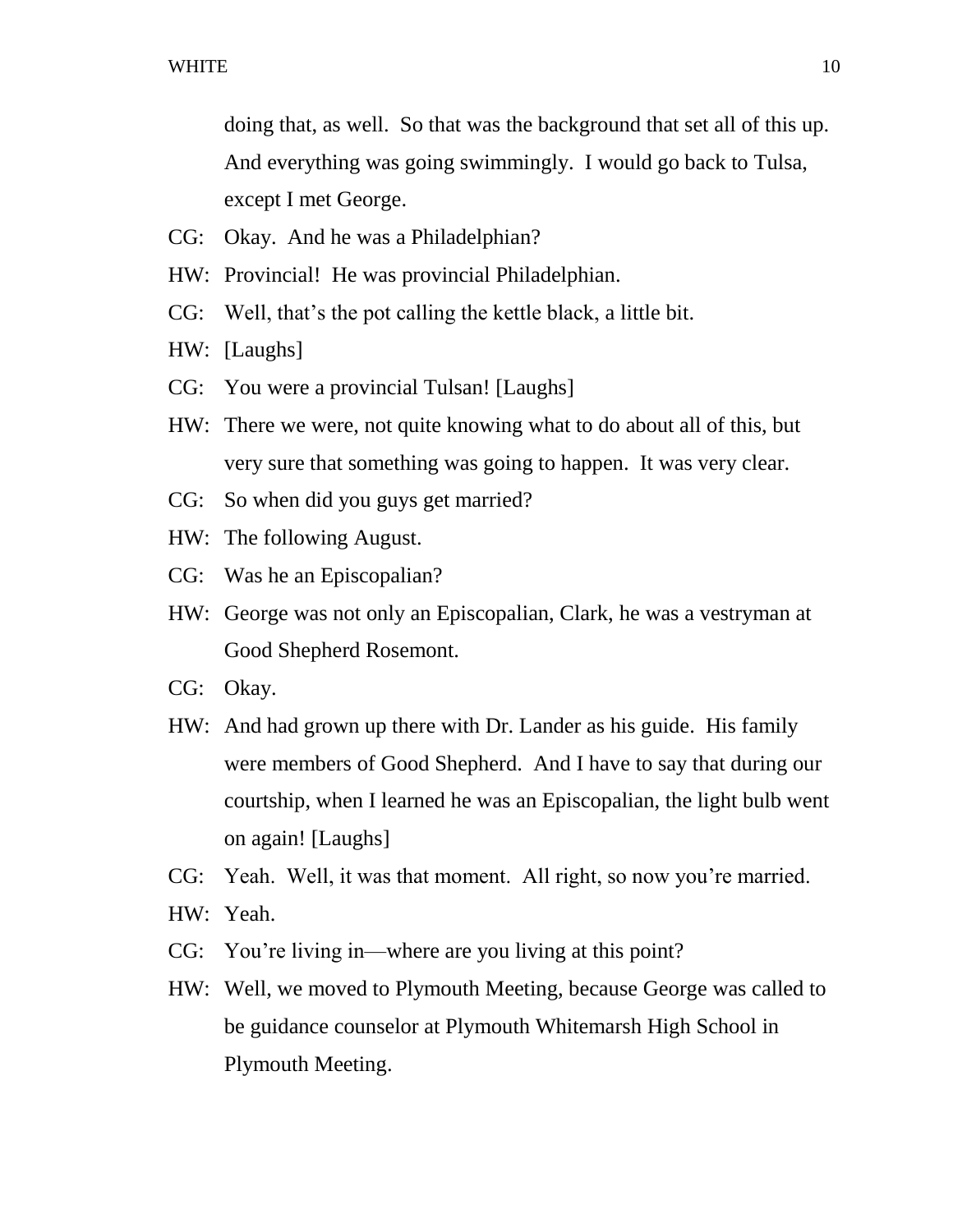- CG: Okay, all right. So you're living in Plymouth Meeting, and you're probably still going to Good Shepherd, because he's on the vestry?
- HW: Yes, our first two sons were actually [baptized]—I was confirmed there, and they were baptized there.
- CG: Baptized there, okay. So here's where the real story that we're getting at begins. You're teaching, I assume? Well, you're also having children.
- HW: Yes. There's another very important step in this. When George and I drove back from the honeymoon in Tulsa, the very next Sunday—we arrived back on Tuesday. On the following Sunday, George and I were both teaching Sunday school. Dr. Lander had made sure of that.
- CG: [Laughs] No fool, he, huh?
- HW: No fool, he. So from my very first Sunday, even before I was confirmed, I was teaching—from 1956, I've been teaching in the church.
- CG: Okay, so that's, God, [58] years.
- HW: That's a long time, yes. I'm of age.
- CG: Yeah, because you were married when?
- HW: 1956.
- CG: '56.
- HW: Mm-hm, and that was—we came back—
- CG: If George was still around, two years from now it would be 60 years.
- HW: That's right.
- CG: Bless your heart.
- HW: Yes, we had 52 magnificent years. He was the light of my life. There's just no question. As an Episcopalian, Clark, he raised me in the way I should go.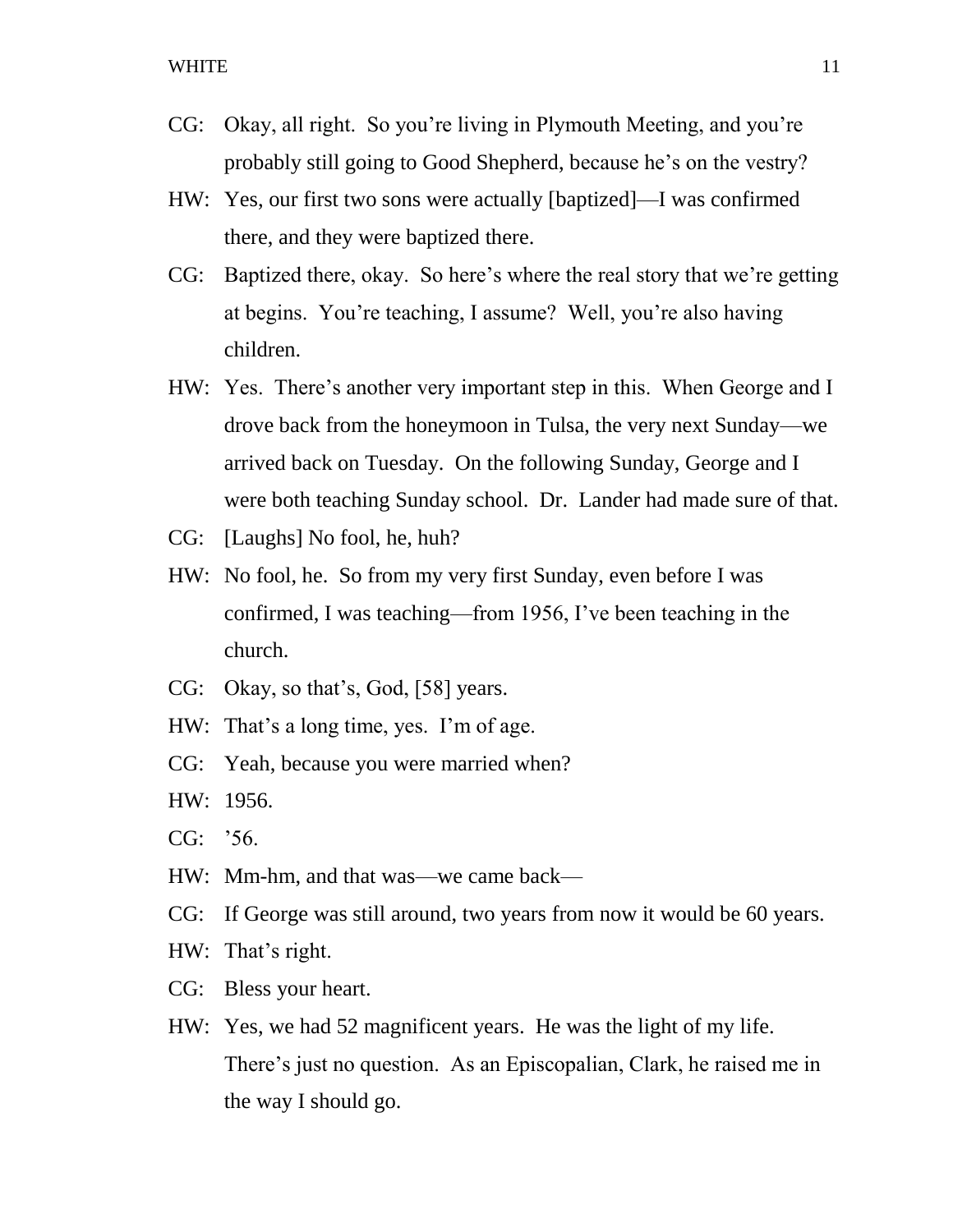- CG: Okay, well there you go.
- HW: He was very devoted; let me just underscore that.
- CG: No, I understand that.
- HW: He was very active.
- CG: And you were also committed to education, to music, to the church, because you kept going to the church, even though you didn't have to, once you moved to Philadelphia.
- HW: Oh, yeah!
- CG: How did you become so involved that you ultimately did the things that we'll talk about as this goes on?
- HW: Oh, it's just quick steps, one after another. I took my instruction for confirmation from Dr. Eckel before the wedding, and wonderful, because it was one-on-one. I was not in a—
- CG: Were you married in the Episcopal Church?
- HW: Yes, we were married [unclear].
- CG: You weren't married in—?
- HW: No, we were married in Trinity Church [in Tulsa]. Dr. Lander called Dr. Eckel, and said, "My son George, my vestryman George, is planning [to be] married in Tulsa." It was all set up so we had all everything was quite wonderfully arranged.
- CG: Yeah.
- HW: And then I entered in instruction with Dr. Eckel.
- CG: For confirmation?
- HW: For confirmation, yeah. It was a wonderful entrance into the church!
- CG: What was your first formal responsibility in the church—not teaching, but committee? In those days, women were not quite as involved at the higher levels of the church as they would be in a decade or so.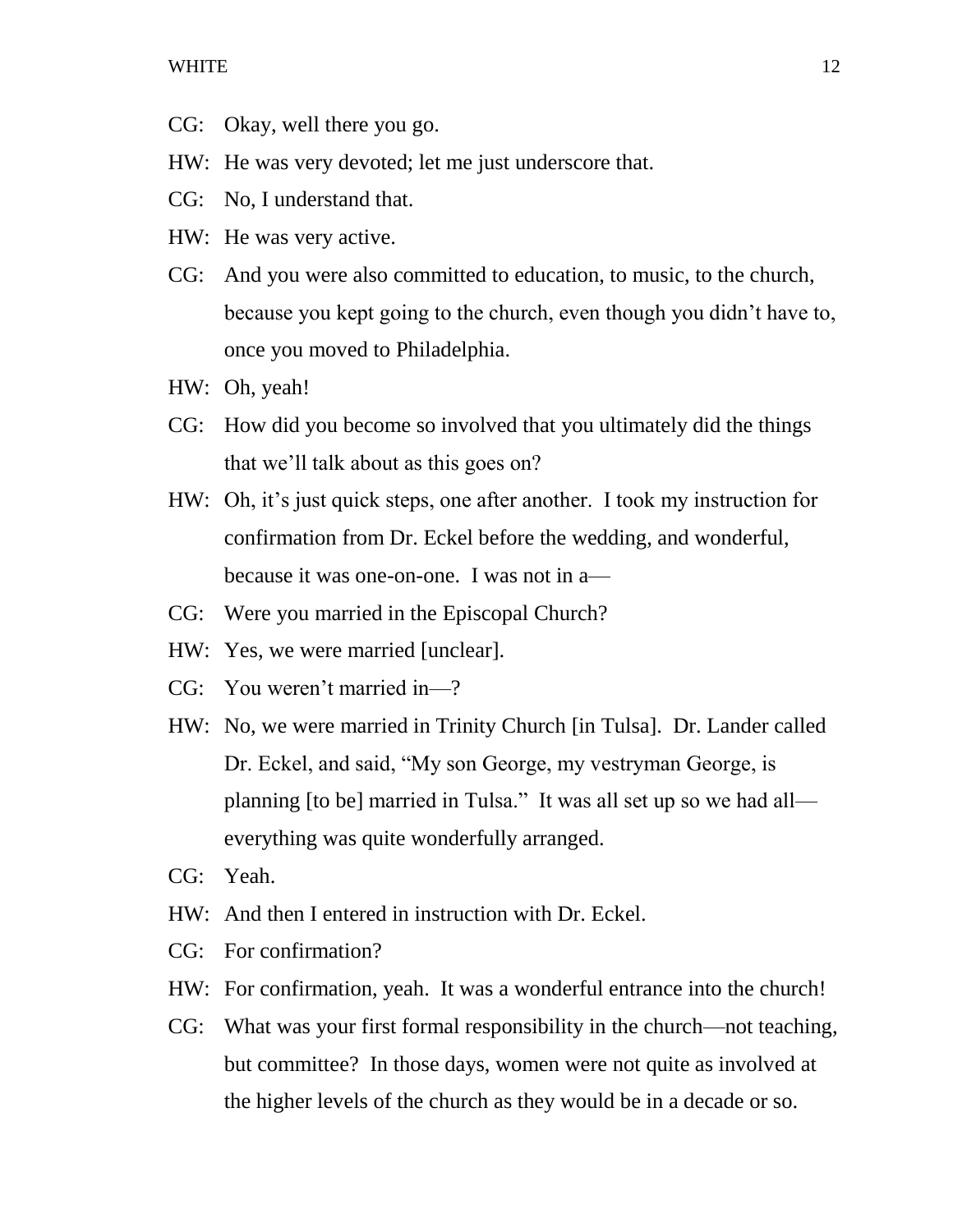- HW: You're so right.
- CG: What was your first—but there was the Episcopal Church Women, or whatever they were called.
- HW: Well, that's a really important point, right there. Given everything I've just told you about our moving right away into the life of the Episcopal Church, led by George, actually I went to my first Diocesan Convention that fall. George was a delegate, and the convention was held at the Academy of Music. And Bishop Hart was on the stage with the acolytes, and all the rest of it. Great singing—I was tremendously impressed. So that was my first—
- CG: It's a pretty impressive facility.
- HW: It was a very impressive facility, and Dr. Hart, Bishop Hart, knew what he was doing. But that was my introduction into Philadelphia Episcopal life.
- CG: Why did you go?
- HW: George was a delegate, and I went with him.
- CG: Okay, because that doesn't happen all that often anymore.
- HW: We just sat, and everybody was just sitting as if you were attending a concert at the academy.
- CG: Oh, okay. What was your first—okay, so you're still at Good Shepherd, Rosemont.
- HW: Mm-hm. I was confirmed by Bishop Armstrong, who—
- CG: Subsequently, I mean—
- HW: —lived only a month after, so a very short time.
- CG: Okay, so after Armstrong died, Bishop Armstrong died, Bob DeWitt became—
- HW: And that was really dynamic!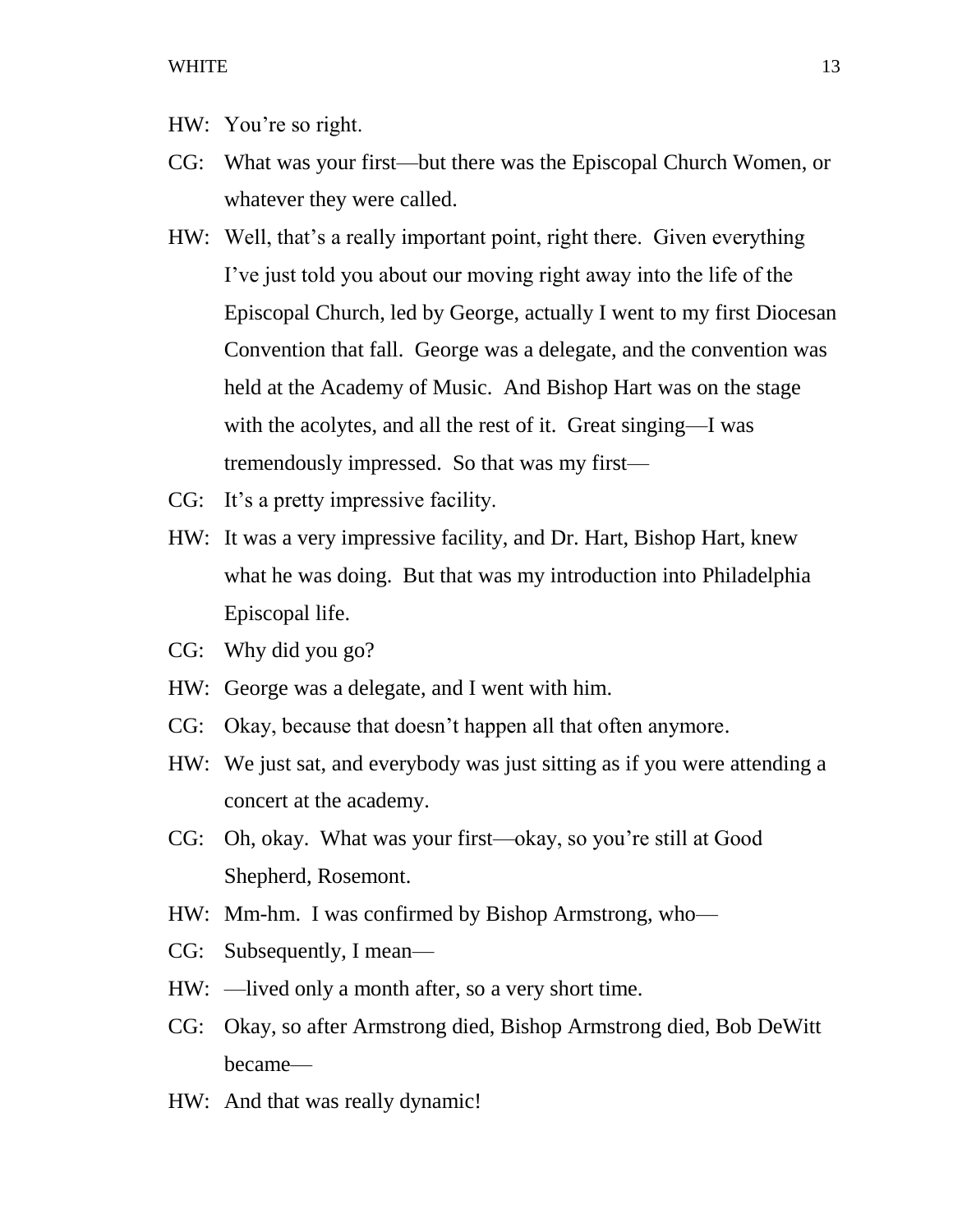- CG: This is the beginning of the history we're talking about.
- HW: That's exactly right.
- CG: Really was when DeWitt became the diocesan.
- HW: If you look at all of these steps that I've been talking about, where the church is beginning to influence me, even the little church in suburban Tulsa, that was saying, "Jesus spoke all these words. Memorize them."
- CG: Yeah, and they're in red letters, which of course is really important.
- HW: Yeah, of course. When Bishop Dewitt was elected coadjutor, there was a rumbling, apparently, in the diocese, because he came from—
- CG: Well, he was already a bishop in Detroit.
- HW: He had come from Detroit, and Detroit was, you might even say, aflame. [Telephone rings] Let it go. Do you want to stop?
- CG: It's up to you.
- HW: Let's stop for a minute, and then I won't be distracted. [Pause in recording]
- CG: You were talking before the phone rang about DeWitt.
- HW: I was aware, astute, that when Bishop DeWitt was elected coadjutor, there was a rumble in the city. It just was the 1960s; we were in the early part of the 1960s now. There was anxiety. I don't know if Detroit was on fire, but it had been very, very badly upset by race riots, etcetera, however they were called.
- CG: So most of the focus at this point was racial?
- HW: Very.
- CG: It didn't have to do yet with women, but it was racial?
- HW: It was racial. That began to have misgivings, and also the other factor was that Dr. Lander retired.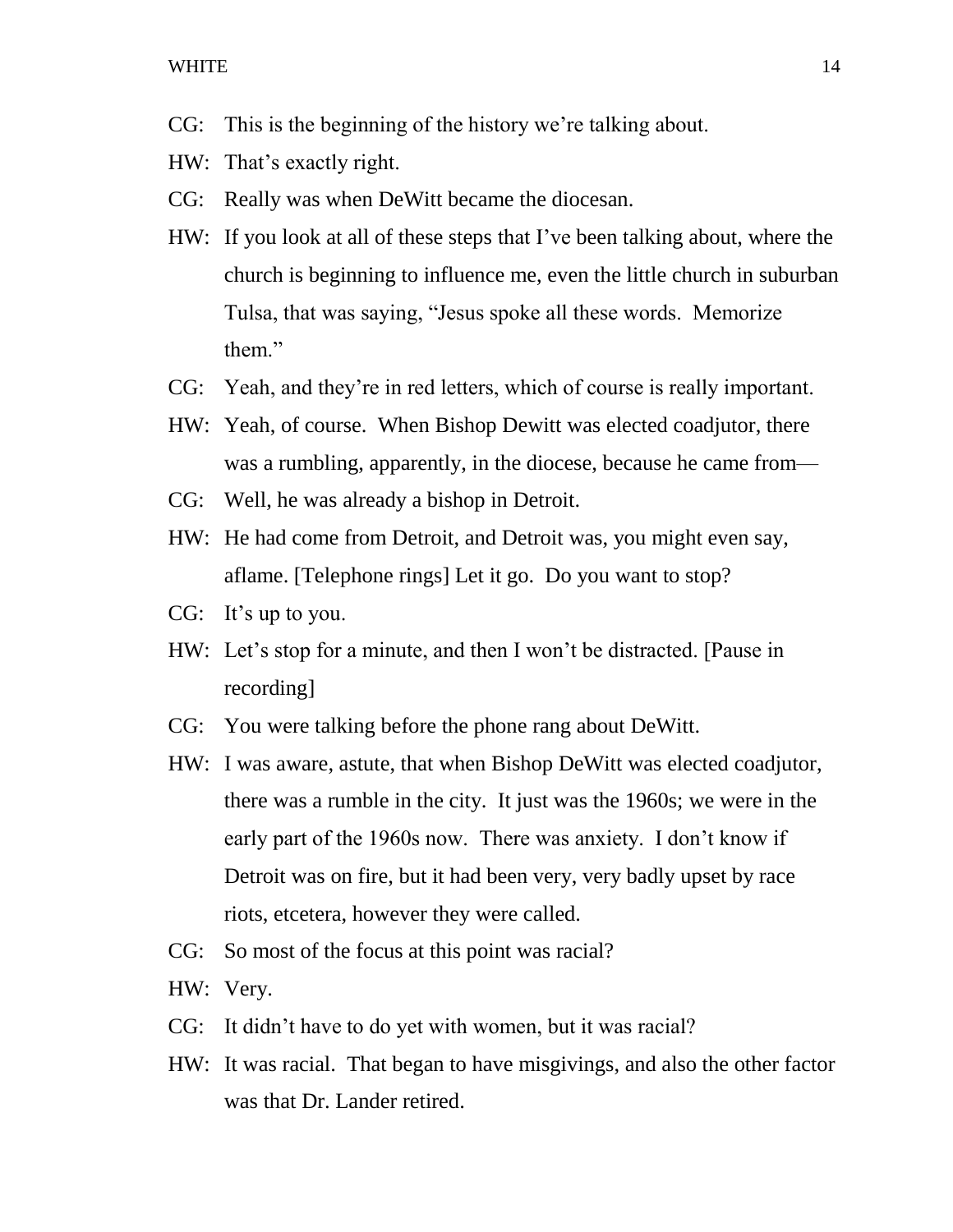- CG: At Good Shepherd?
- HW: Mm-hm. And all of these dynamics began to affect our life, because we were traveling from Plymouth Meeting to Rosemont.
- CG: It's a long way.
- HW: And so George—
- CG: With little kids.
- HW: With the little ones. And so George said, "I think it's time for us to go to a neighborhood Episcopal Church."
- CG: Okay.
- HW: So we both agreed, living in Plymouth Meeting, and the little church down the street was Saint Jude and the Nativity.
- CG: Which is still there.
- HW: Yes! And full, and exploding of babies and children.
- CG: Well, the babies were everywhere in those days, weren't they?
- HW: Everywhere!
- CG: Because was the real baby boom time.
- HW: Uh-huh. And Dr. Raffensberger, our obstetrician, was a member there, and he said, "We have upwards to 200 kids running around," because that whole area had just blossomed with new housing.
- CG: Okay, so you changed your churches?
- HW: Yeah. And so we started attending Saint Jude. Before long, George was vestryman at Saint Jude, and we took the children. We could actually walk to Saint Jude's. I was very involved in the women's auxiliary, and that's another really salient point. When we were married—and I was very conscious about all of this—George was a layman in the church. He was called a layman. I was sent to the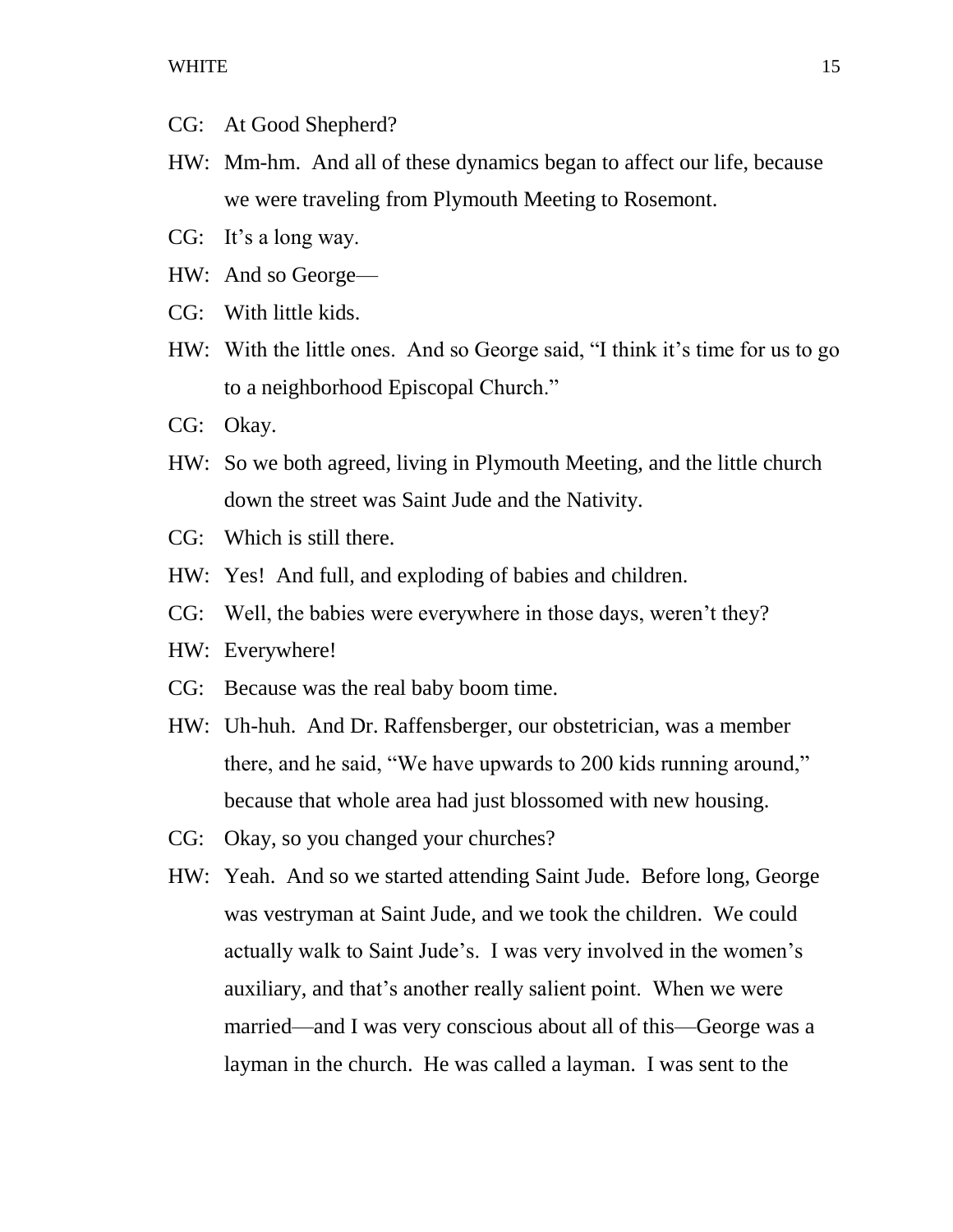women's auxiliary, and being interested in English and the language, I was intrigued by the difference between layman and auxiliary.

- CG: And the auxiliary, yes.
- HW: I wondered about that. And I soon learned that what it meant was that women were not valued.
- CG: Second class citizens.
- HW: Yeah. And not much informed, as we came along. Nonetheless, as I said, I was an over-achiever in high school; I probably continued to get involved very easily. So at Saint Jude's I became active in the women's auxiliary, and as a resource person I went down to Church House, which was at Rittenhouse Square, on the square, at the time. And I met—oh, names are going to—! Pete Stevens, who was a major assistant to Bishop DeWitt.
- CG: S-T-E-V-E-N-S?
- HW: S-T-E-V-E-N-S. He was also, later on, very active with the Episcopal Community Services. Pete and I struck up a very good conversation. He was very interested. I didn't realize the political dynamics that were behind that, because I was somewhat aware that Saint Jude and the Nativity was most likely in a very conservative class. The reason for that is I was walking through the undercroft one day. Again, I was a teacher, or had just been asked to be a teacher.
- CG: At Saint Jude's.
- HW: At Saint Jude's. And the Sunday school superintendent was there, and as I walked up—I'll never forget this moment [laughs]—he yanked the liturgical calendar off of the bulletin board, which bore the picture of Robert DeWitt. You know the calendar that I'm talking about, that still is printed.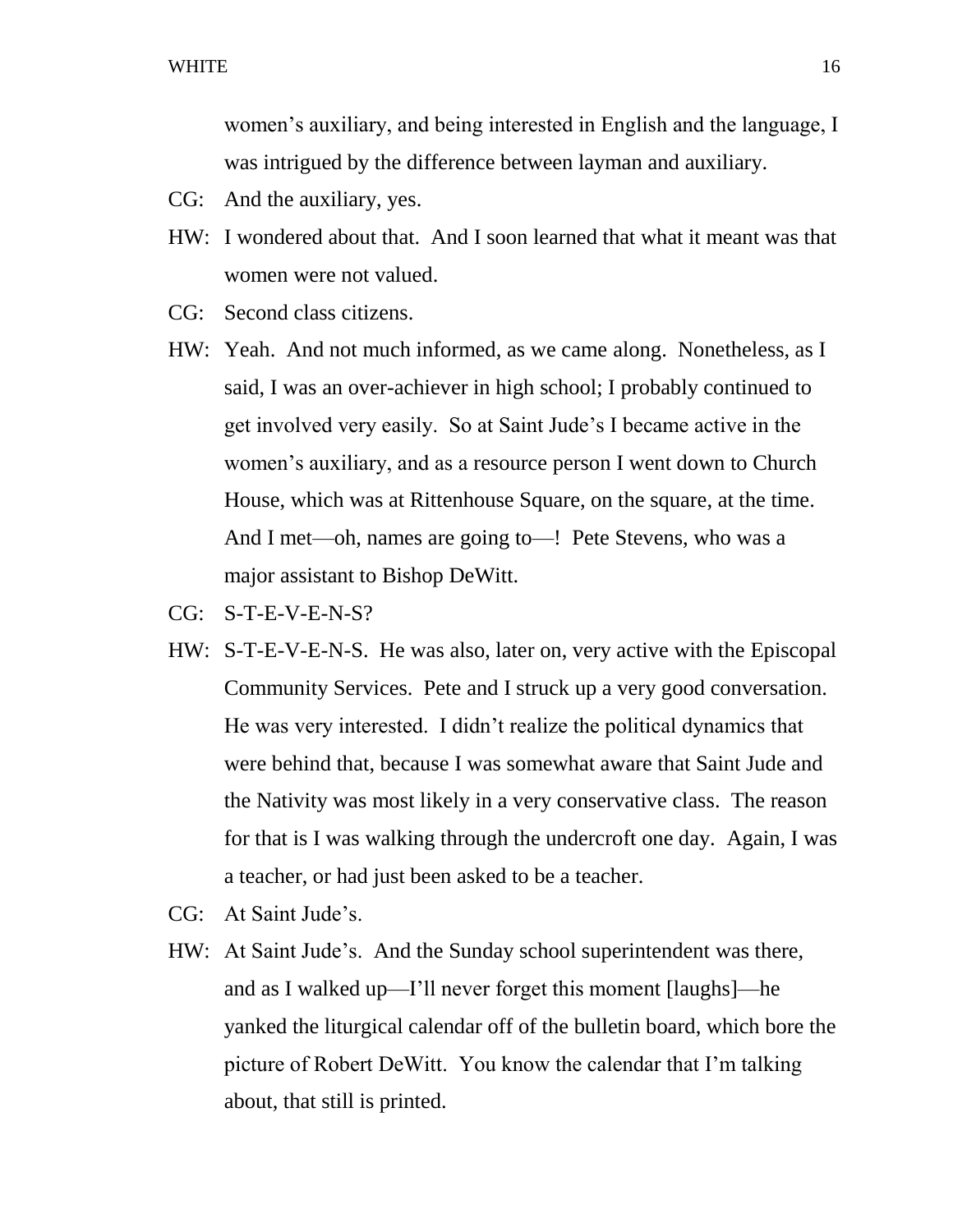- CG: Yeah.
- HW: His picture was on that calendar. He yanked it off of the bulletin board, turned it upside down, and stuffed it in the wastebasket as I walked up. I was aghast! My chin probably was on the floor. And looking at me, surprised, he said, "It's the only place for that man!"
- CG: Well, there was a lot of that going on.
- HW: But I'm remembering it because that was my introduction into [unclear].
- CG: Now was this at the time of, or before, the Girard College business?
- HW: In the midst of.
- CG: In the midst of? So people were angry at him for trying to break Stephen Girard's will, and all the things that it covered elsewhere.
- HW: After that, the Vietnam War.
- CG: But that was still not the main issue here. It was racial politics.
- HW: Especially at Saint Jude and the Nativity—very much so. I could—
- CG: Did you have any black members? Of course not.
- HW: Oh, absolutely not! I don't think I should, but I could include in this interview instances where derogatory, really awful jokes and words were used, that were inflammatory, and people laughed.
- CG: Well, you don't need to; you just did. That's the way to do it.
- HW: Yeah, but there are specifics that I will never forget, and we don't need to do that.
- CG: We don't need them.
- HW: But that was the milieu; that was the time. That was just where we were.
- CG: Okay, so at some point, while you were sort of representative, not of the parish, but from the parish, you became involved in a committee?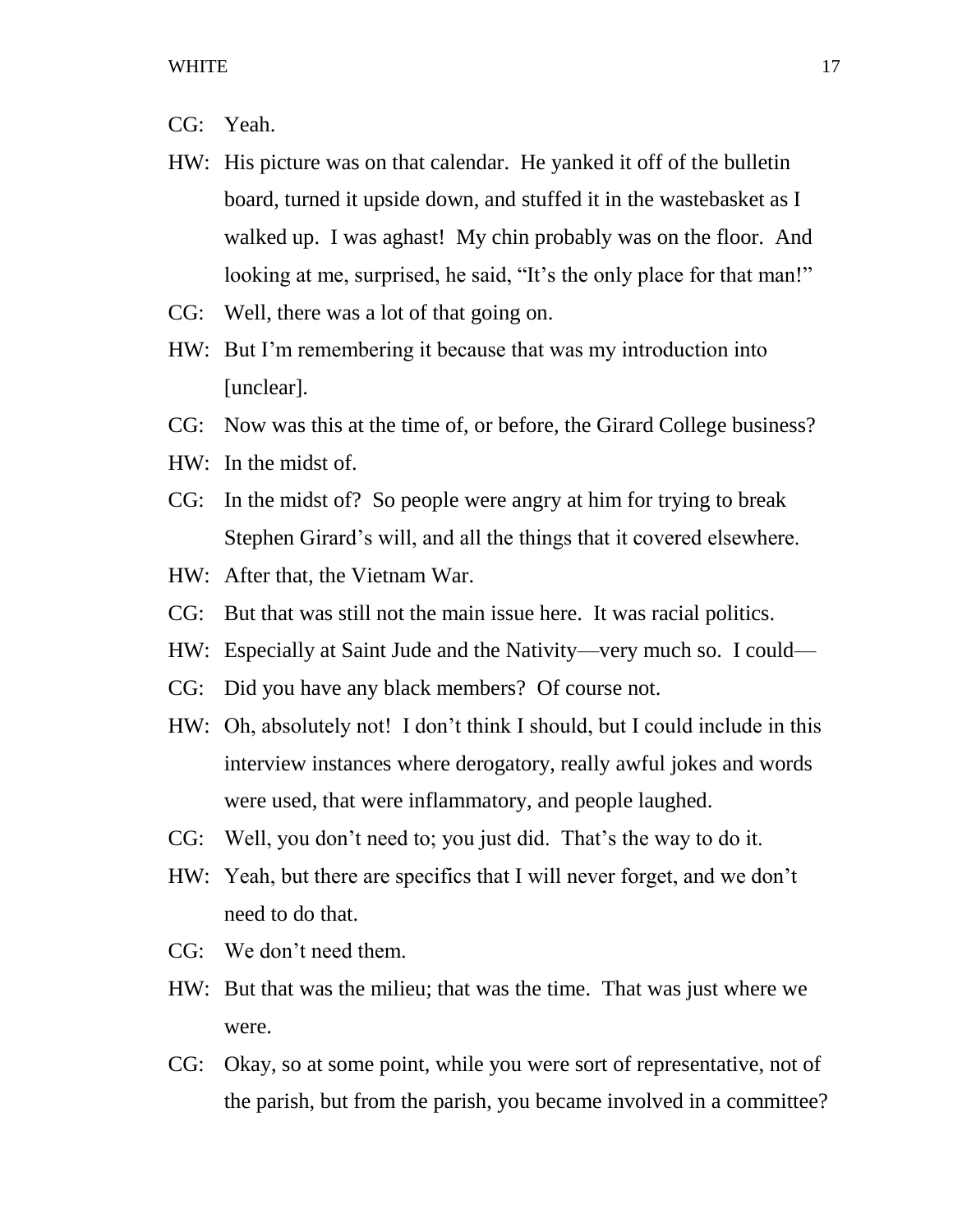- HW: Something very significant—again, another step. With this kind of background, I didn't realize the politics in the diocese, vis-à-vis Saint Jude, but when I met Pete Stevens to get some resources for my work with the women's auxiliary at Saint Jude's, that must have caught Pete's interest. So then one day, I received, of all things, a letter from the bishop, a personal letter from the bishop, appointing me to something called the Task Force for Reconciliation.
- CG: Tell me what that was, briefly.
- HW: Well, I will tell you what it was. Enough is in our history about it right now, as we've been doing things in diocesan reflection on the history recently. It wasn't even on the time line, but we got it on. The Task Force for Reconciliation was Bishop DeWitt's effort to respond to the national and local demand for reparations. That's how severe, how focused the issue was in the Diocese of Pennsylvania.
- CG: This was, "If they come in, and want one of your typewriters, give them two"?
- HW: That was part of it. And I don't know if you remember, but the diocese was in a terrible state, because members of the Black Panthers and other associated groups were going into congregations in the morning, and doing very upsetting things.
- CG: During services.
- HW: During services.
- CG: And that really PO'ed a lot of people.
- HW: Oh! Well, that one experience at Saint Jude's was just mirrored throughout. It was reflective of all that was going on. So when I got this letter appointing me to the Task Force for Reconciliation, to deal with racial issues in the diocese and national church—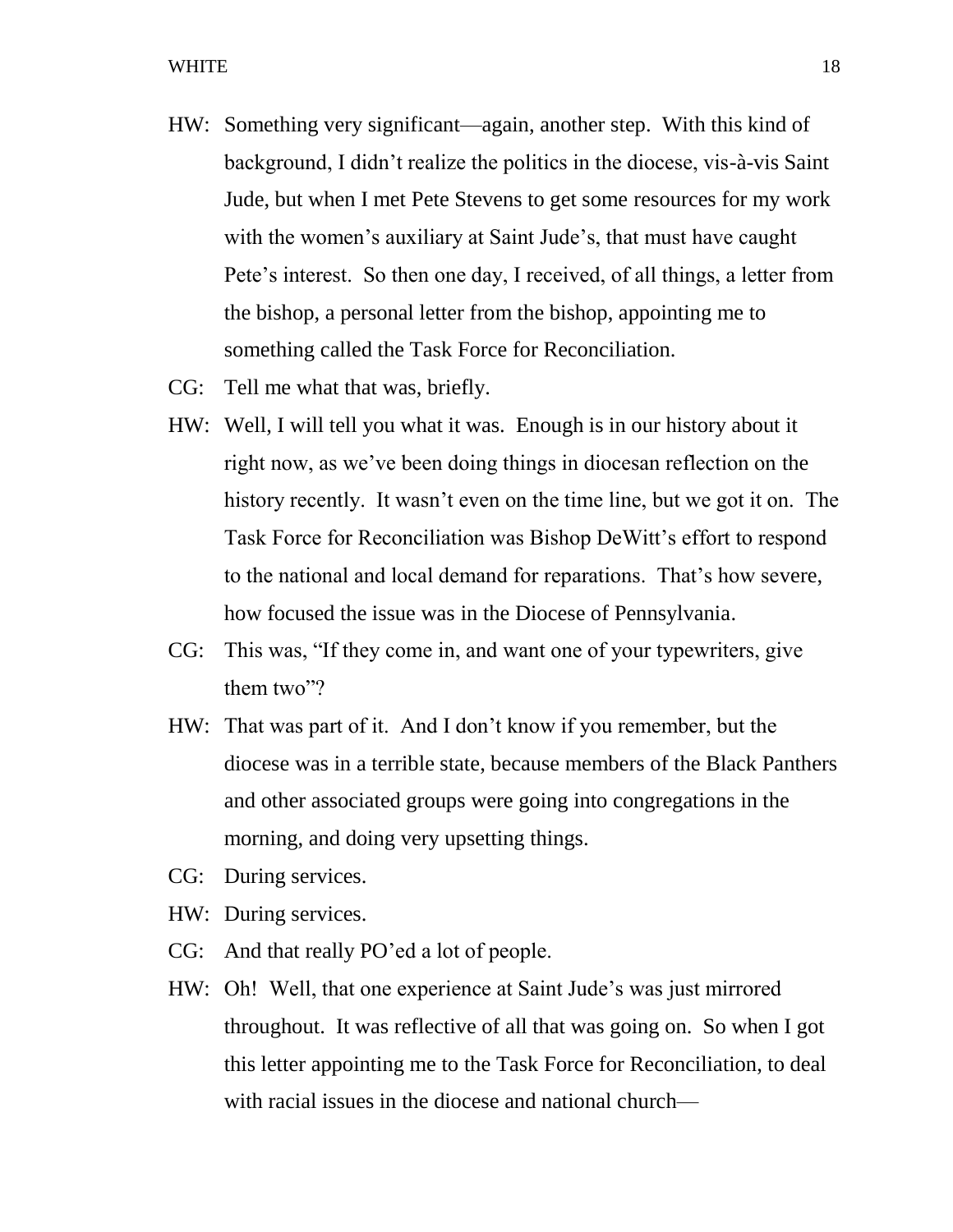- CG: How large a commission was it?
- HW: It was designed as 24 members to be a microcosm of the diocese.
- CG: All lay people, or lay and clergy?
- HW: Lay and clergy. Lay and clergy, black/white, women/men, young/old. Extraordinary! Extraordinary. Well, I said, "I do not want to do this." My grandmother had been very sure that a lady stays out of conflict. [Laughs] And this was not staying out of conflict!
- CG: Not exactly, no!
- HW: But George, being the churchman in the family, said, "Helen, you can't say no to the bishop. This is an appointment. This is not—
- CG: It's not a request.
- HW: —this is not an invitation. You have been appointed." There's my husband, standing as a true, "You have to pay attention to this."
- CG: Even though he was probably as uncomfortable at Saint Jude's as you were, by this point.
- HW: Well, he was a member of the vestry, and we were—George was such a good worker. Ooh, I made a mistake. Stop. [Pause in recording] We had reached a very important part.
- CG: You were talking about George, and he was the churchman, and of course he was obviously going to be loyal to the place that he was serving. But he must have agreed with you politically about the things that you were hearing at Saint Jude's?
- HW: We were both in the learning process, side by side. We really were, and we were both—
- CG: And you were appointed, clearly not asked. You were appointed.
- HW: He made this very clear. This is a letter of appointment, not an invitation. Would you be willing? It just said, "I'm appointing you to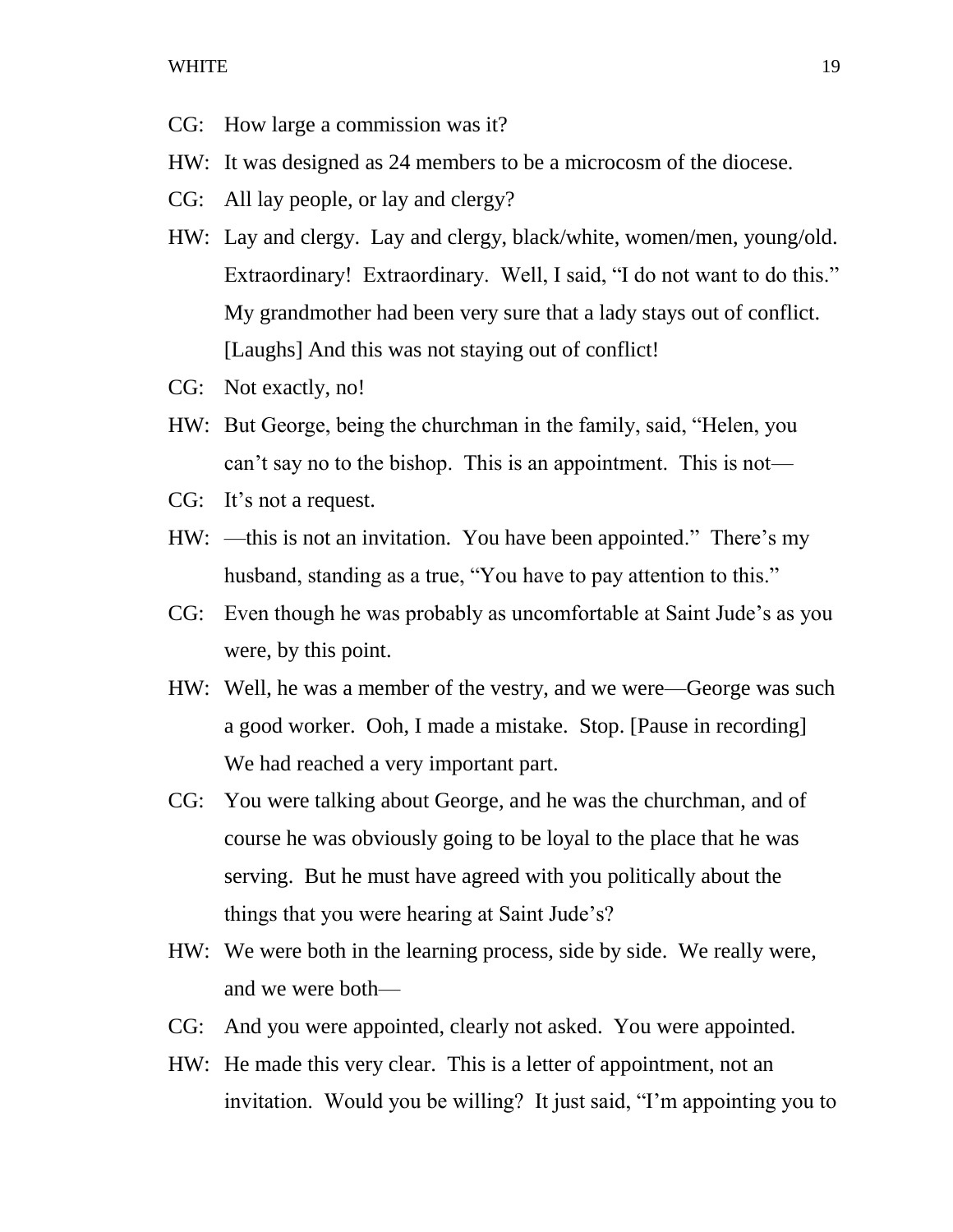be." That might have been Pete Stevens, you know, making sure. Well, all right. I'm going to take some steps about this, because it was really important, and says about the dynamics. I did not want to do this. I agreed to do this, and I went immediately to Jim Partington.

CG: Who?

- HW: Jim Partington was the rector of Saint Jude's.
- CG: Spell his name for me.
- HW: P-A-R-T-I-N-G-T-O-N.
- CG: Okay.
- HW: And Partington was—
- CG: He was a conservative?
- HW: Ugh!
- CG: Okay, I got it. She grunted yes!
- HW: [Laughs] I grunted yes! Just a quick insight. When President Kennedy was assassinated—
- CG: Oh, dear.
- HW: —the organist, in 1963—this was in '68, the appointment. Back to '63; it's a little insight into the life at Saint Jude's. Marty Harbison, the organist, went to the rector and said, for the big weekend of the Kennedy funeral, and all of that going on, she said, "Don't you think we ought to do something special this Sunday morning in light of all that's happening?" Partington said, "No, Marty, we don't need to. Everyone here is a Republican."
- CG: Whoo! Okay.
- HW: Mm-hm. And the reason I know about that—I had to help put her back together. She and I were good friends; we belonged to an organization together.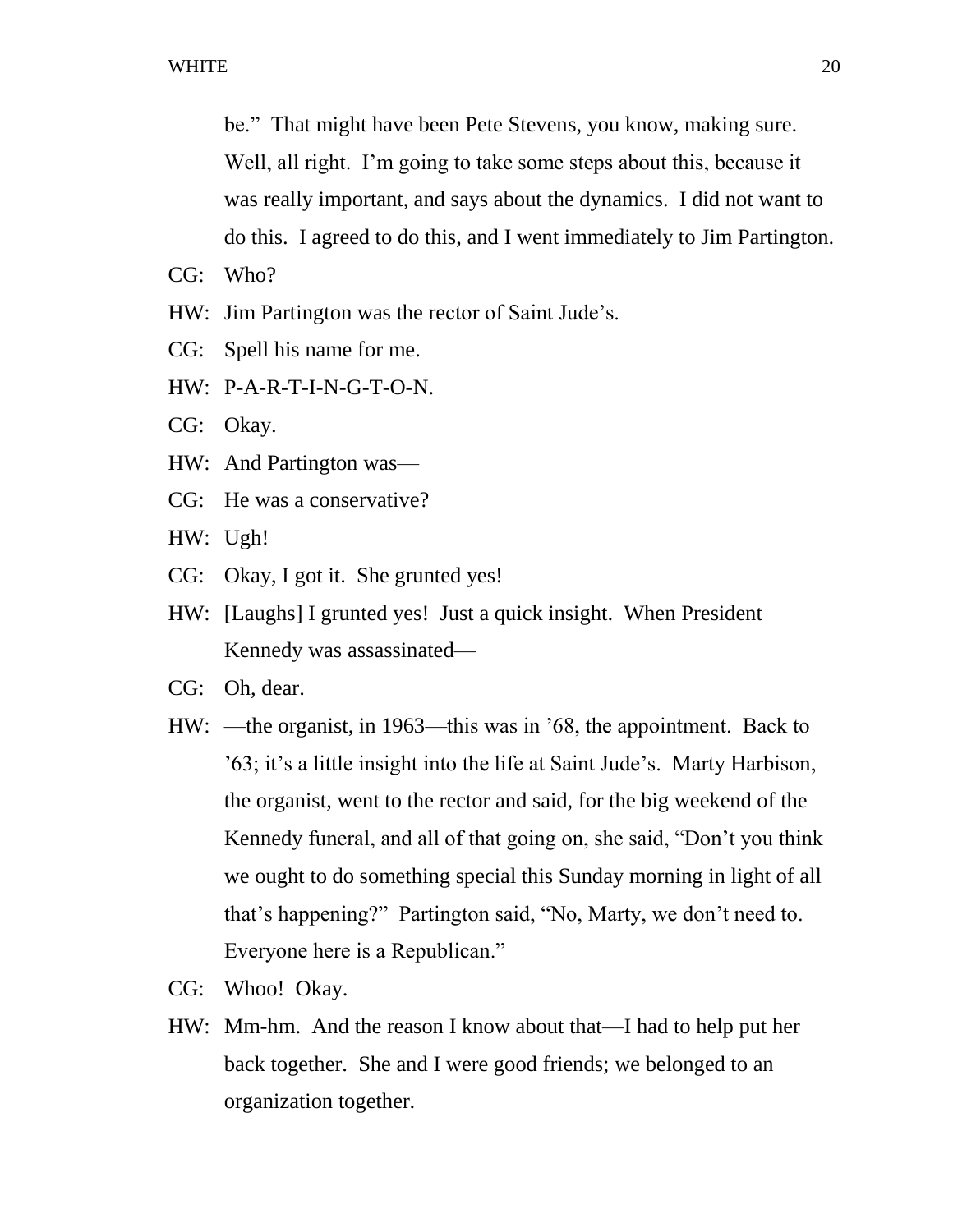- CG: What was her name?
- HW: Marty Harbison. She was the organist at the time. But that was—
- CG: Okay, so tell me about the commission. There was this diverse group.
- HW: First, I went to the rector and I said, "Here's my letter of appointment. I want you to know that I've been appointed. I want to work with you as I work with this task force. I want to get your guidance." It was a rector/parishioner relationship, I saw. "This is happening. You should know about it. I want to work with you about this."
- CG: Yeah.
- HW: Two things happened after that. I went to two sessions. The second time I met with him, he said, "We don't need to do this anymore. Please, I don't want to meet about this again."
- CG: Oh, he didn't tell you to get off the committee?
- HW: No. Well, no. The other thing about the second meeting George pointed out. He said, "Something has happened to you," and I said, "What?" He said, "When you went to the first meeting, you came home and you told me, 'They did this; they did that. They said this. He said that. She said this.' The second one you came home and you said the same thing. Last night when you came home, you said, 'We did; we said. We then did.' You changed your pronoun from they to we." That was profound! I had entered into the process, and I had by then realized that if you put a nametag around my head, it would say, "Conservative Suburban Housewife." That was my identity on the task force. The task force met for eighteen weeks, during terrible times of the Vietnam War.
- CG: What were its main focuses? Reparations has to do with race.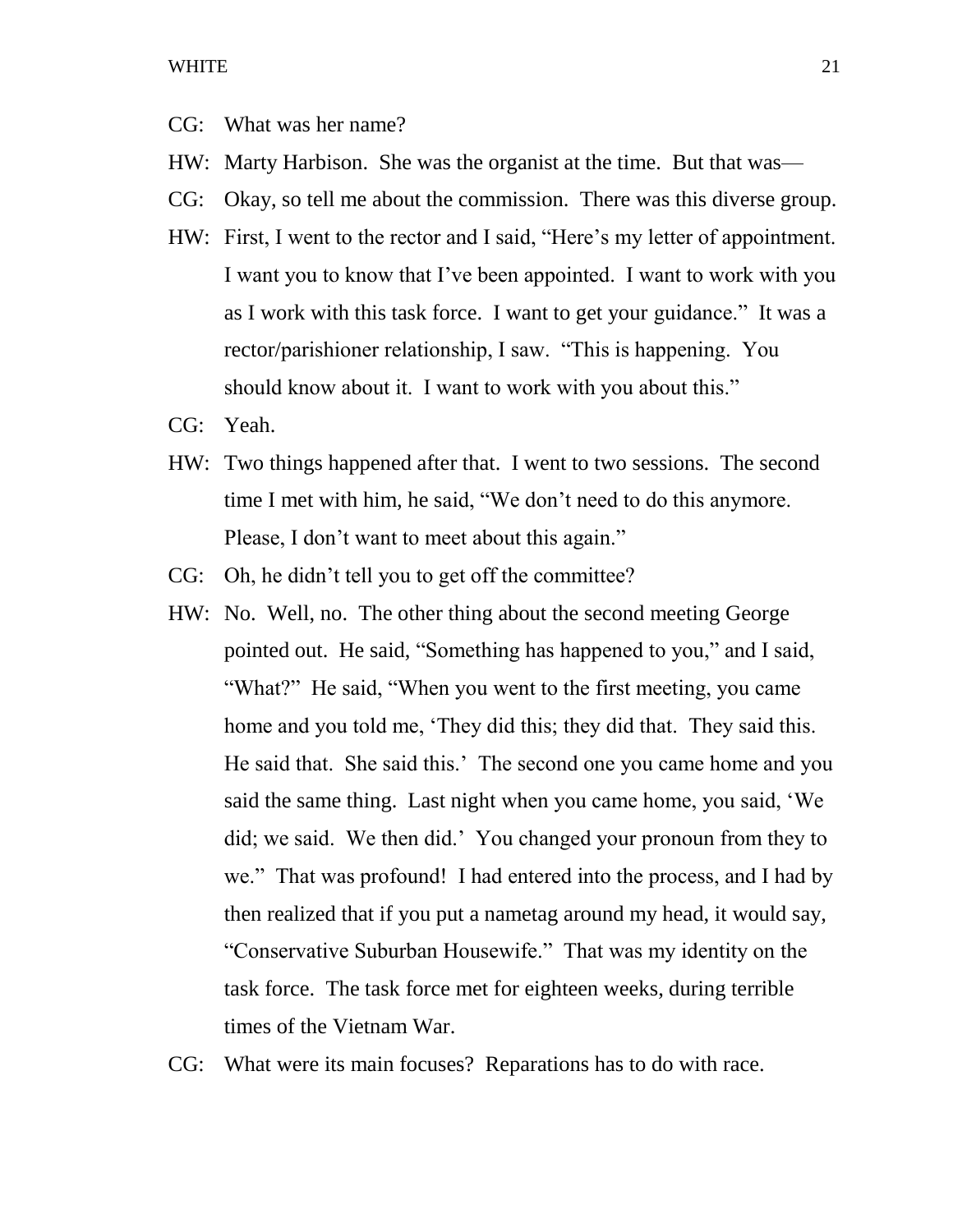- HW: It was all of the racial issues that were going on, all of the issues, all of the things in the National Church that were happening, that took place—oh, they played football yesterday in Indiana—Notre Dame.
- CG: Right.
- HW: Just, we were bombarded by dealing with all the incidents that were going on in the world, both locally, nationally, in the church, and outside of the church.
- CG: Was this before Bobby and Martin were killed?
- HW: Yes, it was before.
- CG: So if this was '68, it was early '68?
- HW: Yeah, it was early '68. I'm not sure about the year.
- CG: King was killed in April, and Kennedy was killed in June.
- HW: I'm not sure—I should have checked to see what was recommended by this committee after eighteen—Norman Harberger was the chair of the task force, from Saint Peter's Glenside. And Clark, I was introduced then to my great advantage, one of the best examples of leadership of process that I have ever experienced, and it stayed with me the rest of my life. The principle was, "We don't know how this is going to end," when we began. "We don't know what the end result is going to be. We don't know what we're going to recommend." The bishop took his hands off of it completely, to his great—I was just absolutely astounded.
- CG: So what did you recommend?
- HW: We recommended a special convention be held, and it was held at Irvine Auditorium at Penn.
- CG: Irvine, I-R-V-I-N-E.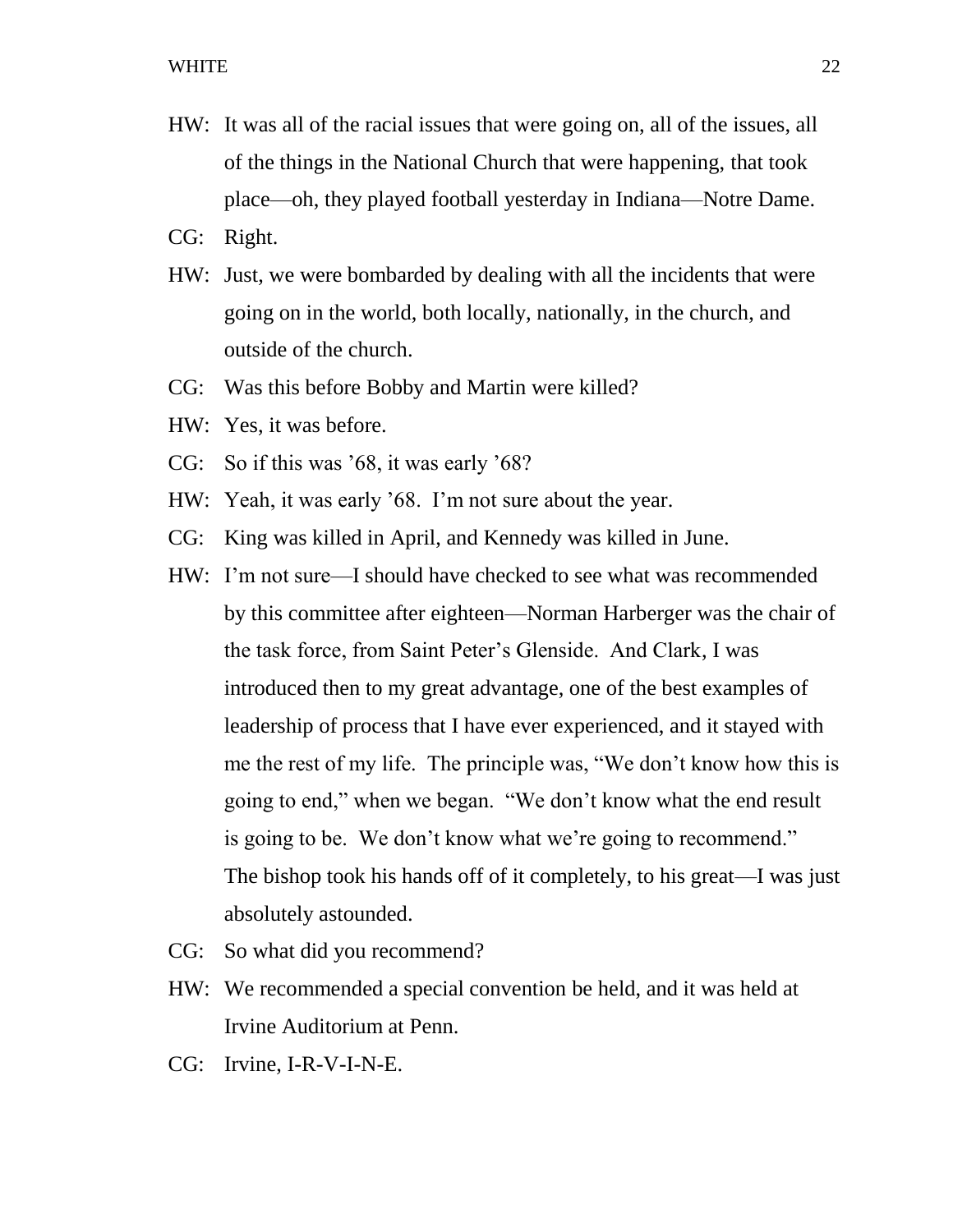- HW: You're right, Irvine Auditorium at Penn. And at that special convention, it was heated, because our recommendation was that the \$500,000 sale of Church House at Rittenhouse Square be given to the Diocesan Union of Black Episcopalians.
- CG: Episcopalians.
- HW: For their dispersal, where as needed among the black churches and community.
- CG: At their discretion?
- HW: At their discretion. They were totally to be in charge of that \$500,000, to do with what they thought was necessary to be done.
- CG: As I understand, that is what happened. And then there was some question as to how that money was used. There was never—even though you didn't have any control over it, there was some concern even among the people that recommended it, later—if I'm remembering the history right—that there was no accountability for how it was used.
- HW: I would put it in this context: in that climate, with people feeling in all degrees, but mostly weighted on the anti-, suspicion just was so—
- CG: Well, how was the money used? Do you know?
- HW: They wrote a complete report. They reported—the Task Force for Reconciliation full report. I have a copy. I tried to find it in my files for this, but I loaned it to someone not too long ago, when we were doing, recently, a diocesan racial program. We've done several of them in our diocese. I'm not sure I got it back. But in that book—
- CG: It's likely already in the archives.
- HW: I'm sure it is. I'm sure there's a copy in the archives. So the actual date needs to be determined, because I don't have that, but it's the late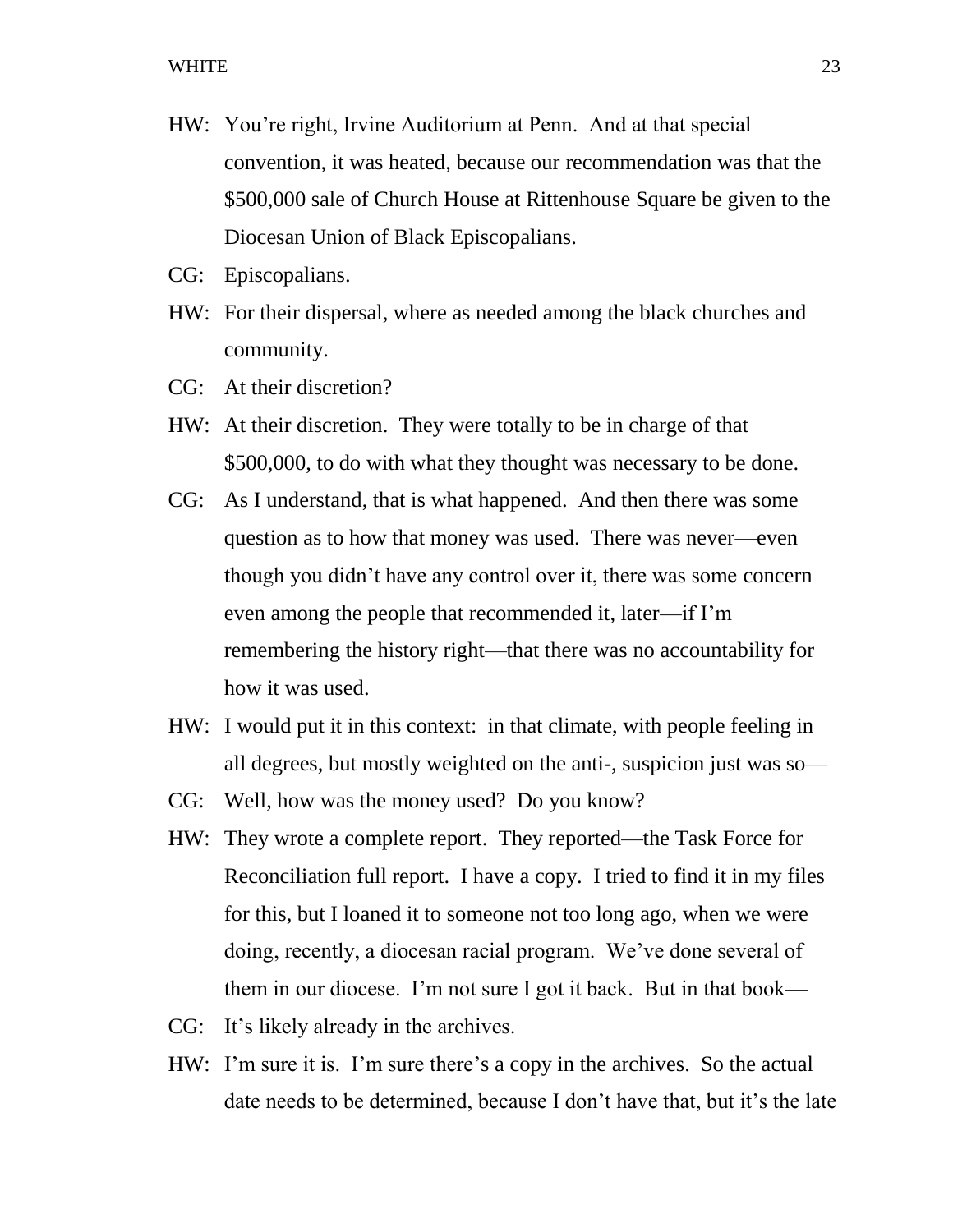sixties. During one of the meetings, the Cambodian—something incredible happened in Cambodia that just upset the young people on that. I remember it vividly. So that's the period of time.

- CG: I think that was December of '68. I may be wrong, but we can clear that up.
- HW: I'm sorry; I didn't check this out. Emphasizing this right now, it was incredibly important for our diocese, for me personally. It was the time when the Church began to minister to me.
- CG: Okay, that's important. But also important is the question of: you were a public figure at that point in the diocese.
- HW: Made so by membership.
- CG: And therefore, how did your parish react to you at this point? Did you become a *bête noire*? A bad pun.
- HW: I can tell you exactly what happened. That was Saturday, the special convention. Sunday morning, George and I attended church. Saint Jude's is very small. The choir gathers in a room just off of the sanctuary. And as I came in, I heard a voice that I'd heard many times before, shouting, "Have you heard what Helen White did? She gave \$500,000 to those N—s!"
- CG: Yeah, using the real N word?
- HW: Using the real N word.
- CG: Said, "Niggers."
- HW: I will never forget. I was stunned. And that morning, because it floated all over the church—
- CG: Oh, I'm sure.
- HW: It floated all over the church.
- CG: Were you shunned?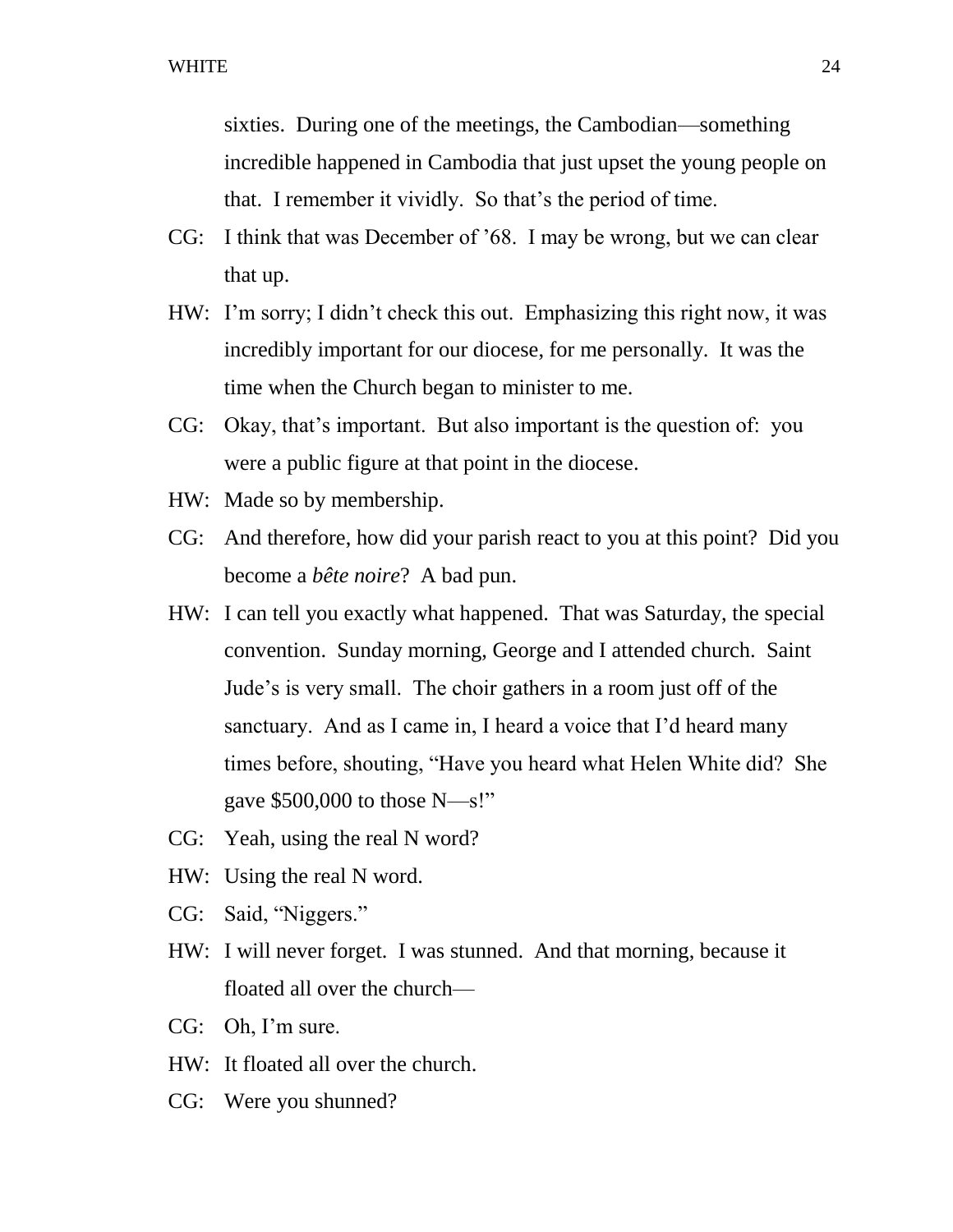- HW: I felt shunned. I think later on we began to realize it wasn't so much being shunned as people didn't know what to do, didn't know how to react, didn't know what to say, in that particular climate of that congregation. But we walked out with no one speaking to us.
- CG: Did this change your relationship with the parish? Is this when you decided to move?
- HW: It began. It began to change the relationship.
- CG: How long after that did you switch parishes? Because I know you next went to Saint Thomas, Whitemarsh.
- HW: Yeah, it was several months. Intervening was, we had three children in the Church, at Saint Jude's, and we were concerned about all of this, the effect on them. So one good thing happened there. Jim Trimble came out to meet, because people were meeting around the diocese, trying to help. And I was invited to give a report on my experience as a member of the task force. Now, notice the difference—not on the task force report, but my experience on the task force. And it was at that time I had the opportunity to say largely what I've just said to you, what it was like when I first became a member, and how I processed through, really trusting everybody in that room.
- CG: Right.
- HW: That's what I mean about the church beginning to minister to me, because, go back to my earlier statement about growing up in Oklahoma? What we did not tag was that Oklahoma was a profound Jim Crow state, by design and stated as statute.
- CG: Oh, yeah. Was Trimble on the task force?
- HW: No, he was not on it, but he had spoken—he and Jim MacColl—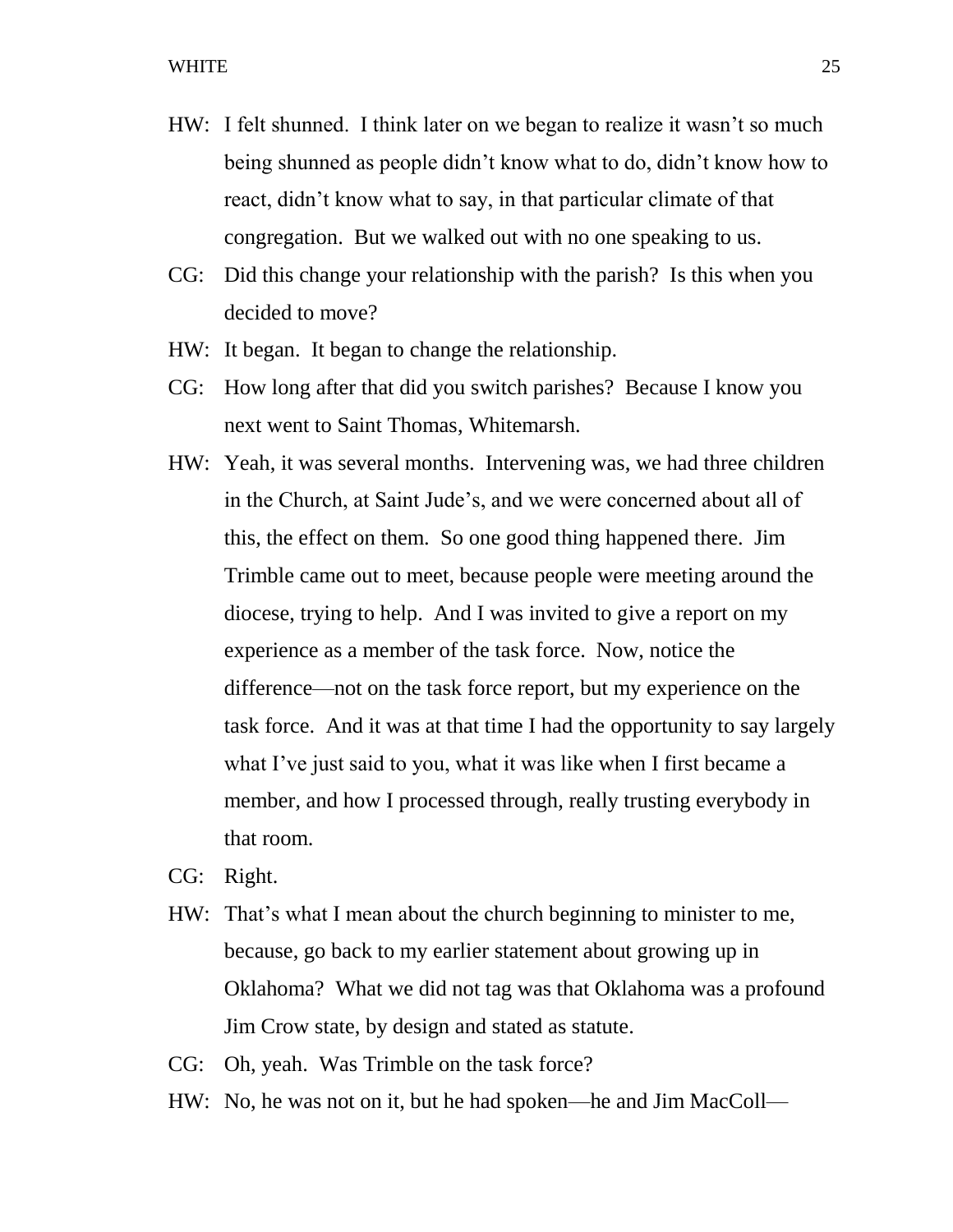- CG: Of Saint Thomas.
- HW: —of Saint Thomas, were background figures at the special convention. They were on stage. We were on—at big tables.
- CG: Was Trimble on the standing committee at that point?
- HW: I think it was after he became standing. I'm not sure when he became standing.
- CG: Okay, because I know he was, and certainly one of the most respected priests in the diocese.
- HW: But what we introduced there, and just in this moment in our conversation, and it was a small congregation; it was a full congregation—small church, full congregation. It exploded. It just exploded! This whole thing in the diocese was—if things were in a terrible place before, this was the rift.
- CG: Yeah. Ultimately, you moved from Saint Jude's to Saint Thomas, and the Church was beginning, ever so slowly, to think women shouldn't be auxiliary anymore; they should be full members, full life—
- HW: We can turn to the National Church.
- CG: Wait a minute.
- HW: Okay.
- CG: Let me get the question.
- HW: Okay.
- CG: And at some point Bob DeWitt resigned, and Lyman Ogilby, who was his assistant, became the diocesan.
- HW: Okay, that pushes us five years ahead. If we go back to what was happening, our move to Saint Thomas and why to Saint Thomas?
- CG: Right.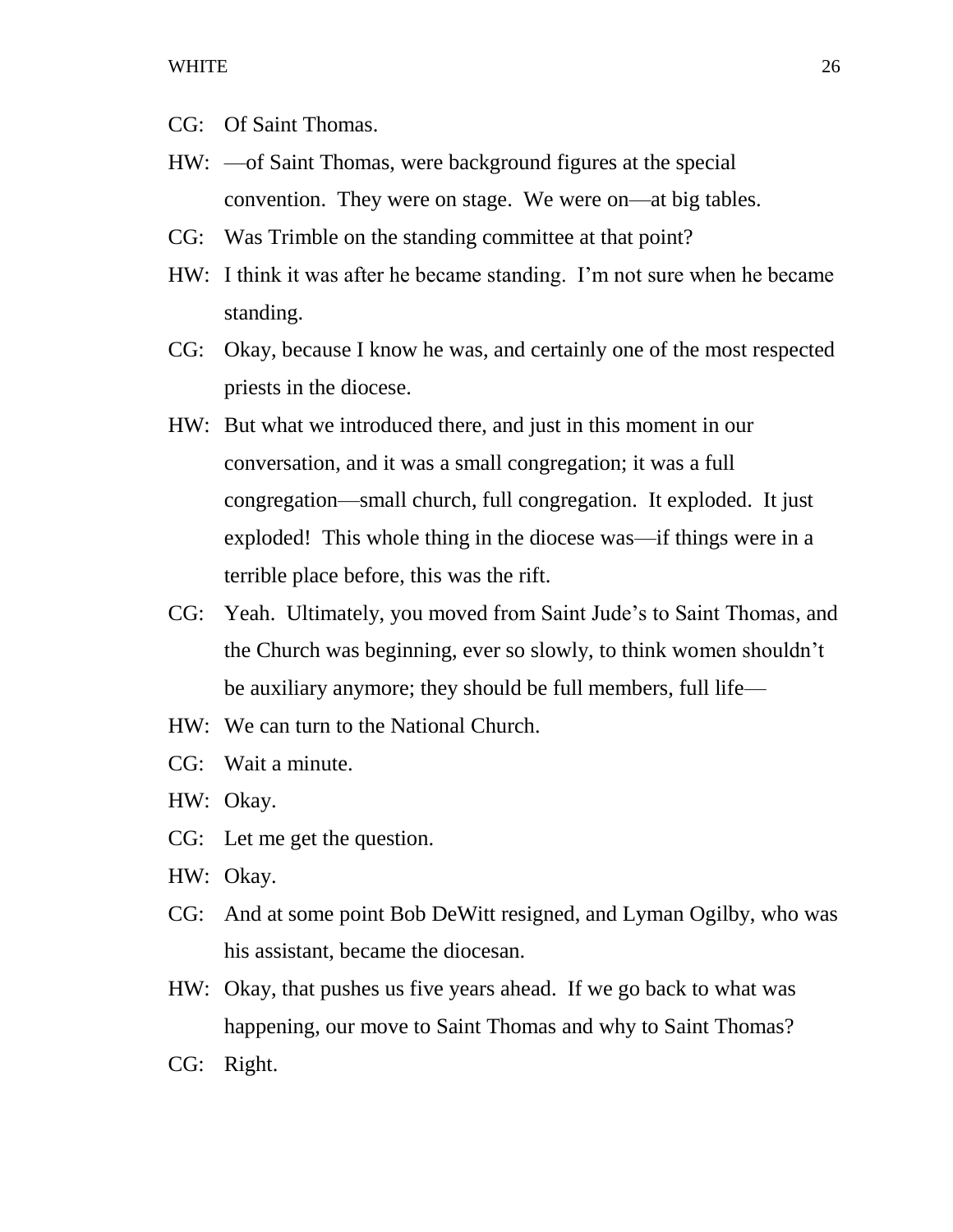- HW: Yes. Things settled down at Saint Jude's. I think people began to react in various ways. George was still on the vestry, and I continued to function as—I was the junior choir director. So we weren't going to do anything precipitously, because of the kids. So we stayed until that spring, and then it was very clear that we not only needed to make a decision to change; we wanted to very much. And I think people understood why we were going to do this. The reason we went to Saint Thomas was because Jim MacColl was involved, and background about the—he had retired, and Dick Hawkins was the new rector at Saint Thomas. And Dick Hawkins was chair of the Hawkins Committee, which helped to bring the task force into existence. So not only were we someone interested in Saint Thomas—we knew we were going to leave Saint Jude's. We weren't sure where we were going to go.
- CG: Going to go, yeah.
- HW: But there was another factor that really [laughs] was extremely important. Our son George was an eighth grader, the oldest son ninth grader. And he had friends at Plymouth Whitemarsh, and one of them was Charlie Hawkins, Dick's son, and Rick Tatnall. And they said, "George, you should come to Saint Thomas. They've got this great youth group. Why don't you come over to Saint Thomas, to the youth group?" So to be very short, a little child shall lead them.
- CG: Yeah. He was the biggest of the little children.
- HW: He was the biggest. He was the oldest of the three. He came home excited, energized, instead of worrying about what it was going to do to him, with all that was going on at Saint Jude's. Here was this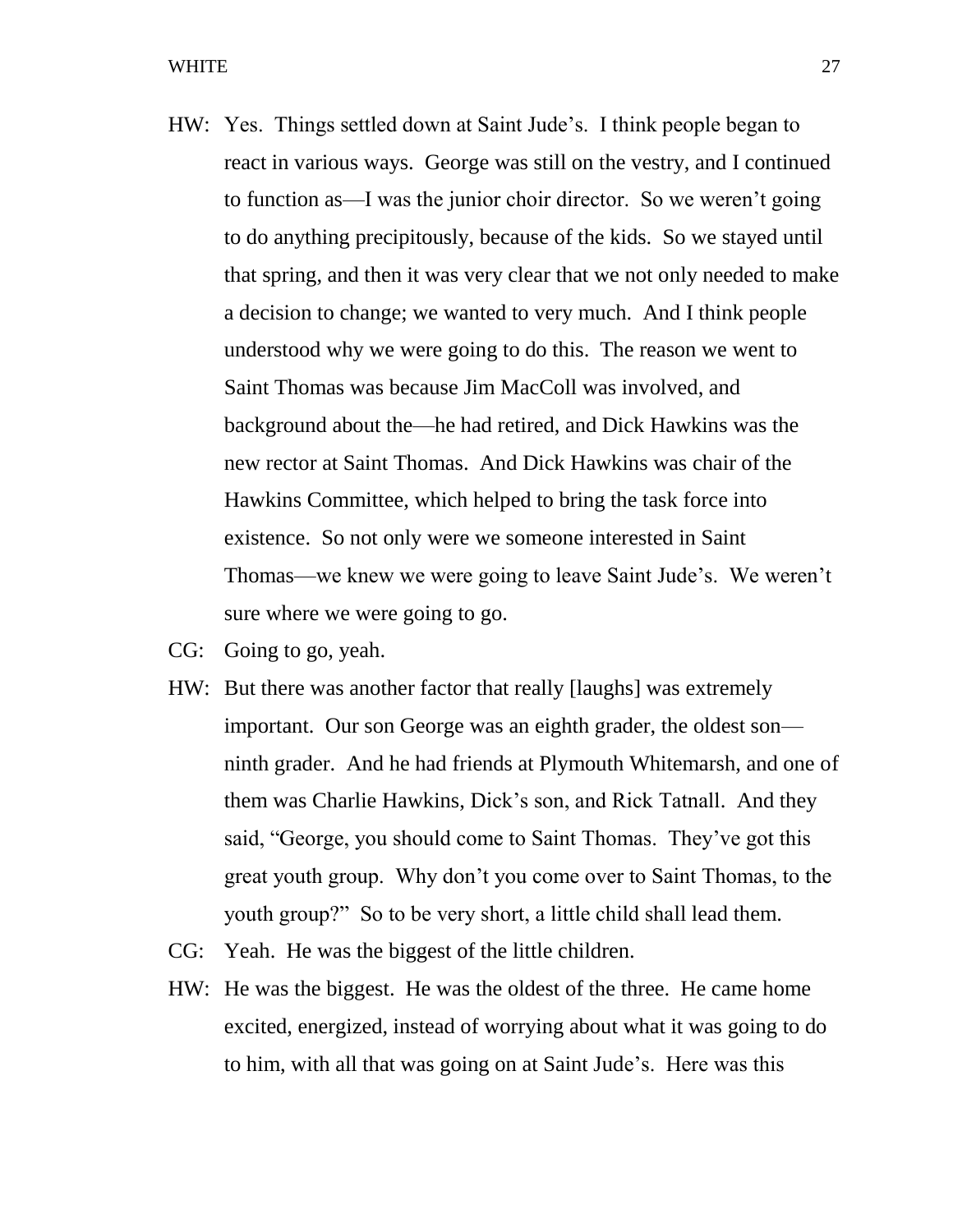young man saying, "I'd like to join Rick and Charlie. They've invited me to Saint Thomas."

- CG: That sort of answered your question.
- HW: It really moved us in real direction. And so it wasn't long that we decided to go to a service at Saint Thomas, and that was in this whole process. [Laughs] God does amazing things, to open your eyes to things you would never notice. When we got there that morning, it was a morning at Saint Thomas that you wouldn't believe! The altar had a big cloth across the front of it. It says, "The Future is Open." Women were ushers! They were ushering!
- CG: No!
- HW: Yes! They were ushering, and they were wearing buttons that said, "The future is open." And the whole leaflet of the service was about the future is open. We were crying, "What is this?" Well, what is this was, as we came out, somebody said to us, "Won't you come down to the parish house for the parish forum, for Martin Bell?" And I said, "What's a Martin Bell?" Well, Martin Bell was doing weekends around the Episcopal Church, incredibly important weekends that opened our eyes of looking at scripture and the church, and images and metaphors, and so forth, in new and wondrous ways. And Saint Thomas had sponsored two of his weekends, and this was a Martin Bell weekend. How is that for happenstance?
- CG: Yeah! The women's issues—now we're getting towards 1970.
- HW: Mm-hm.
- CG: And as I understand it, that was the first—the General Convention of the church in 1970 was the first time that women had been admitted as delegates.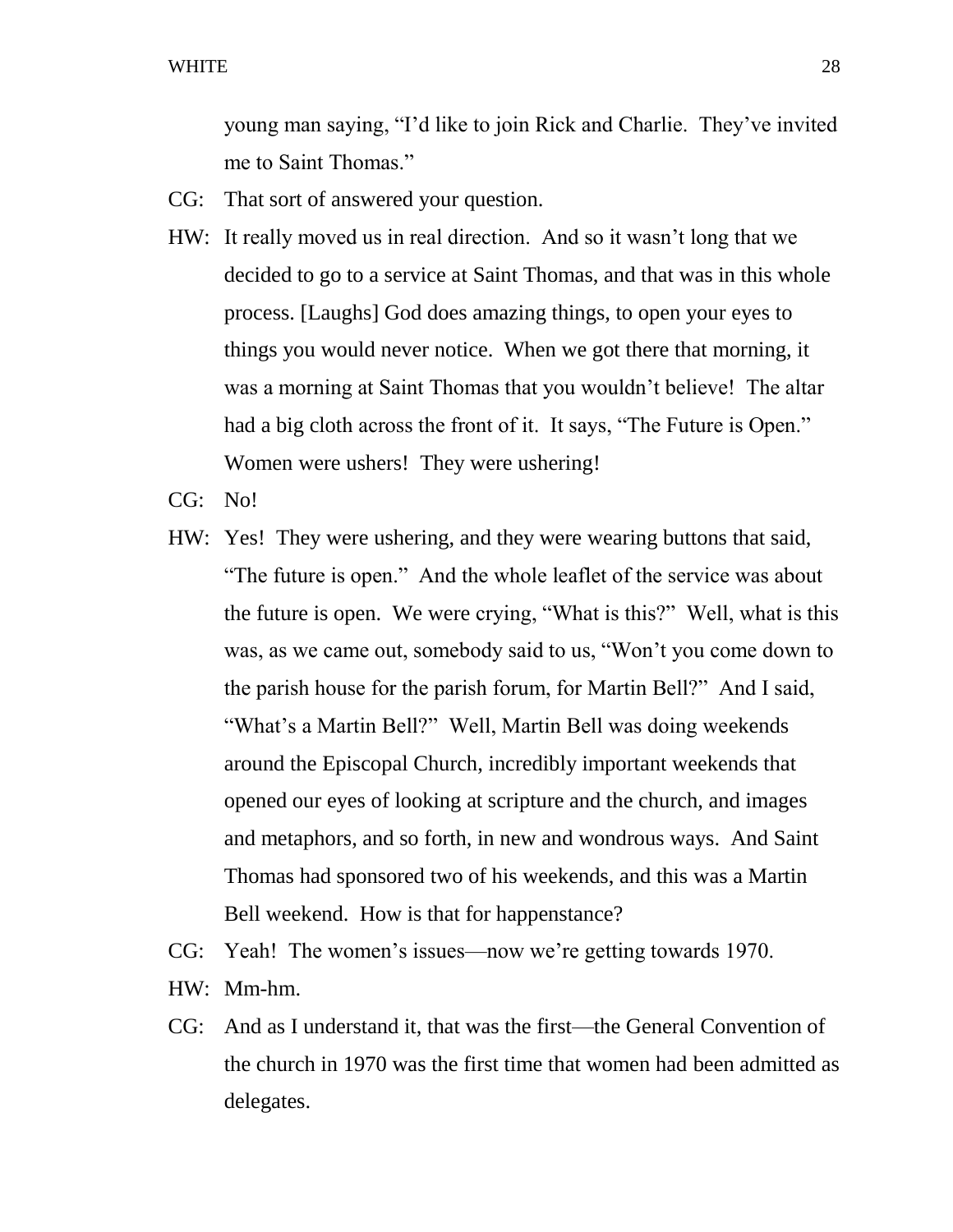- HW: To the house, yeah.
- CG: Actually, they're not delegates. They're deputies.
- HW: Deputies to the house.
- CG: Deputies to the House of Deputies.
- HW: Mm-hm.
- CG: And there was the beginnings of the stirrings that led to the ordination of women as priests. Tell me about all of that experience, and then we'll talk about you, and your time working in the diocese.
- HW: Okay. All of this was having tremendous influence on all of us. It was interesting. 1970, the women were seated in the House of Deputies for the first time. The diaconate was opened to women.
- CG: But they were deaconesses.
- HW: They were deaconesses, but now they were going to be called deacons.
- CG: Okay.
- HW: And they would be ordained deacons, but that would be it.
- CG: They couldn't go any further.
- HW: No, that would be it. Sue Hiatt came out of that experience.
- CG: H-I-A-T-T.
- HW: Yeah. And that was an incredibly important thing, because what it set forth—and this had a profound effect on me and others—at 815, our national church office—
- CG: 815 Madison Avenue.
- HW: Yeah, began—particularly in the work of Frances Young, who wrote a very important article [about total ministry] that was shared abroad and I was really open to these kinds of things, with all that was going on in my experience—on the ministry of the laity, including women.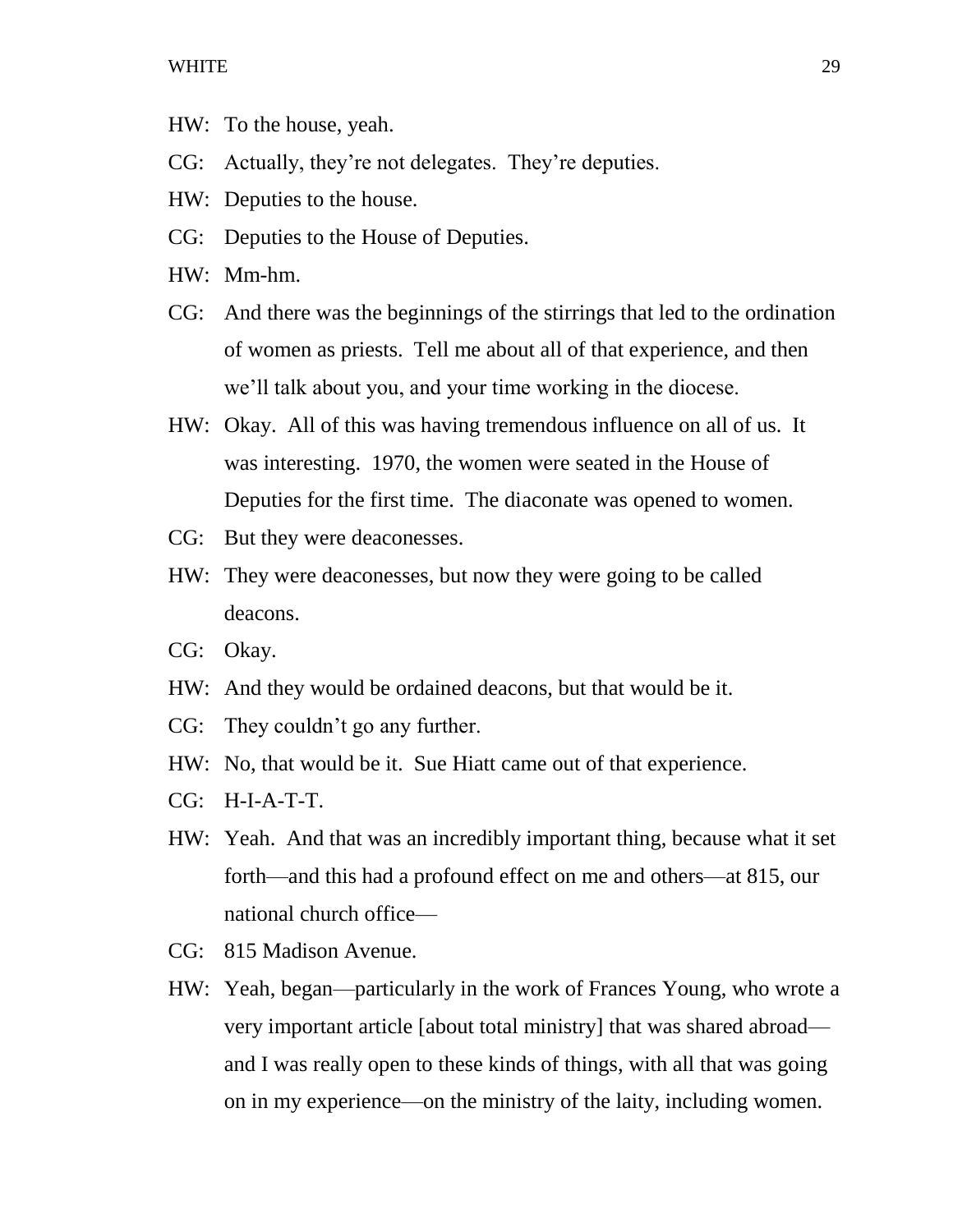- CG: So you were no longer auxiliary; now you were lay people.
- HW: I was no longer auxiliary. I was, like I said to George, "You're a layman. So am I." That had a profound effect on me, coming out of this rich, rich, rich experience that I had just had. I was no longer attached. I was in!
- CG: Yeah.
- HW: And so, of course, I was teaching at Saint Thomas' church school.
- CG: Were you doing anything outside of the church? Were you teaching anywhere else?
- HW: No, just at Saint Thomas. This was in 1970-'71. I also had—
- CG: So you were a housewife, at that point?
- HW: I was mother of three children, stay at home mother of three.
- CG: Stay at home mother.
- HW: But I was doing some teaching at Abington schools, instrumental music, because that was good income. And they wanted me to go full-time, and I was hesitant about doing it. But meanwhile, in '72, Dick Hawkins—and this was another very important moment for me—Dick Hawkins invited Mary Morrison of Trinity Church Swarthmore to come and lead some classes in the gospel studies, particularly the synoptics. And she came and did four sessions, very well attended. Afterwards, and this is a drum roll in my life, Dick said to me, "Helen, I want lay led classes here at Saint Thomas, and I want you to be a leader."

And I was appalled, because everything that I understood about being an educator was to master your subject, and he's asking me to do something—teach violin to whatever? Yeah, I can do all of that, but to teach the gospels? I couldn't do that! And I told him no, and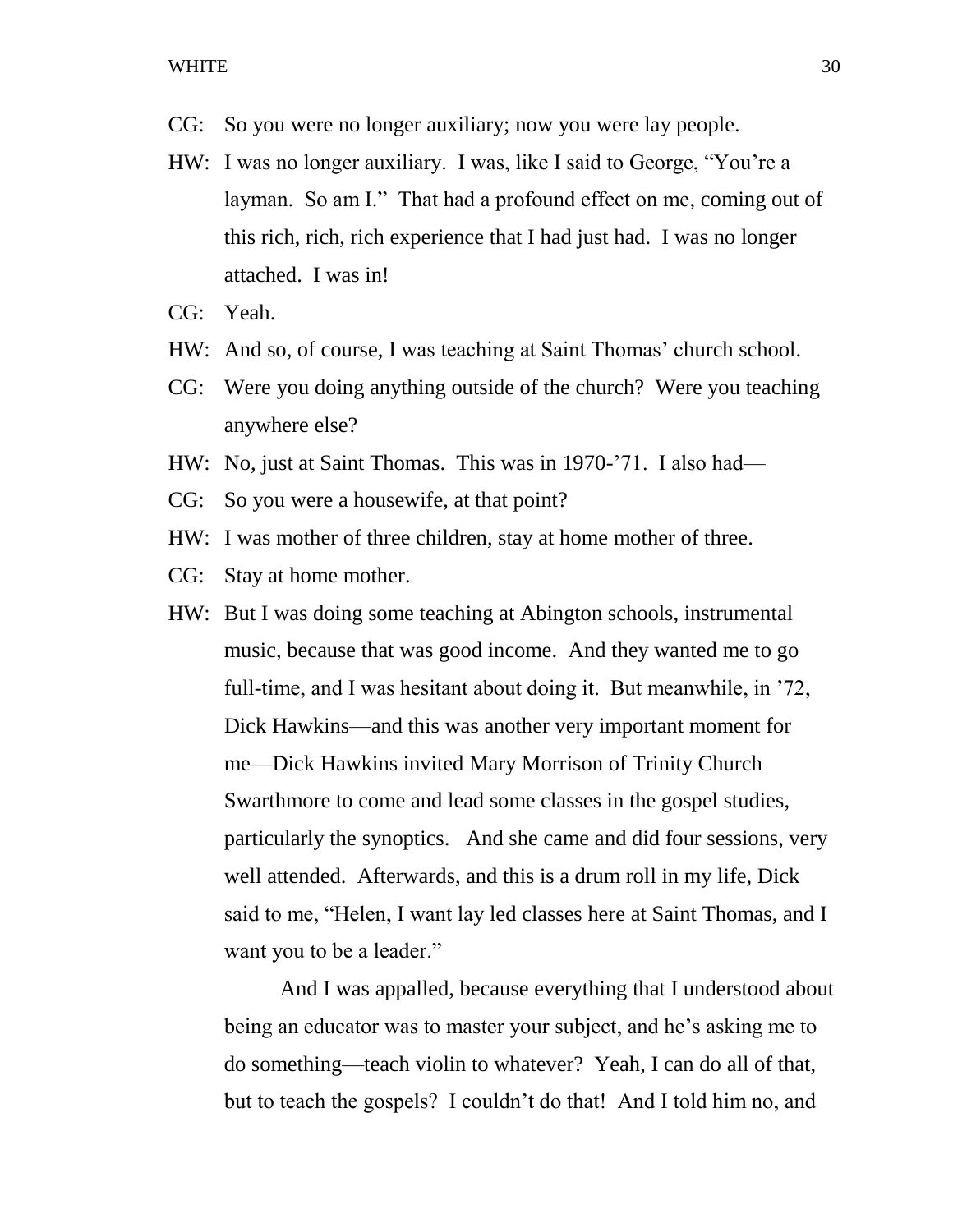he said, "Well, didn't you like what she did?" I said, "I was intrigued. I've never seen that kind of biblical teachings, where the person leading asked the questions and doesn't tell you the answers." And we were all intrigued by this, and of course what we were being introduced [to] was first experience around the gospels of the Socratic approach. Whole new, and wonderfully different!

But I was on my way to getting my doctorate. I had already worked it out with John Mickelson at Temple. As soon as I was able to get the house and the children in a place where I could get back into it, that's what I was going to do.

- CG: Doctorate in music?
- HW: No, John Mickelson was head of the graduate school [of secondary education] at Temple, at the time.
- CG: So what was your doctorate?
- HW: I was going to get a doctorate in education, yeah. Oh, yeah. By that time, all of this had had a profound effect on me. I was still playing viola professionally, but by the end of sixties and in the seventies, I began to give up the discipline. And this all was just a huge dynamic in my life. Well, I said no to Dick, but he said, "You know, Mary's leading a class at Pendle Hill for ten weeks." He said, "Why don't you go down and just take her class, since you were impressed? I will pay for it." And I said, "No, I will pay for it." [Laughs] He said, "Well then, I will pay your gas fare." He was very sensitive about such things.

And I went down, and this was really important. I took the tenweek course. She did not talk to me afterwards; I just went down, took the course, and came back. After the 10 classes, Dick called me,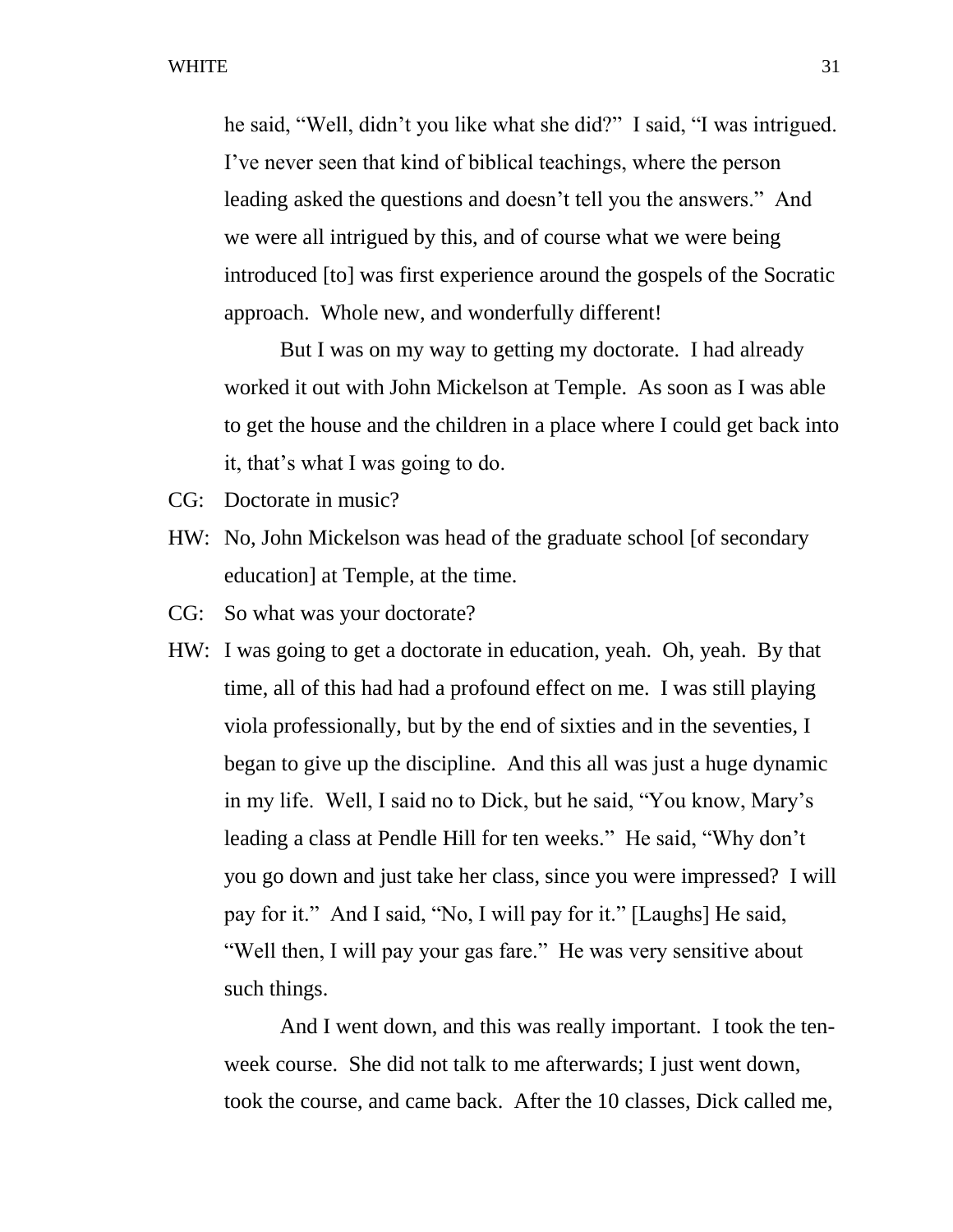and he said, "Let's talk," and asked me what I thought about the sessions. I said, "They were absolutely magnificent for people in the pews, me. I've learned so much!" And he said, "Well, when are we going to start a class here at Saint Thomas." He said, "You know, Mary's doing a class at Trinity Swarthmore on Tuesday mornings. Why don't you go down and take her class, and then start a class here on Wednesday?" I said, "You mean, monkey see, monkey do?"

- CG: Exactly!
- HW: That's exactly what he said! "Exactly."
- CG: Nothing wrong with that!
- HW: Oh. And so I was so intrigued by this point. Remember all that has happened to me up to this point, in the church. I was being fed and nurtured, and fed and nurtured, and challenged.
- CG: Yeah, kicked around a little bit, too!
- HW: Kicked around a little bit, too. I'd had a real—I knew what the church was like, could be like. So that's how it all got started.
- CG: Okay.
- HW: That was the beginning of what followed into the resource center, and everything [unclear].
- CG: All right, tell me about—okay, let's talk about the diocesan resource center, and what that was, and how that was founded, and then you went to work there for Bishop Ogilby.
- HW: I was appointed [coordinator of the Education for Ministry (EFM) program for the diocese]—
- CG: But let's first of all talk about the resource center. What was that?
- HW: Okay, here's what happened: by now, we're approaching the eighties.
- CG: DeWitt is still the—?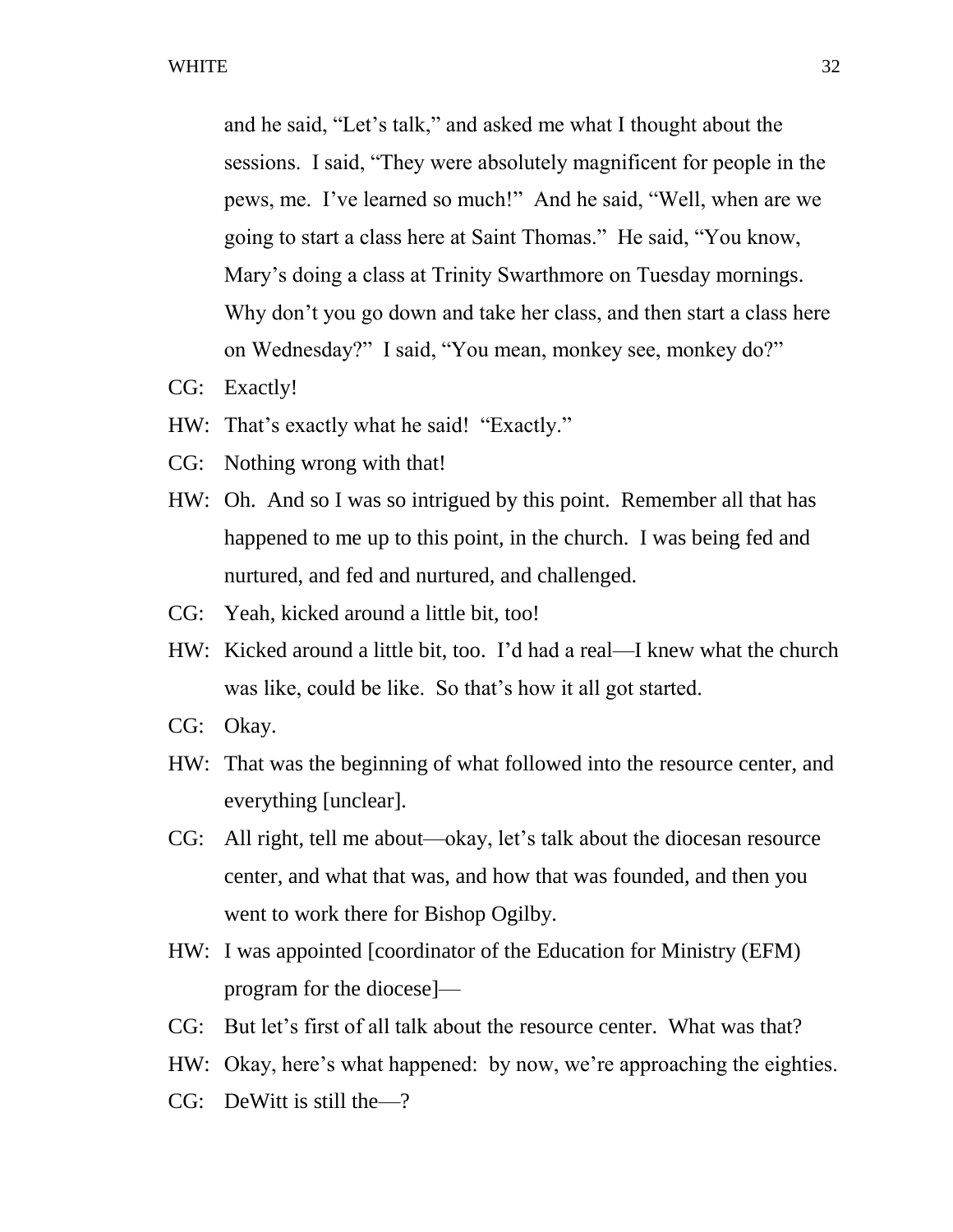- HW: Oh, yes. He didn't leave until '74. We're in the middle of the 1970s, with what's going on right now. And all during that time at Saint Thomas, I not only was leading the classes; I was helping others to lead classes. At one point there were over 200 people in those classes. It was beginning to get some national—not national, diocesan awareness. Of course, Dick was very pleased with what was happening there. Dick, himself, is a master teacher, which was part of this story. He did a seminar every year in January and February that was over-subscribed at Saint Thomas—an excellent teacher. So right away, we had a lot that we were sharing. Phoebe Griswold shows up into this scene. She invited me to come and visit with her, and a couple of other people, at Saint Martin[-in-the-Fields in Chestnut Hill].
- CG: Where her husband, Frank, was the rector.
- HW: Where Frank was the rector.
- CG: And her family was a Saint Thomas' family.
- HW: That's right. I knew Mrs. —
- CG: Wetzel.
- HW: In fact, I'd worked with [her father] Carroll Wetzel at Saint Thomas. He was the rector's warden.
- CG: Right.
- HW: While all of this was going on, so I did know Carroll.
- CG: And Phoebe, Phoebe Senior.
- HW: And Phoebe as well. And so Phoebe and Frank—Frank had been very active—this all ties in—in the revision of the prayerbook, which is a major thing on the horizon now. We'd been dealing with race, and we'd been dealing with women; now, internal things within the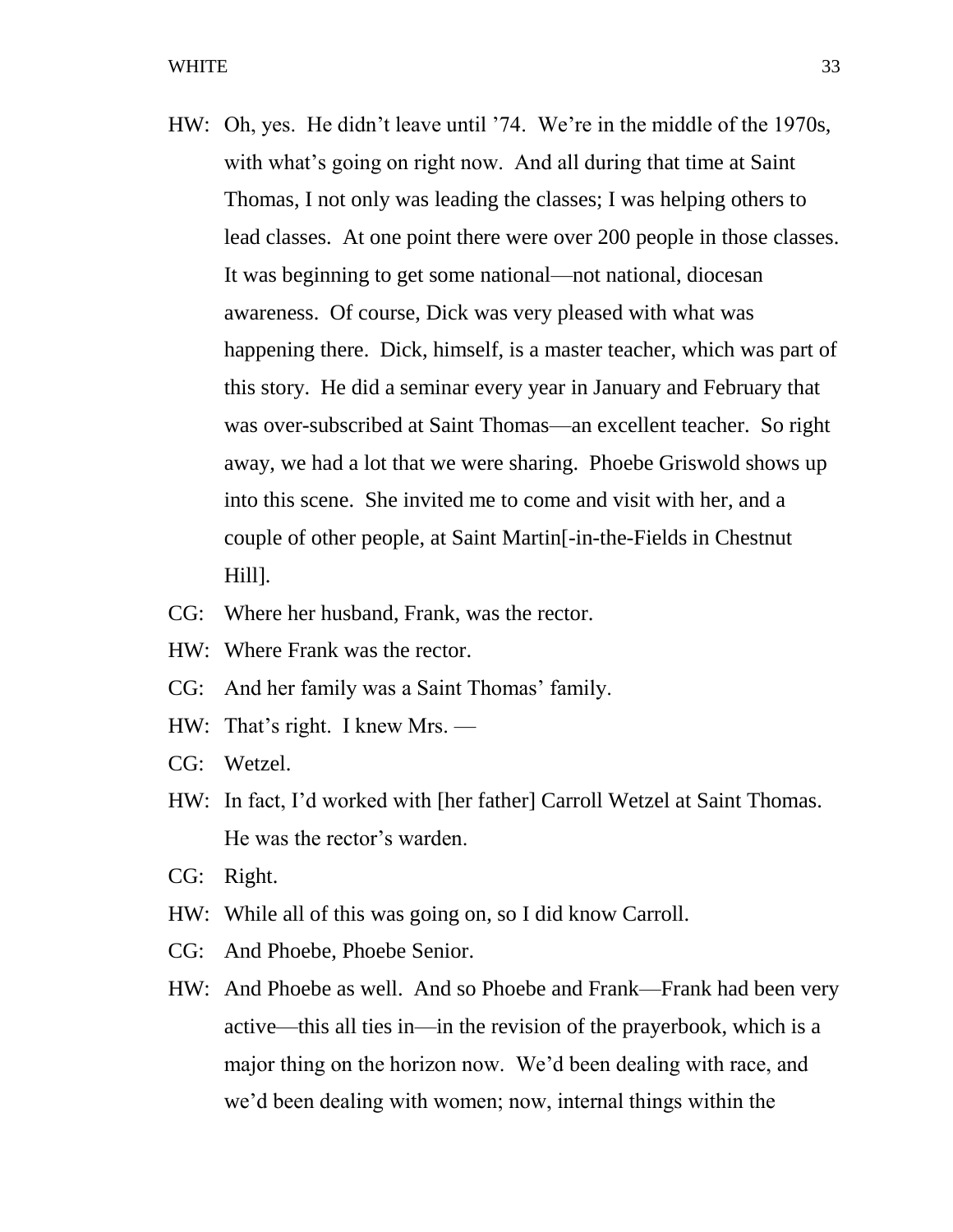Church, like the prayerbook. One of the things that happened with the new prayerbook was that the baptism of small children would no longer be private, but would be brought into the liturgy of the full congregation. Frank and Phoebe—and this is really important at how all of this unfolded—Phoebe was raising the question, "What does this mean to the children? What does this mean to the congregation? This is a big shift. Now we've got the Baptismal Covenant to be recited by the entire congregation. What does this mean to the congregation? What are we saying to the children? What are we saying to families?"

That was the gist of that big conversation we had that morning with her, and I recognized that she was an advocate, a profound advocate, for children's ministers, and had been at work at this at Saint Martin's for quite some time. Let's shift just a little bit to another dynamic that was happening in the diocese, and that was post-1970, and then the ordination—1974 [in Philadelphia].

- CG: The irregular ordination.
- HW: The irregular ordination in 1974, moved just within two years to where women were being ordained.
- CG: Or approved for ordination.
- HW: Were being ordained—
- CG: Were you at the service in 1974?
- HW: No, I was not. No, I was not.
- CG: But you were obviously in favor of it? Or were you not?
- HW: I had mixed feelings.
- CG: Tell me about that.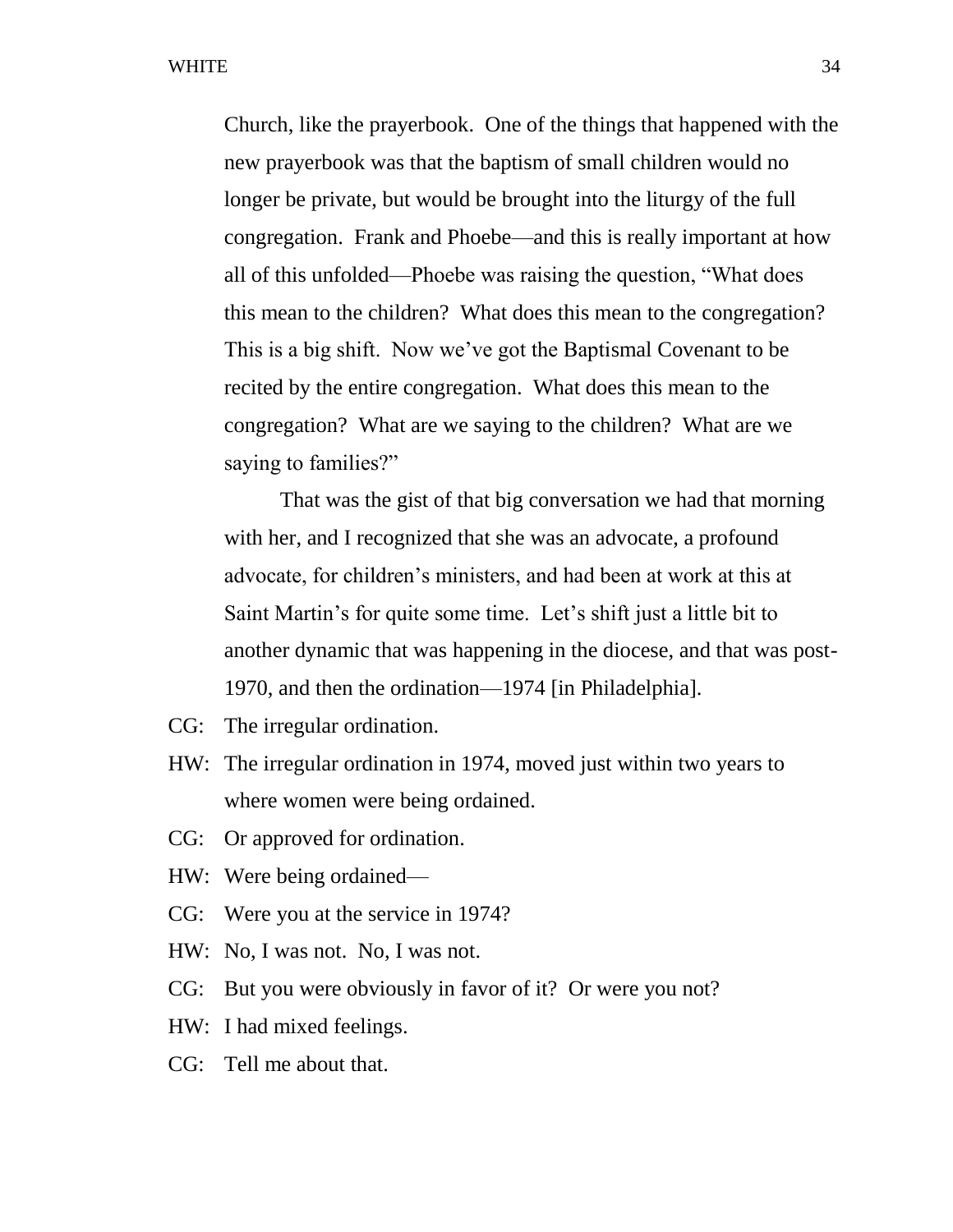HW: Well, my mixed feelings were one of my dearest friends was Elsa Walberg. By this time I was very active with the Companions of the Holy Cross, the Society of the Companions of the Holy Cross, with our conference center in Adelynrood. And all the work I had done on the task force with Norman Harberger – that I had learned about task force process – had fit into the life and circumstances of this conference center, and I was deeply involved in that. So all of this was meshing together.

What was happening after the 1976—you'll remember; the actions were just amazing. Women were ordained, but they weren't accepted, by and large. And they were finding their way through. But what happened is—and I remember Lyman being very excited that all of a sudden, the whole process was open in our diocese, and lots of people, men and women, were beginning to explore: what does this mean? And women, who now were lay folk and had experience being lay folk—not very many congregations still had women's auxiliaries. The name had been changed—drum roll—to the Episcopal Church Women. And that was a huge dynamic in the life of women!

- CG: It's funny; looking at it from now, it doesn't seem so big, but at the time, it must have been.
- HW: It was huge!
- CG: It must have been gigantic.
- HW: It said something to us viscerally, internally, as women.
- CG: Yeah.
- HW: And so all of those dynamics were working. Women who had been very spiritual and involved, and teachers, and so forth, were suddenly self-examining: what does this mean? And Lyman was thrilled,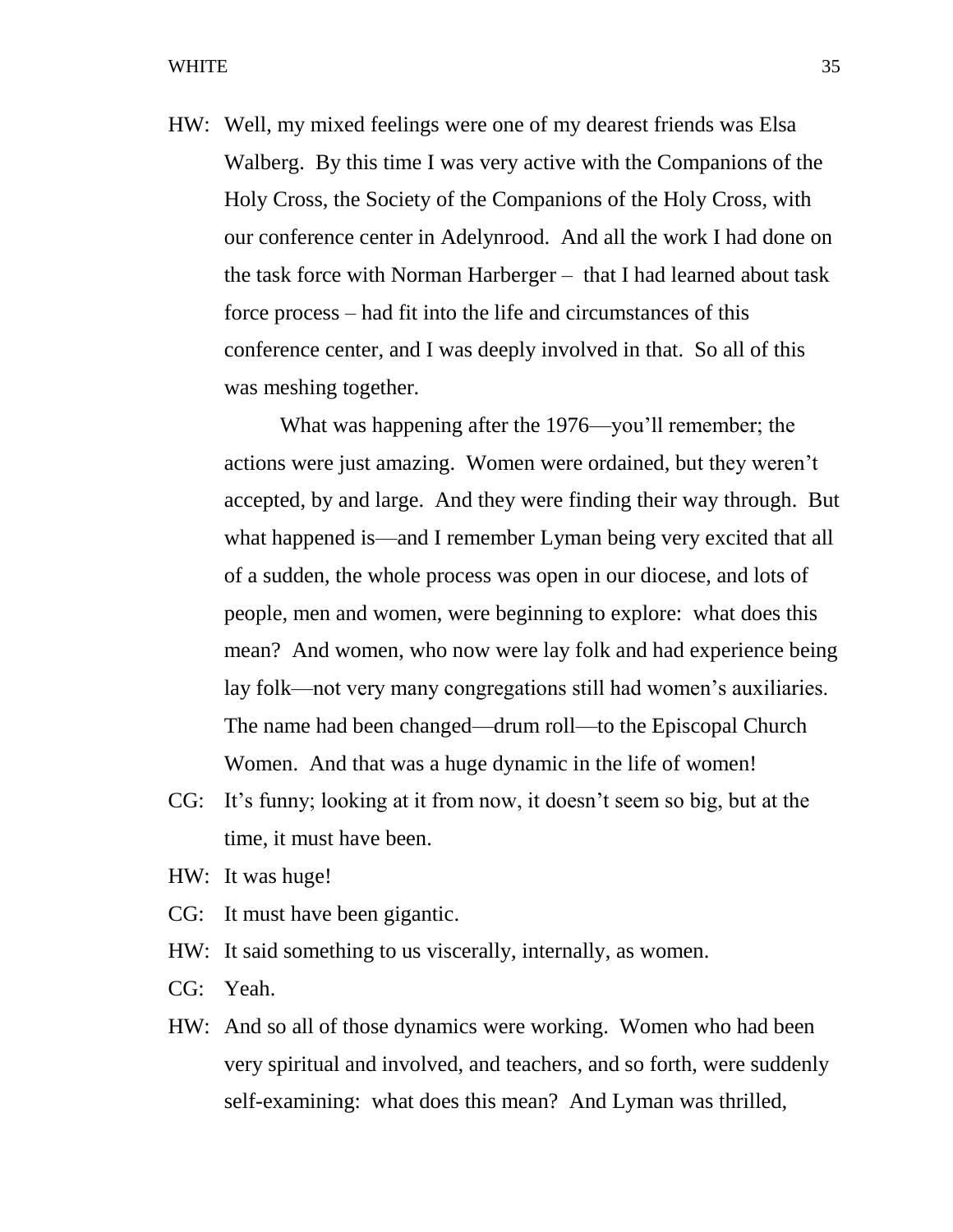because there were so many of these people excited about all of this, exploring the process toward ordination.

- CG: Did you ever think of that?
- HW: No. Frank Griswold and I talked about that. Frank was my wonderful director for a number of years.
- CG: Spiritual director.
- HW: Spiritual director. And we talked about that, and I said, "Frank, I've listened, and I haven't heard anything! Whatever my background, there's nothing there that's calling me to ordination." But I had these—oh, I must have had five really close, dear friends, who were going through the process, so I knew the process from the inside of their experience.
- CG: But it wasn't for Helen?
- HW: It wasn't for me. It just was not. I thought why, and I did have an experience [at the College of Preachers in Washington that made it all clear].
- CG: Our mutual friend Nikki Wood, when I interviewed her, said, "Who wants to be a priest when you can be a powerful lay woman?" I mean, you know?
- HW: [Laughs] I couldn't say it any better.
- CG: That's why there are the multiple opportunities.
- HW: Here's a piece in the history of the diocese that's really important now, because with this excitement and issues, enters Jack Hardwick, who was on the bishop's staff.
- CG: Lyman Ogilby's staff.
- HW: On Lyman Ogilby's staff. And dear Jack, to his everlasting credit, began to say, "Lay folk need to know who they are, and that they can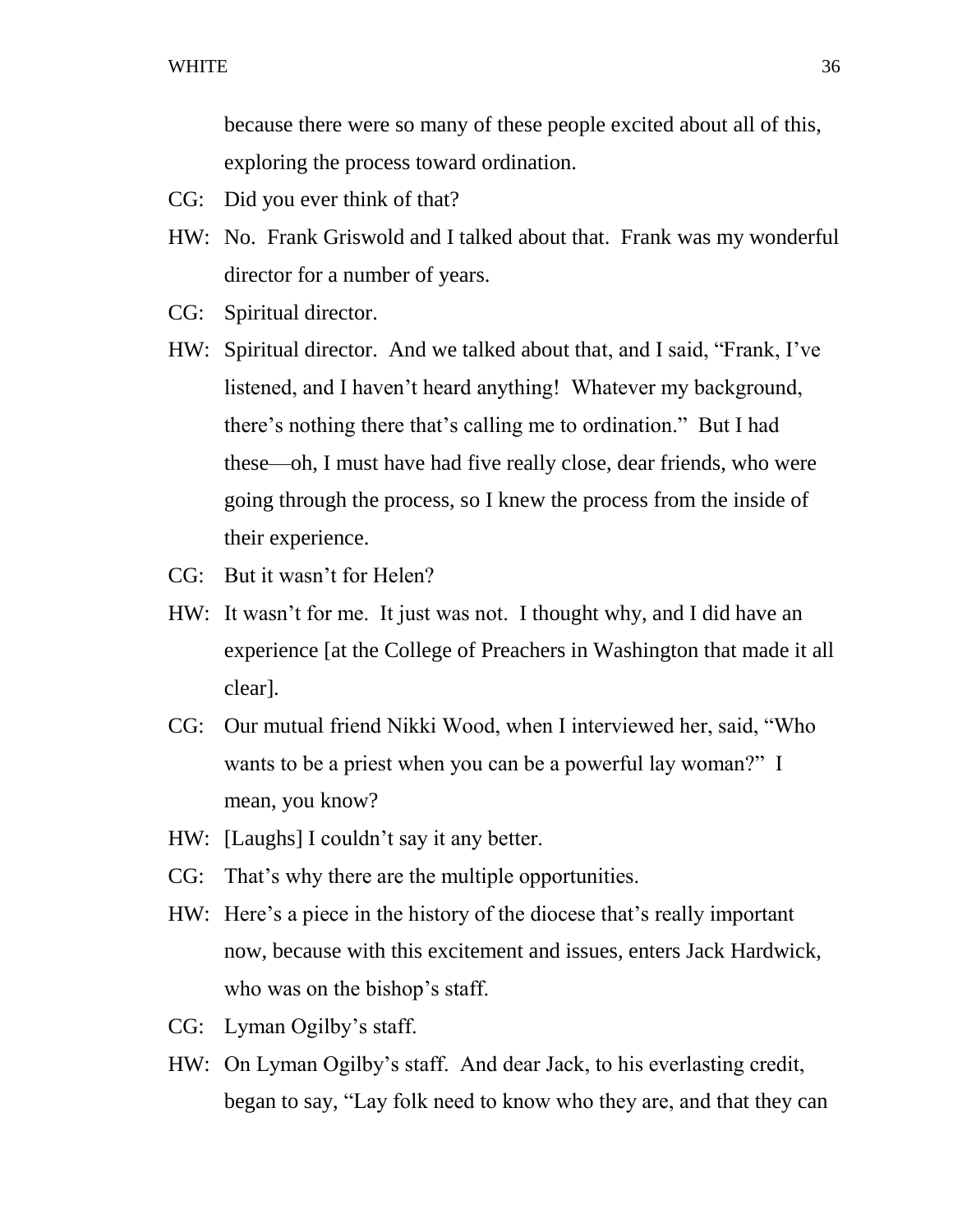be leaders in this church without being ordained." And he began a major, major effort to raise the consciousness in our diocese about lay folk, being lay folk, being lay leaders. I got caught up in that, and he brought me—this was before my appointment to Lyman's staff. I wish I could remember the gentleman who was in charge of this! $1$ Jack asked me to come down and visit with him. Now by this time, my experiences teaching scripture at Saint Thomas apparently had become more known than I realized. People in the diocese do tend to talk to each other.

- CG: It's a very small club.
- HW: [Laughs] So I think Dick Hawkins was very pleased [about] what was happening, about the studies, the classes at Saint Thomas that were going so strong. I wish I had time to really tell how that worked so well, with the rector. Always, it was in collaboration with the rector. That's a very important principle for me. So Jack Hardwick had picked up—and he had started education for ministry in this diocese.
- CG: Right, okay.
- HW: The EFM. He was the one who brought that into the diocese, generated by that kind of energy that he had. And [Jack] knew what was happening at Saint Thomas. Dick wanted lay-led classes in scriptural study. That is revolutionary, when you think of top-down, authoritative teaching that's gone on for 2,000 years.
- CG: It's got to come from those people that went to seminary, and had classes.
- HW: You got it. You got it!
- CG: And wore collars and such, right?

 $\overline{a}$ 

<sup>&</sup>lt;sup>1</sup> George Soule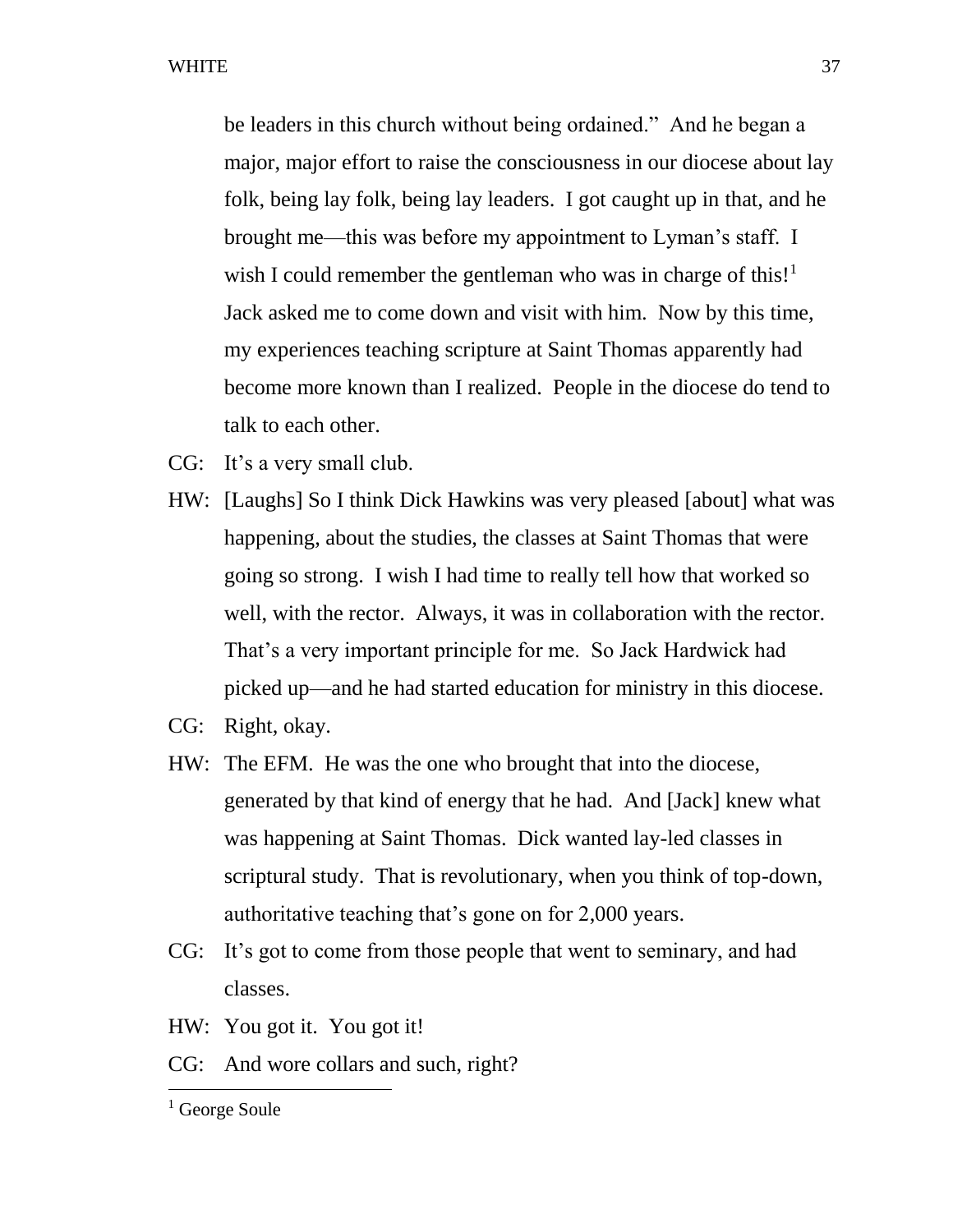- HW: And I think back now on that moment when Dick Hawkins said, "I want lay-led classes in scripture study, because I'm preaching to a congregation that's blank!"
- CG: Doesn't know a damn thing.
- HW: "They don't know which Joseph I'm talking about. And I want them to know more so that we can do more."
- CG: Yeah, interesting.
- HW: Oh, it was so incredibly important! And that brings us to this point.
- CG: To the resource center.
- HW: Yeah, because in the mix of all of that, that was going on, and particularly with Jack. He brought me down, tested me with this gentleman from Springfield. [George Soule] tested me, gave me some texts, to explore, you know, did I preach? Did I teach? Did I what, you know, as a lay person? And out of that, I guess, conversation with Jack and Lyman.

But, let's shift to Phoebe. This is what was happening with Phoebe. At the end of 1979, the diocese, under Lyman's instruction, coming out of the whirlwind of the seventies, asked for a full study of what's going on in the diocese, and recommendations for how to proceed.

- CG: Things were beginning to settle at this point?
- HW: They were beginning to settle.
- CG: And he wanted to heal, I gather. Is that correct?
- HW: Absolutely. He wanted to be a healer.
- CG: Okay.
- HW: And out of that came this report that Ruth Feisal, F-E-I-S-A-L—Ruth Feisal chaired that committee. And one of the pages says, "We will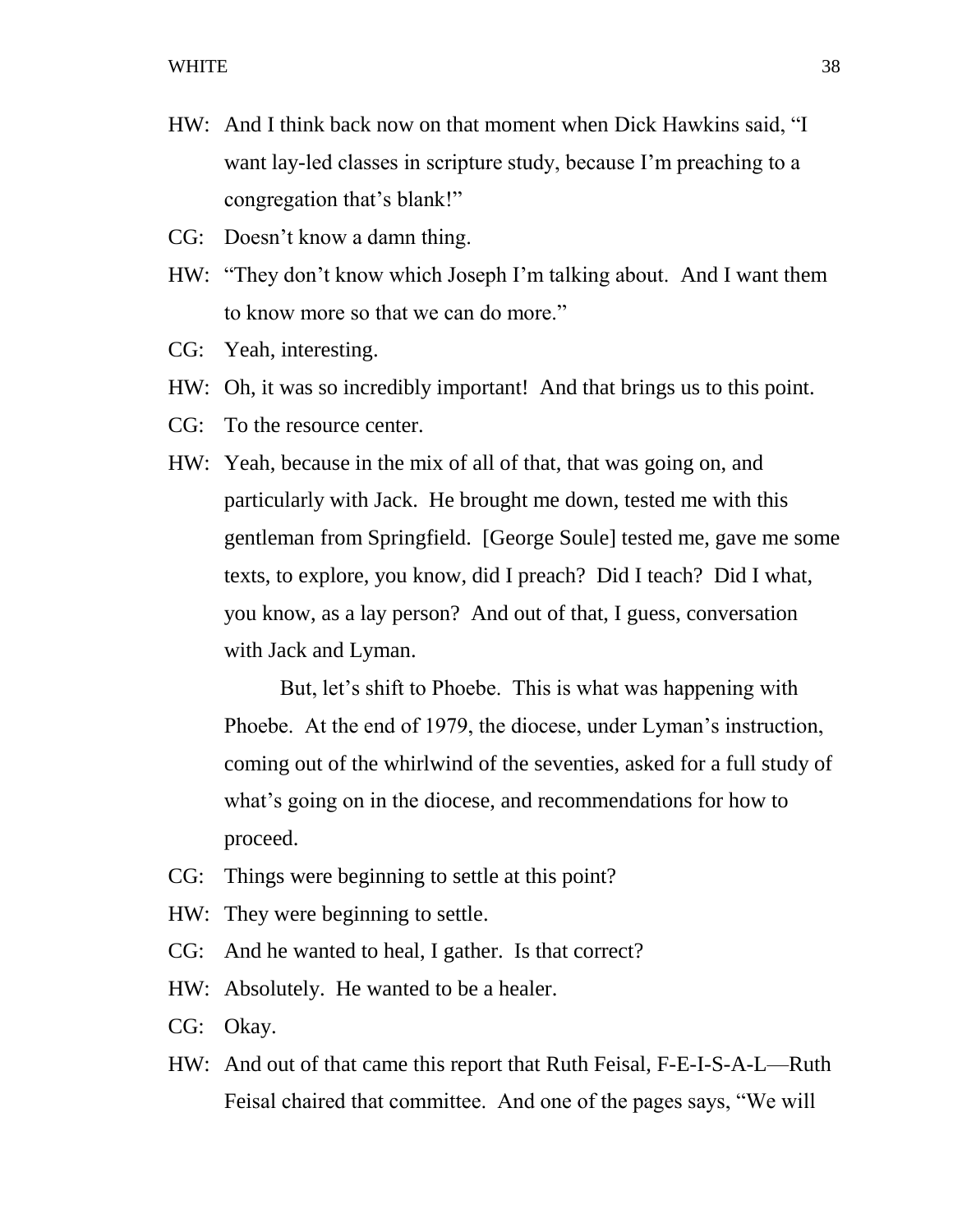have resources made available in this diocese for children, youth, and adults." Just a page of it, and so forth. And dear Phoebe Griswold remember, she was back with: "What are we doing with children?"

- CG: Right.
- HW: Her advocacy for children was extraordinary.
- CG: And for women, but that's another issue.
- HW: And for women, oh, yeah. And she went to Lyman and said to him, in effect, "Lyman, what does this mean? How are we going to do this? Where is it going to happen? Are you going to have a resource center? What is this?" And Lyman, I heard, said, "Oh, Phoebe." And she said, "Well, Lyman, it says right here you're going to produce [Christian education] resources."

And so, fast forward very quickly. I was doing adult education out at Saint Thomas. If this was a resource process, it should be children, youth, and adults of all ages, right? How's that for a concept? And so I was asked to work with Phoebe. And the first three, 1981, '82, and '83, she and I worked. She traveled around looking at resource centers, doing research, and study.

- CG: And this is before Frank got swallowed up and taken off to Chicago?
- HW: Yeah. All of this was fine until she got elected wife of the bishop of Chicago.
- CG: Right, in 1984.
- HW: '84. And now comes the story of the resource center. We've done all this background, working together. Meanwhile, I'm still teaching at Saint Thomas. Also, Abington Schools asked me to go full-time; I said no. So the consequence of that was in the late seventies,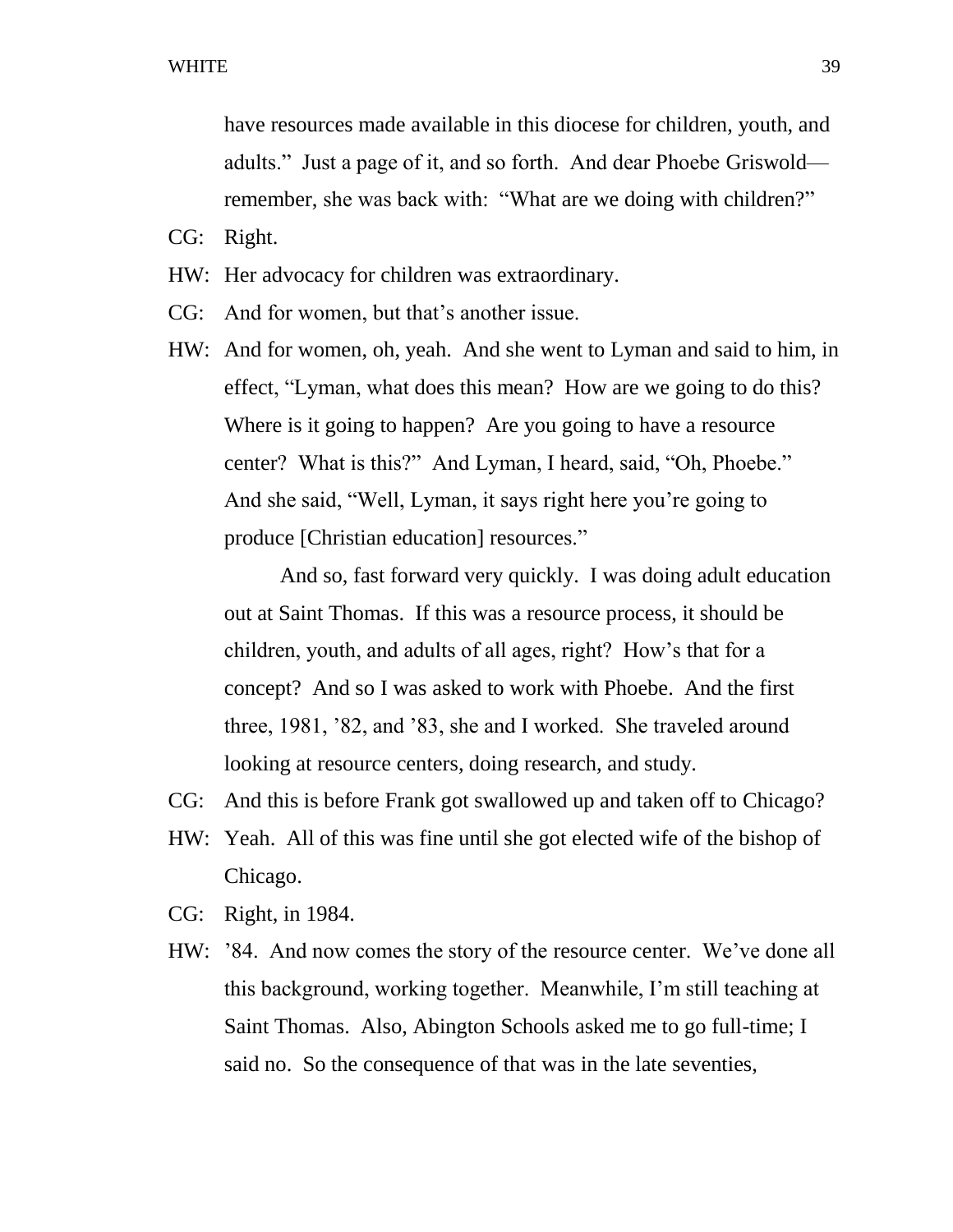Chestnut Hill Academy asked if I would come and teach two days a week, little boys, to play the violin—fourth and fifth graders.

- CG: Okay.
- HW: Boy, did that fit in, because it gave me a little income for the family, but it also freed me to continue to do what I was doing. And I worked with Barnaby Roberts. I loved working with Barnaby!
- CG: He was the headmaster, yes?
- HW: Yup, he was the headmaster at CHA, and he put me in charge of the instrumental program. So I was getting ministry—it was a wonderful [unclear].
- CG: How long were you at CHA?
- HW: From 1979 to '84.
- CG: Okay, because that's when Barnaby became headmaster. It was just his first year.
- HW: Yeah, yeah. And the head of the lower school was also a Companion [of the Society of the Holy Cross], the organization, the society.
- CG: Margaret Ann Young.
- HW: Margaret Ann Young was a Companion, so I knew her through Adelynrood, and their conference center up there. All of this was coming together in so many incredibly good ways.
- CG: Did you work with her and with Joan Frank?
- HW: I was already on bishop's staff when Joan came in, so I knew her.
- CG: Okay, because Margaret Ann retired, and then shortly thereafter, died.
- HW: She retired, that's right. And she died while she was Companion in Charge.
- CG: I know. Oh, I know. Anyway, that's—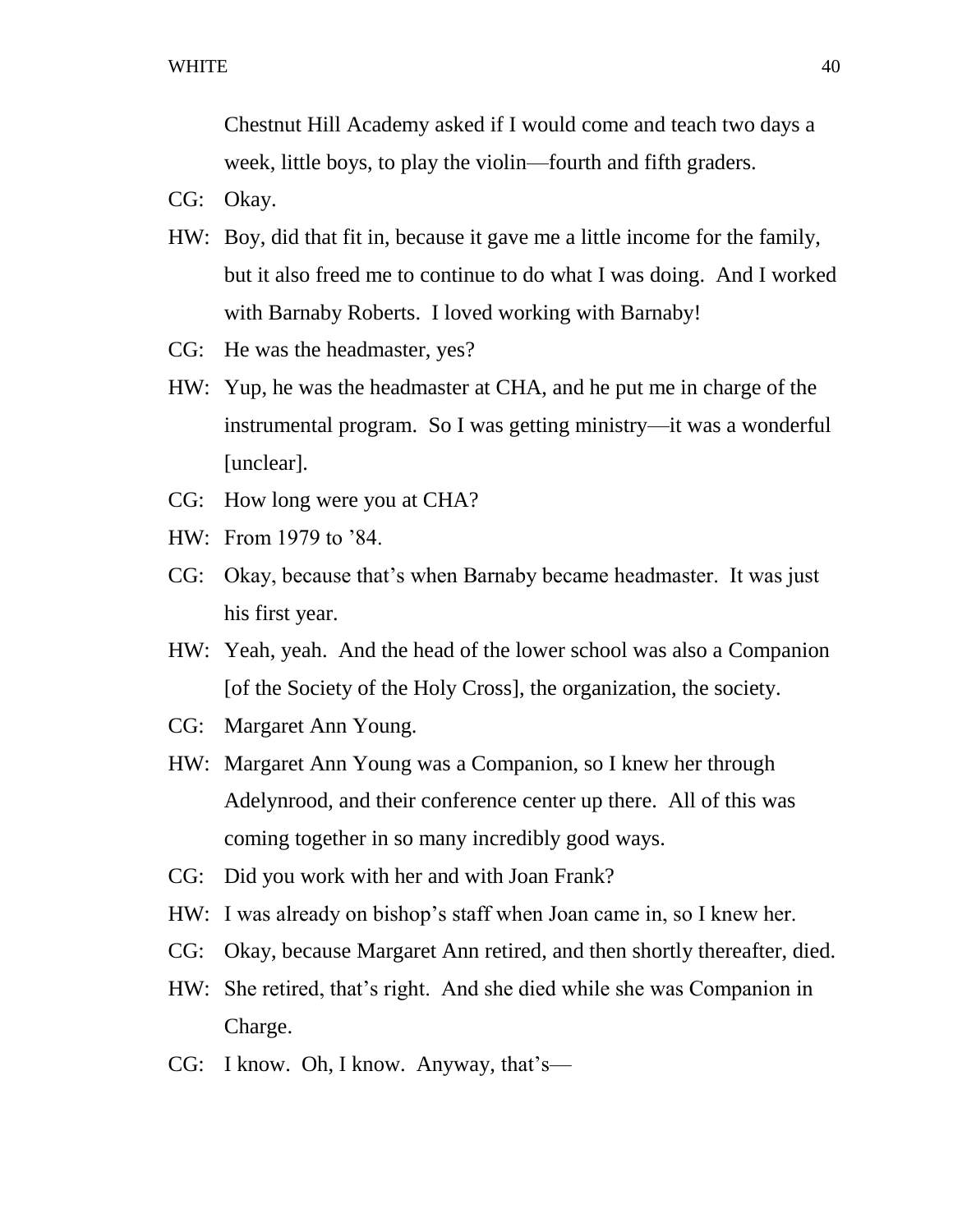- HW: But all of the richness of all of that was playing out in this. So Phoebe and I were given two desks at Church of the Savior, in the parish house, in an old room just off of the hallway, and that was going to be—
- CG: Because that's where Hardwick was then rector?
- HW: Jack was down the hall as rector of the Church of the Savior.
- CG: Which later, for this interview, became the Cathedral.
- HW: Yeah, but we haven't got there yet.
- CG: That's way down the line.
- HW: So he gave us this old room, with all the old furniture there, and two desks. Now, Frank Turner enters into the picture, at this point. He was asked to supervise this new process of establishing a resource center, which Lyman has now said is going to be. So we had two desks at Church of the Savior for Phoebe and for me. I represented adult education; she represented children's ministries.
- CG: And Turner was on staff at that point as the—he was basically running the aided parishes, right?
- HW: Something like that.
- CG: Yeah, this was before he was elected bishop.
- HW: Long before he became coadjutor—I mean, before he became suffragan.
- CG: Suffragan.
- HW: So were these exciting and wonderful, wonderful times! Well, here's where Phoebe Griswold becomes the founder of the resource center in no uncertain terms. She now knew she was going to Chicago. She had committed so many years to this idea, and this concept, for this diocese, on behalf of children, youth, and adults of all ages, that she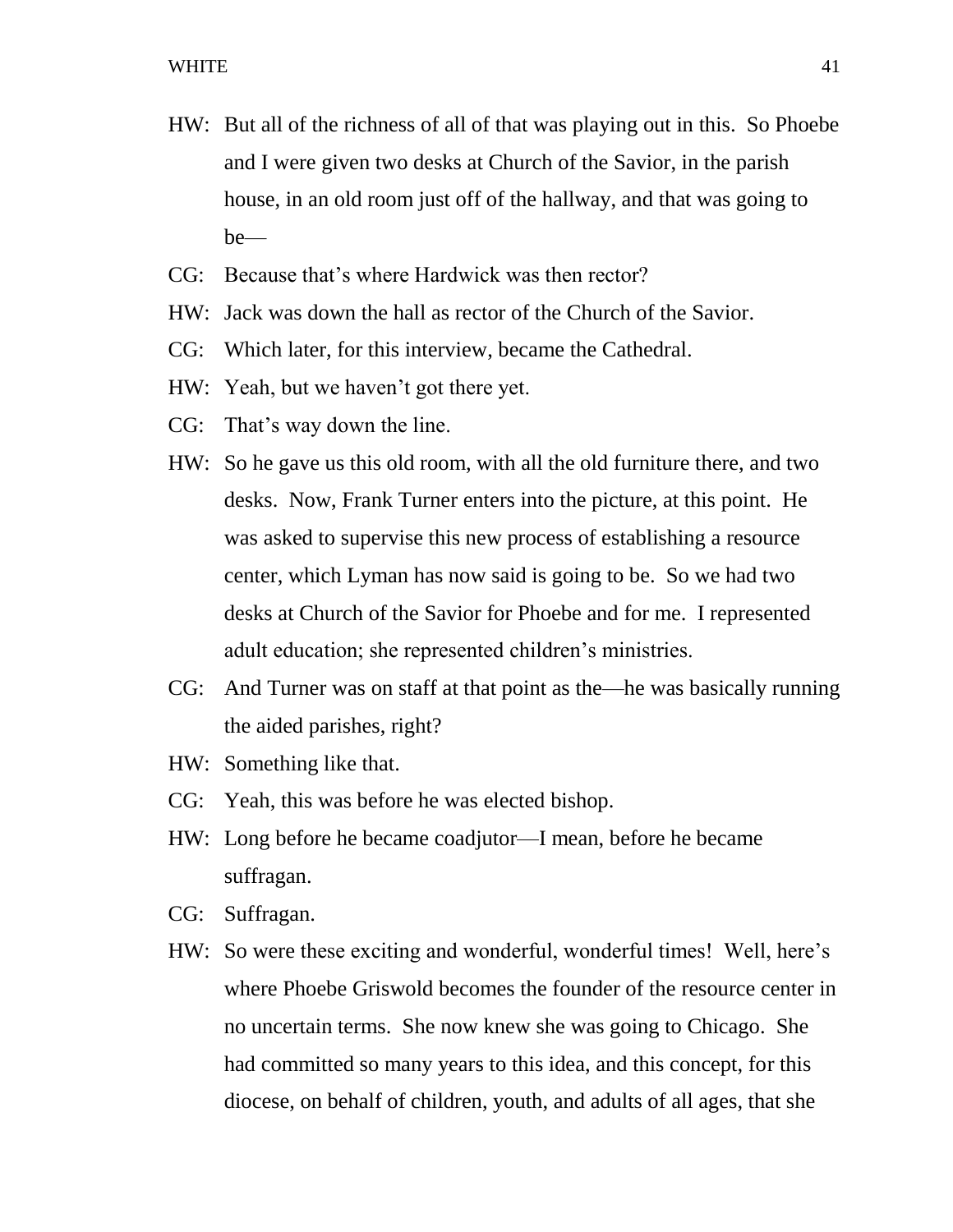recommended to Lyman Ogilby that a committee of 30 people be appointed by the bishop, and the 30 people, every one without exception, be parish-based clergy and lay. No person at the diocese; all parish-based people. And then there would be a staff person to staff that group. And that was a concept. I wasn't named yet. You just pointed to me, but I wasn't named then.

- CG: But you would become that staff?
- HW: We were, eventually; that's how all of this evolved. Here's Phoebe; you can't say enough. She interviewed personally over 60 people in the parishes around the diocese, to talk about this concept of a resource center, for children's ministries, youth, and adults of all ages, to be located in the diocese as part of diocesan life and experience. And we, she and I, then recommended 30 of those people to Bishop Ogilby for appointment. He appointed 30 of them. Twenty-nine accepted. One, the rector and that person were not in sync. The rector objected to this person, so based on the principle, that person could not be appointed.

We met in the Church of the Savior. When Phoebe and I first went down to the Church of the Savior for our first meeting [with Jack Hardwick], the scaffolding was everywhere! This was also what was going on, 1974, when dear Bishop DeWitt left, and we had moved to having diocesan conventions in that church. Were you ever there before?

- CG: No, not before.
- HW: I walked in that first time we had a convention there, and I turned around and walked out. It was just grey, drab, awful, in terrible condition, had not had anything done to it. It was just awful!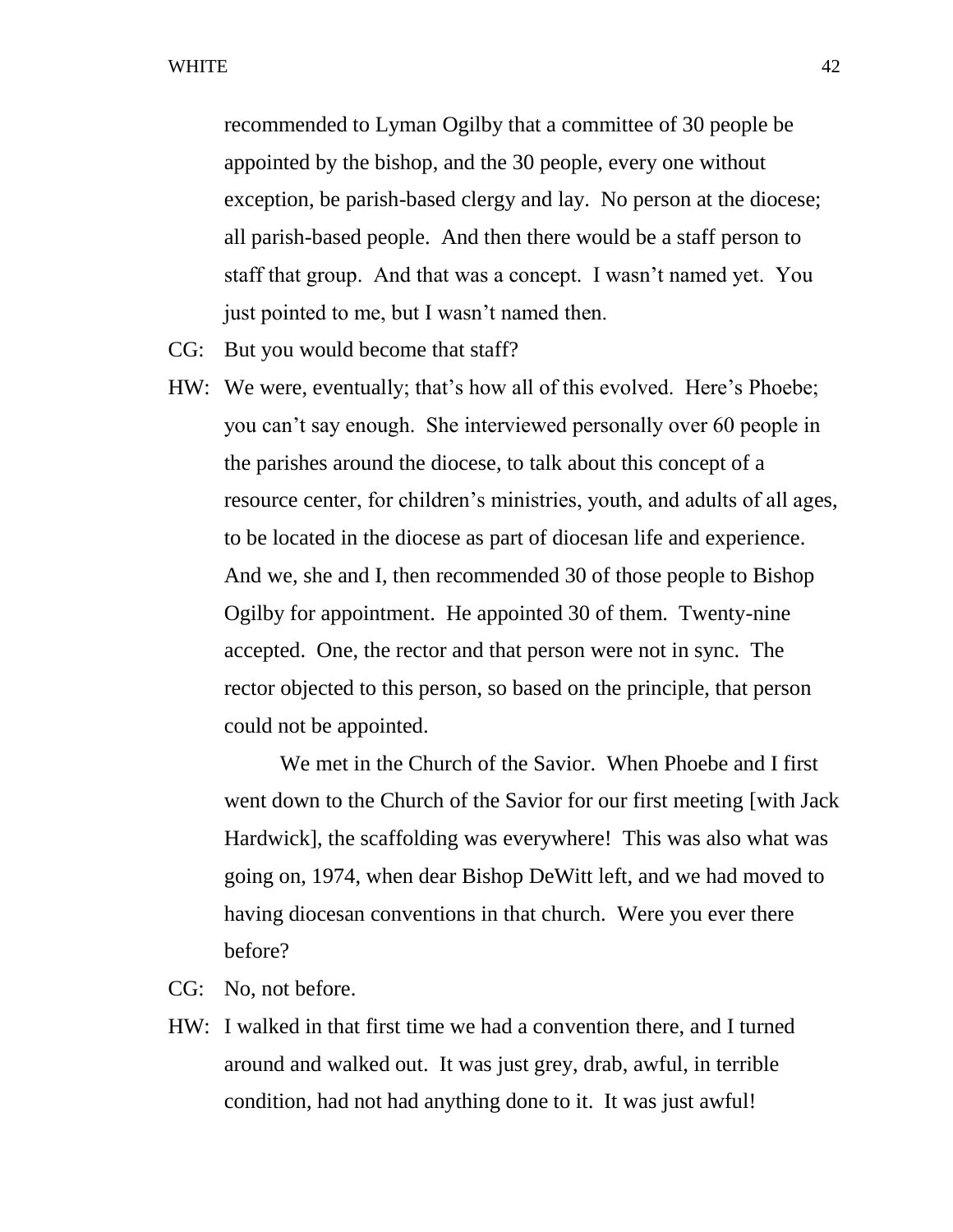- CG: And the only reason it was surviving is that it had an endowment, which makes it—but that's a whole 'nother story.
- HW: That's a whole 'nother story. As I said to Jack Hardwick, reported to me, "We don't have people. All we have is money." And Jack said, "Well, let's see what you can do with that money for the good of the church, and the diocese." So there we were. The scaffolding was up, and when Phoebe and I first went to meet—it was probably 1982, somewhere along in there—it was being restored, in its full 1903 splendor, when Nelson Eddy was a member of the choir. That was its most significant historical fact.
- CG: Okay.
- HW: And so there we were. New church; we had this meeting in there. I have pictures of this celebration in which Lyman came, and he appointed in the service, liturgically appointed, the 29 members for the resource center, including me. Then he said, and I will never forget these words, "My dear friends, it has been decided that there should be a resource center, and so I am saying this to the newly appointed committee. You tell me what you want, where you want it, how you want it to be run, who will help you run it, and I will find the money for you." That stands out in church history [laughs] as a moment to be remembered!
- CG: Yeah.
- HW: And by golly, Clark, he did. The ordinands went to the resource center, as a way of saying to the newly ordained.
- CG: What resources were there? What did that exactly mean?
- HW: At one point it was \$900; at another point it was \$850. And then—
- CG: But I mean, if a parish wanted to take advantage, how did it work?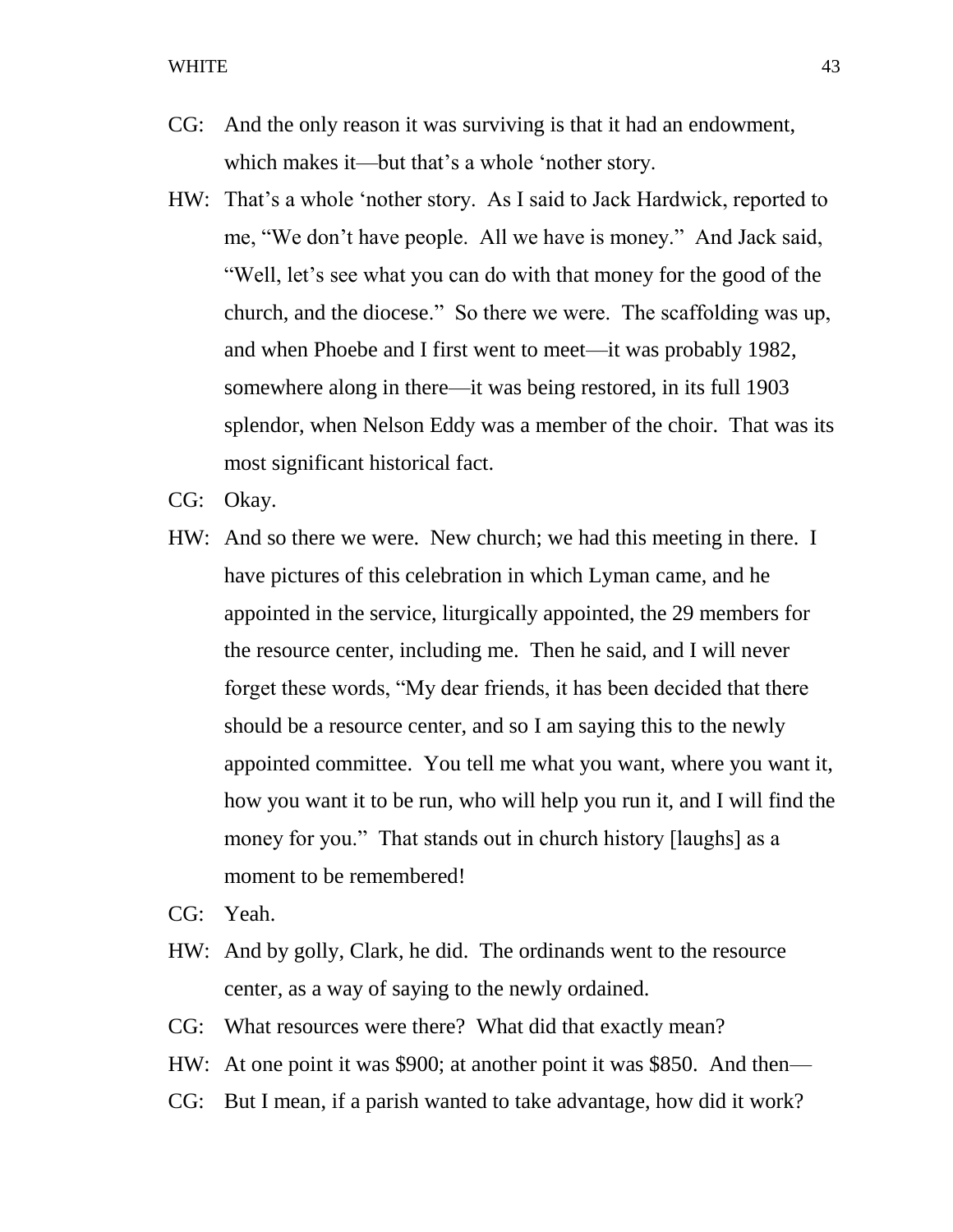- HW: Okay, it's back to the room that Phoebe and I had two desks in. Now we had some money to work with. We went to work, and we called in some decorators, or person with church furniture and so forth, and we converted that room into the first resource center. So at this event, when Lyman appointed and made his commitment to the resource center, there was a room in the church house, parish house, for this resource center.
- CG: How was it used? Did people come into it? Or did it go out to—?
- HW: No, no. There is a simple story to describe that. The committee went to work deciding on the resources. We had a room; we had big shelves. And in those days it was printed resources.
- CG: Yes, of course.
- HW: The computer came in a little bit later on. So they had much to—but, more importantly, they began to talk to each other. Remember, they're from 26 different parishes. They began to, "What are you doing at your parish? What are you doing? Well, what are you doing? Well, we don't have anything for our children. What are you doing?" You see the cross-energy that began to develop. They came to the meetings at ten, and they left at two. Phoebe provided lunch for them, when she was still doing the first lunch. She had tuna salad and bread. How do you like that? Fish and bread, loaves and fishes?
- CG: It's also cheap.
- HW: [Laughs] Yeah! But right away, food was a really important factor. We also established a publishing thing. We hired an administrative assistant, Lois Sibley, from Saint Peter's in Glenside—excellent, really outstanding. So we were on our way. And then Phoebe had to leave and go to Chicago.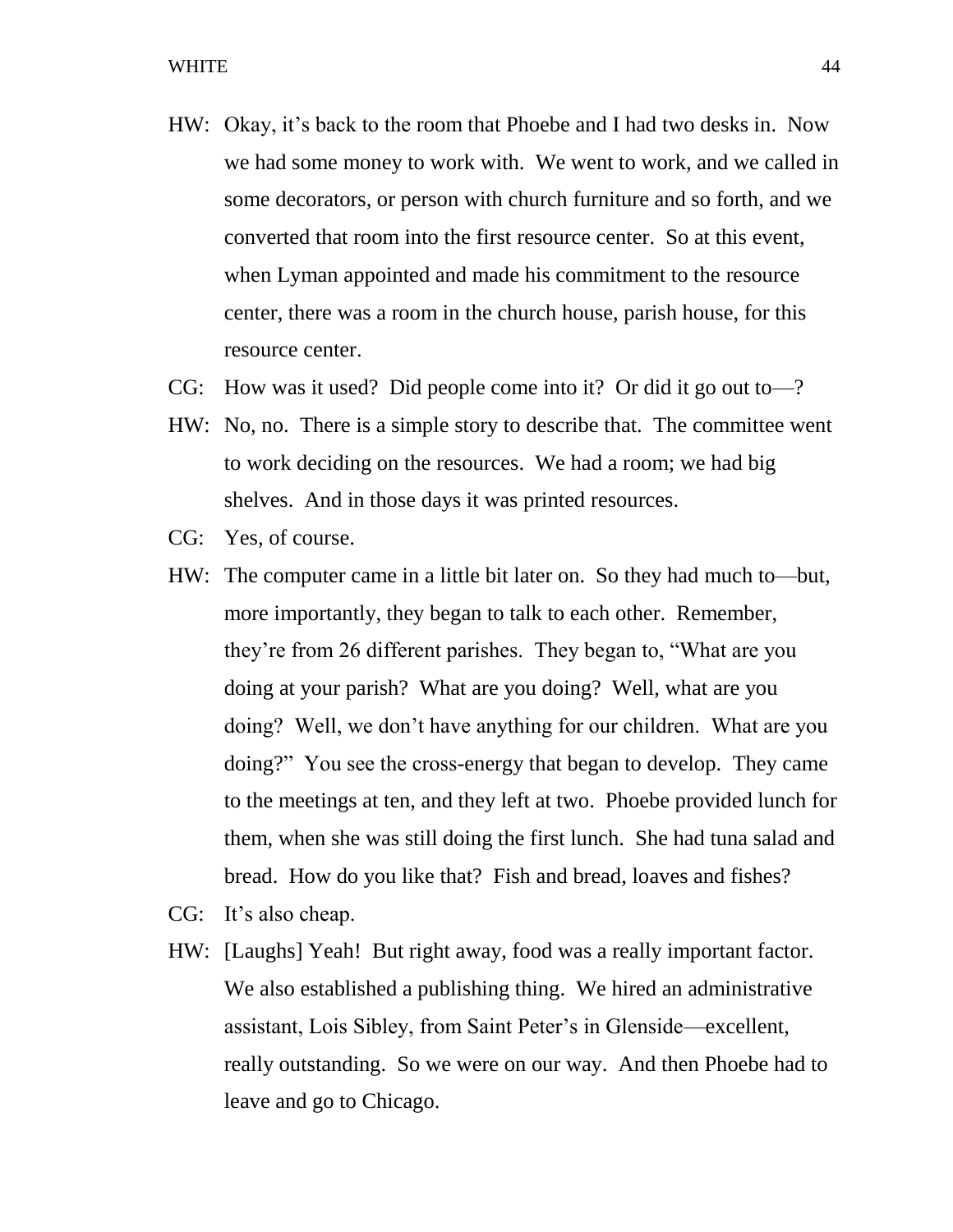- CG: Chicago.
- HW: And then the question was: who would be the director of the resource center? And Frank immediately said—he was speaking at Saint Thomas.
- CG: Which Frank?
- HW: Frank Turner was speaking at Saint Thomas. I was driving him back, because he was the speaker that morning. I was driving him back, and he said, "Oh, I think you should be the director. We should name you director of the resource center right away." And I said, "No you don't! You can't do that." He said, "Well, why not?" And I said, "Because those directives that the bishop approved of says the committee will recommend to the bishop a director. You can't do it without that recommendation. You've got to put it in the hands of that executive committee, and the committee, to decide. They need to look at who's the best person anywhere, available to be the director. This is too critical; it's too important."

And I meant that. I really meant that. They did meet. They did work it out, and to my great delight, I was asked by the bishop to be the director, upon their recommendation. I'm making a point of that. It was so critically important, because it gave me the confidence to be a director.

- CG: Oh, sure. How long were you the director of the resource center? HW: Until 1998.
- 
- CG: Okay.
- HW: I'm sorry; 1997, because I retired in order to do the General Convention.
- CG: All right, we'll get to that in a second.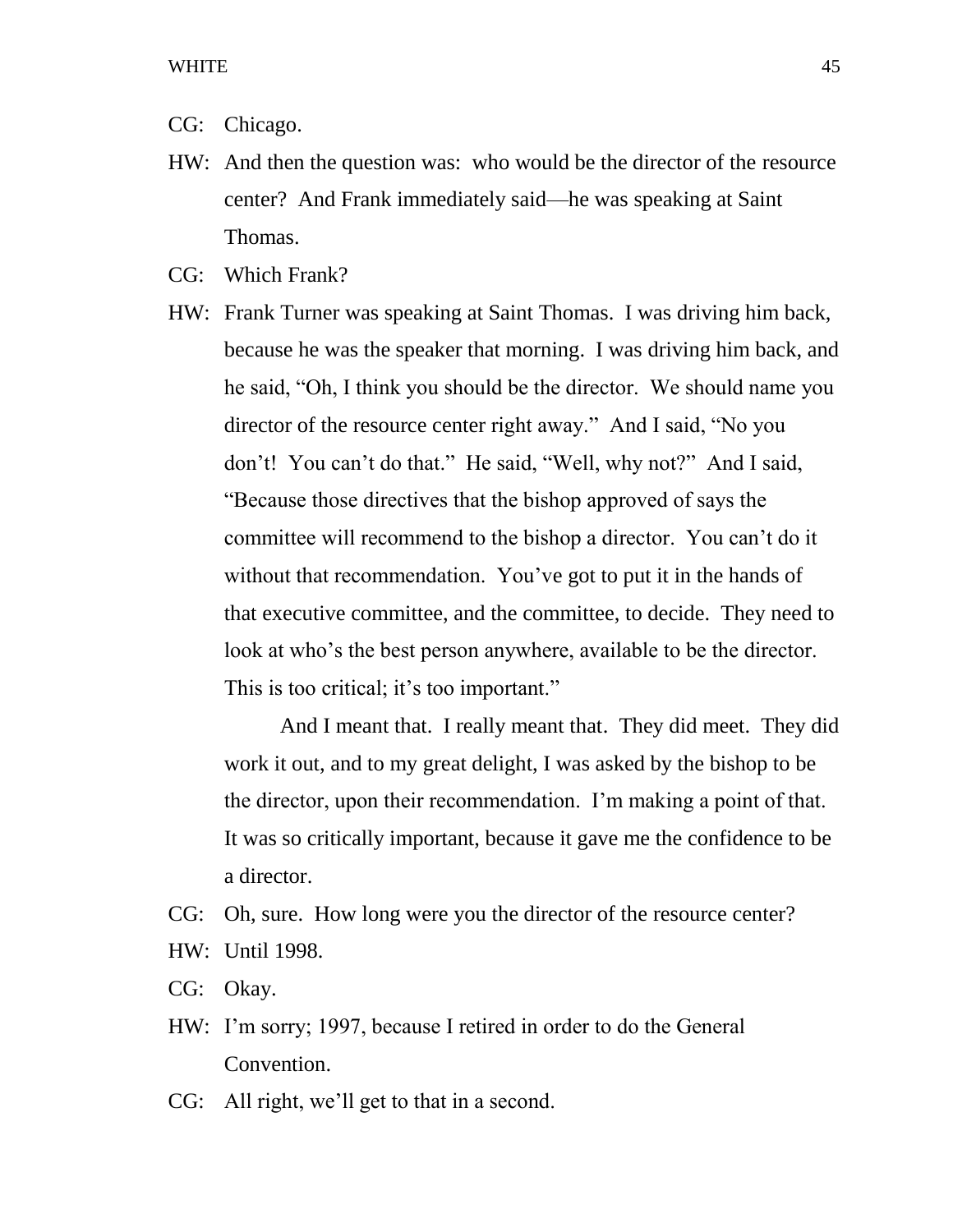- HW: Mm-hm.
- CG: What were your responsibilities? Just coordination? But you must have had—that couldn't have been all you did for the diocese. You must have been doing other things.
- HW: The work at setting up this resource center—another very important step was, we were in this confined space, and we also had a resource center, of sorts, by Bob—the one with the video center? What is his name? I'm sorry, because that's not fair not to come up with his name immediately. What would we do with—and it was out at a parish in—oh, I'm blocking, and I'm embarrassed for having done that.
- CG: It'll come to you. We can always add that later.
- HW: Yeah. These things were coming together quite rapidly. And so, we had Gateson House next door, this old, old building which was the former rectory.
- CG: G-A-T-E-S-O-N?
- HW: Mm-hm. It was the former rectory, and we learned some secrets at Church of the Savior. Outside Jack's office, which was a lovely, wonderful office, there was a hidden doorway, and hidden path, so the rector could leave the office and go to his home over in the rectory, without anybody knowing where he was coming and going. It was lovely. But oh, that Gateson House! In fact, our advisors to facilities at Church of the Savior said, "It will not go through another winter. It is going to fall apart. Pipes are freezing, blah, blah, blah." Here's another important step, as Lyman Ogilby went to the standing committee and asked for money to restore Gateson House to not only usable form, but to make [Church of the Savior the education] resource center for the Diocese of Pennsylvania.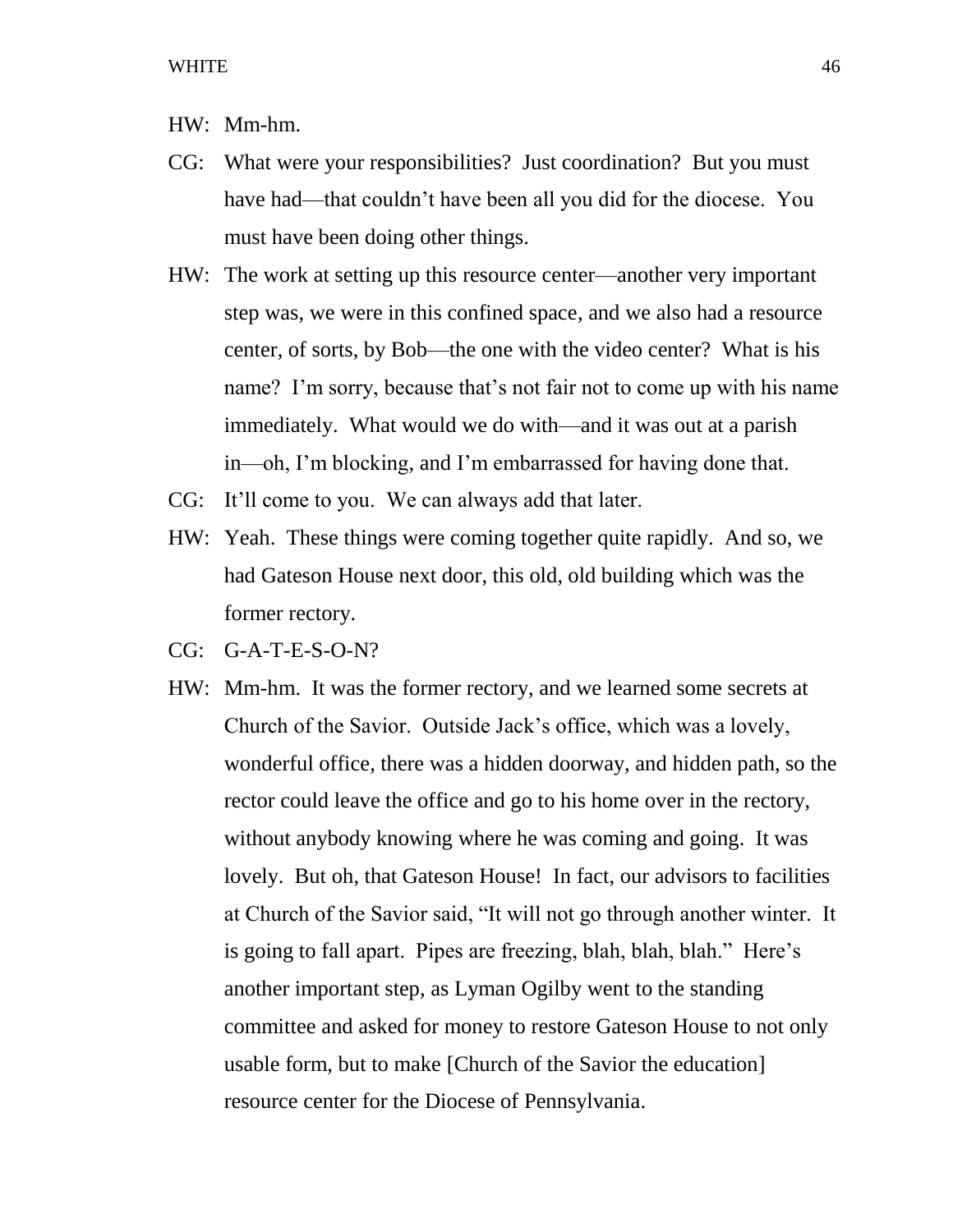- CG: Okay. At some point while you're doing this, Lyman, who was clearly, you described what it's like working for him—retires, and they have an election. And Allen L. Bartlett, Junior, is elected as the coadjutor, and almost immediately the diocesan. What was it like working for Allen, and how was it different, in terms of the relationship with the resource center to the diocese under Bartlett than it was under Ogilby?
- HW: Now, you're asking me about the transition.
- CG: I am. And also, the time spent with Bartlett.
- HW: I would sum it up this way: my time as staff member for Allen Bartlett, my title was "bishop staffer, education, and director of the Christian education resource center." That's a mouthful.
- CG: It is, but it's [unclear].
- HW: So that had been established. And working for Allen Bartlett, as I did from the time of his—what do we call it? He was already consecrated, because he was a dean.
- CG: Coadjutor.
- HW: Yeah, he was a coadjutor. He was the dean at Louisville.
- CG: He wasn't a bishop when he came here.
- HW: That's right. His consecration took place at the old Convention Center.
- CG: Yeah.
- HW: Yes! Oh, now you're reminding me of all of that. Yes, he was consecrated. It was seamless. And working for Allen Bartlett were twelve of the happiest years of my life. I cannot say enough about that man's ability to encourage people, to support people, to make things happen in gentle, quiet ways. He is so good!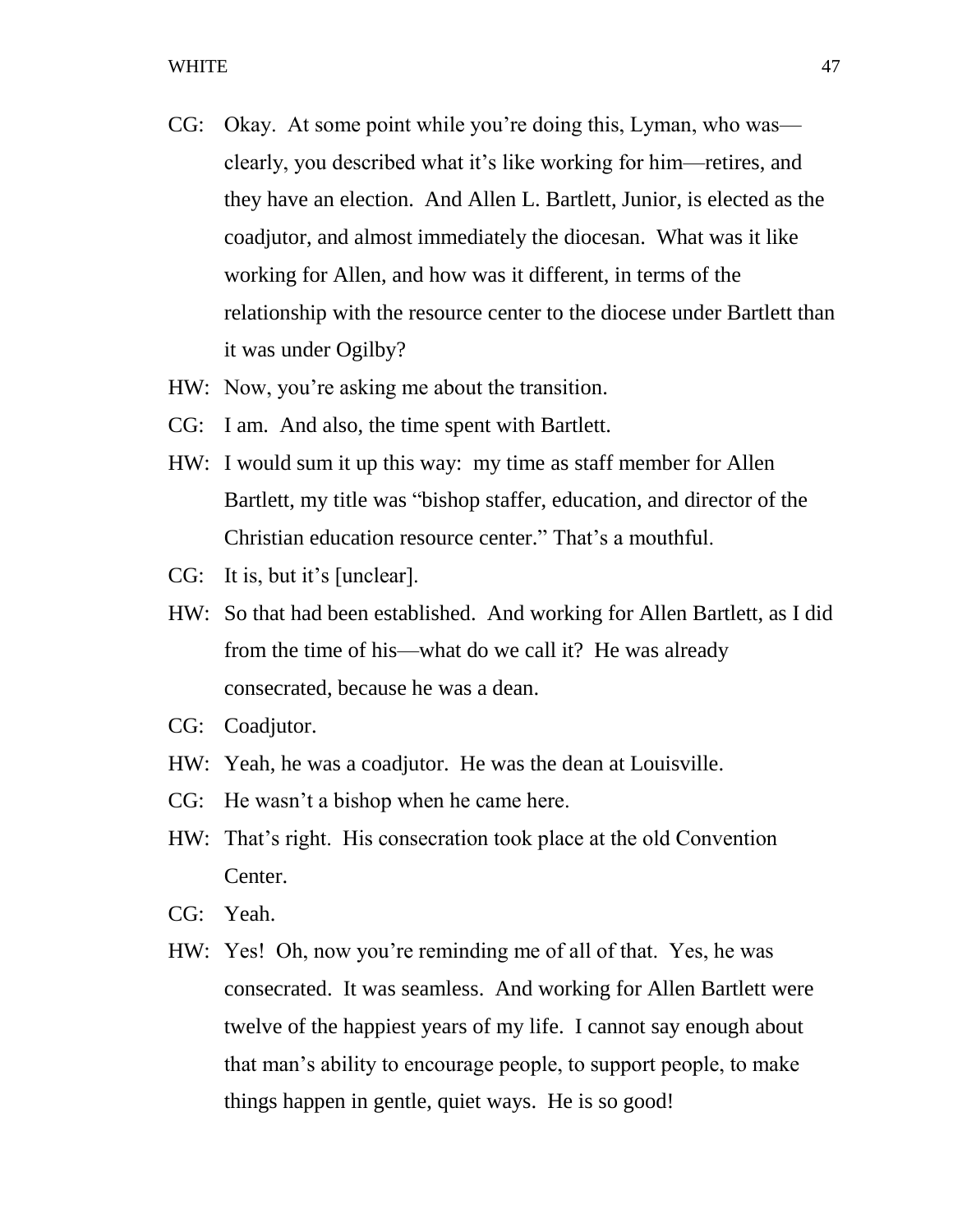- CG: Okay, and along the way, during his episcopate, Frank Turner was called to be the—he called for a suffragan, and it turned out to be Frank Turner, the black guy on the staff, the first black bishop in the diocese. But also clearly a huge fan of the resource center, at least initially. How was it when Turner became suffragan? Did you have more responsibilities? Who did you report to? Did you report to Bartlett or Turner?
- HW: It was beautiful. It was absolutely beautiful! Allen appointed all members of the committee, and he appointed the staff. When Frank became the suffragan, his responsibility was the resource center, among other things, particularly in the black community. But we were always in relationship to Allen Bartlett. It just was a wonderful way. Ginger Goodrich was brought on to—all of the members of Allen's staff were lay people. He really followed on—Jack Hardwick was still a wonderful influence. Things were working so well about lay folk and the diocese, this whole thing of getting lay folk involved in the diocese. Ginger Goodrich and—I'm not going to be able to recall. Should have rehearsed all of that, but of course there were John Midwood—there were clergy on his staff, to be sure. But he had—
- CG: Barbara Hames.
- HW: Yeah.
- CG: Oh, but there were clergy.
- HW: There were clergy on his staff, but that's where—I will never write my book, but I have its title. The title of the book that I will never get around to writing it, because I'm being kept too busy, is *Joyful Collaboration*. That's what I learned.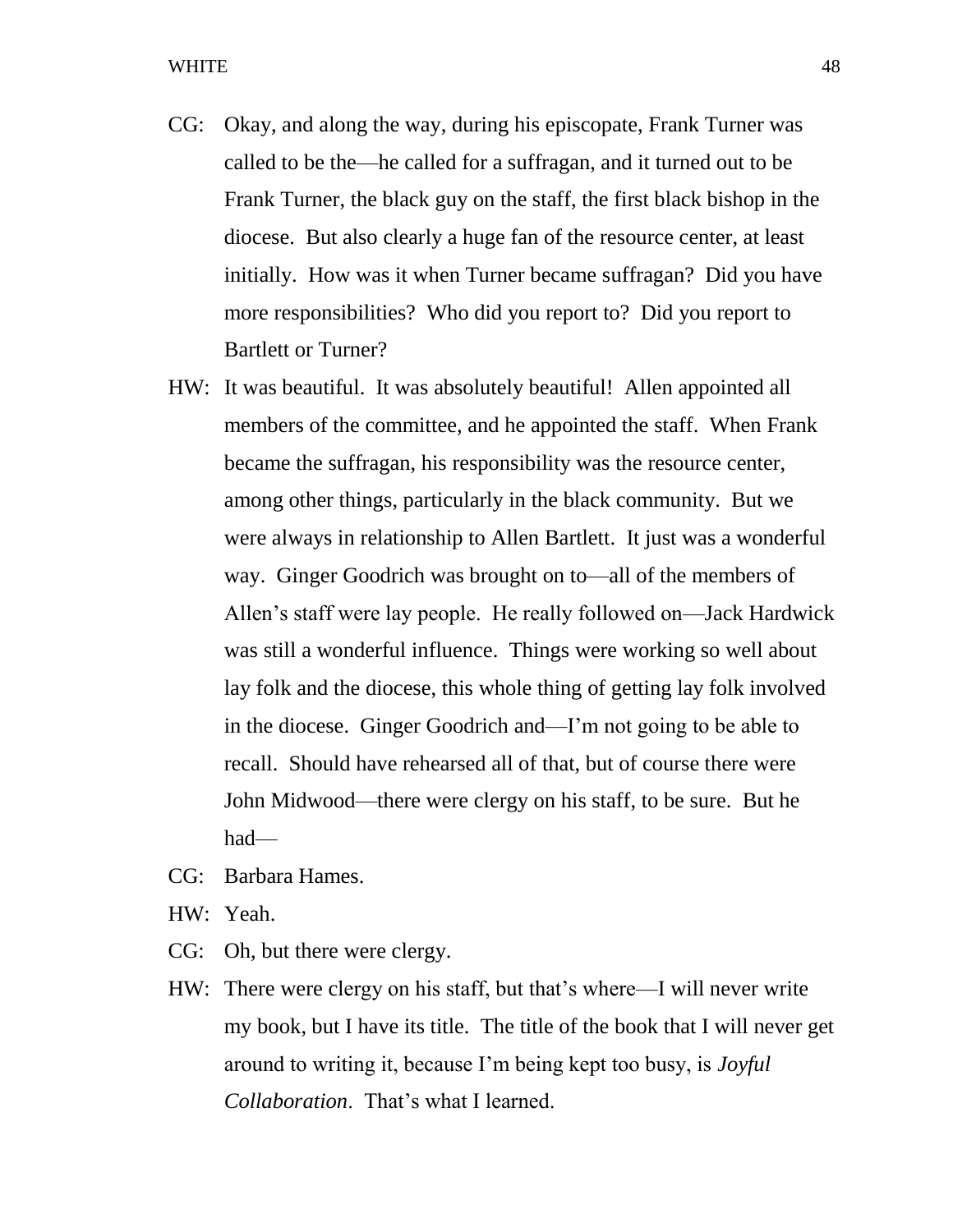- CG: All right. Let's wrap up, because I've got a couple of other things I want to talk about. Let's wrap up the resource center. Does it still exist?
- HW: It's in the process of being rebirthed.
- CG: Because there's a whole different world out there now because of the computers.
- HW: Well here, I will say, yes. Here I will make an observation that I think Bishop Charles will not object to. In 1970—
- CG: You mean by that, Charles Bennison?
- HW: Yes.
- CG: Well, we'll talk about him later.
- HW: By 1995, because of George's health—he had Parkinson's—I had a conversation with Allen. I said, "I'm told by the doctors that after 1995, it's questionable as to the quality of life that he has." And one of the things is when I filled out a form, it said, "How many hours a week do you work?" I put down 40, and George erased it and put down 60.
- CG: Okay.
- HW: So that answers one of your questions. We were just all so caught up in this, seven days a week, often.
- CG: Right.
- HW: But happily, George was part of it, too, because of his background and his interests. He was our most severe critic, our staunchest supporter, and was there every moment of the time.
- CG: Good. What happened? So you're thinking about retiring?
- HW: Yes. And Allen understood that.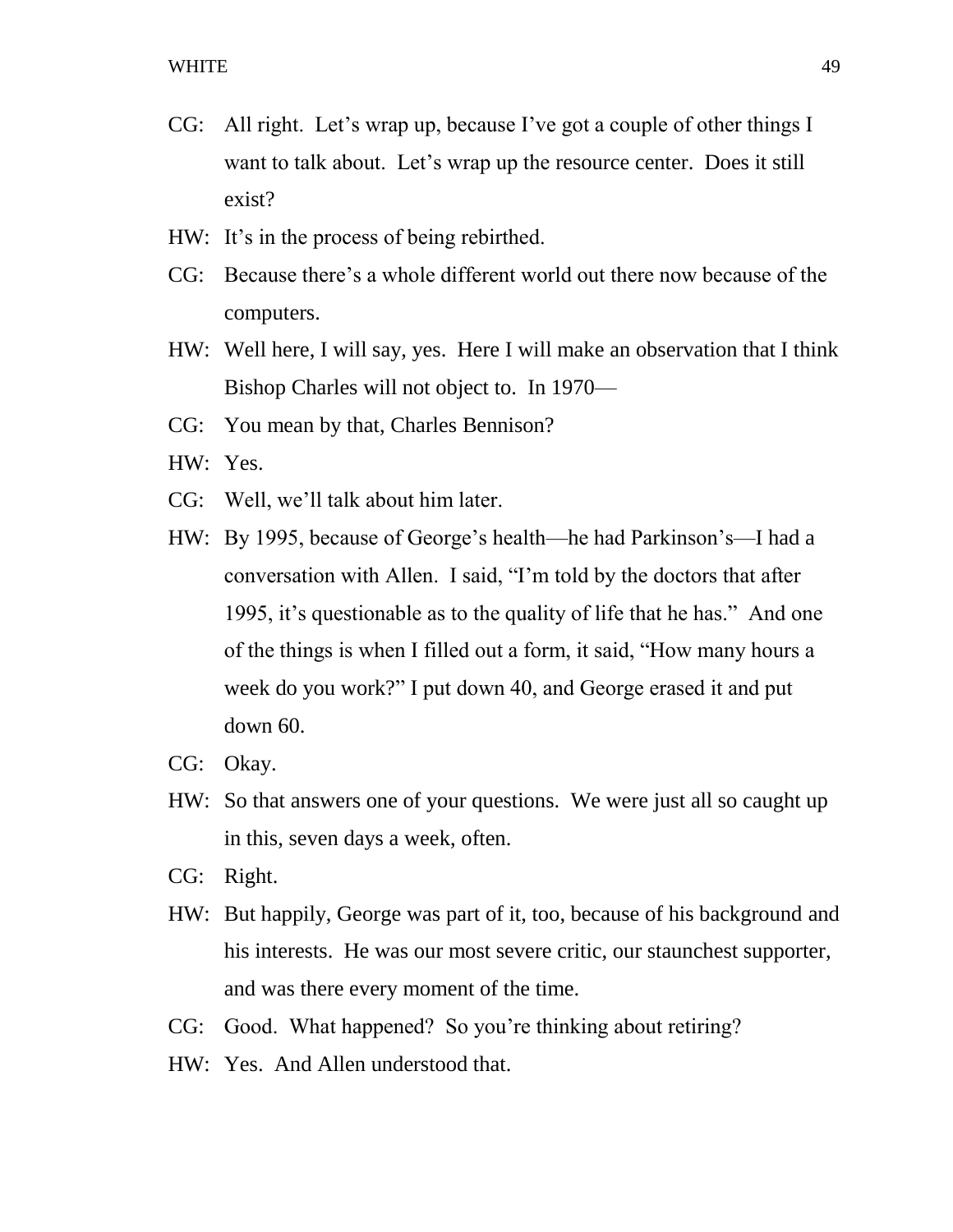- CG: And we'll get to that in a minute, because that comes to the next topic. But what's the status of the resource center today?
- HW: Okay. It has to be reinvented, and it has been. The quick answer to that, I am happy to tell you, is that it has now been established at Christ Church and Saint Michael's, and its title is the Diocesan Ministry Resource center, which is absolutely just right for it.
- CG: Did it for a period, cease to exist?
- HW: Yes, it did.
- CG: During the Bennison years?
- HW: Yes, it did.
- CG: Which is '98 to 2010.
- HW: Yeah. By '99, a series of people came in that were called to lead—the one who immediately followed me was Robyn Szoke.
- CG: Who?
- HW: Robyn Szoke, the Reverend Robyn Szoke.
- CG: Can you spell the last name?
- HW: S-Z-O-K-E.
- CG: Okay. R-O-B-Y-N?
- HW: R-O-B-Y-N. And Robyn was just the right person. In fact, we took 24 people out to the National Education Conference at Estes Park, which Allen—
- CG: Estes Park is—?
- HW: Estes Park, in Colorado, to the conference center there. There's a huge conference center at Estes Park. And Allen made that possible. Twenty-four people! Robyn went with us, and when we came back he appointed her the new director to succeed me. So, she and I were just very—worked together very well, and I was thrilled that she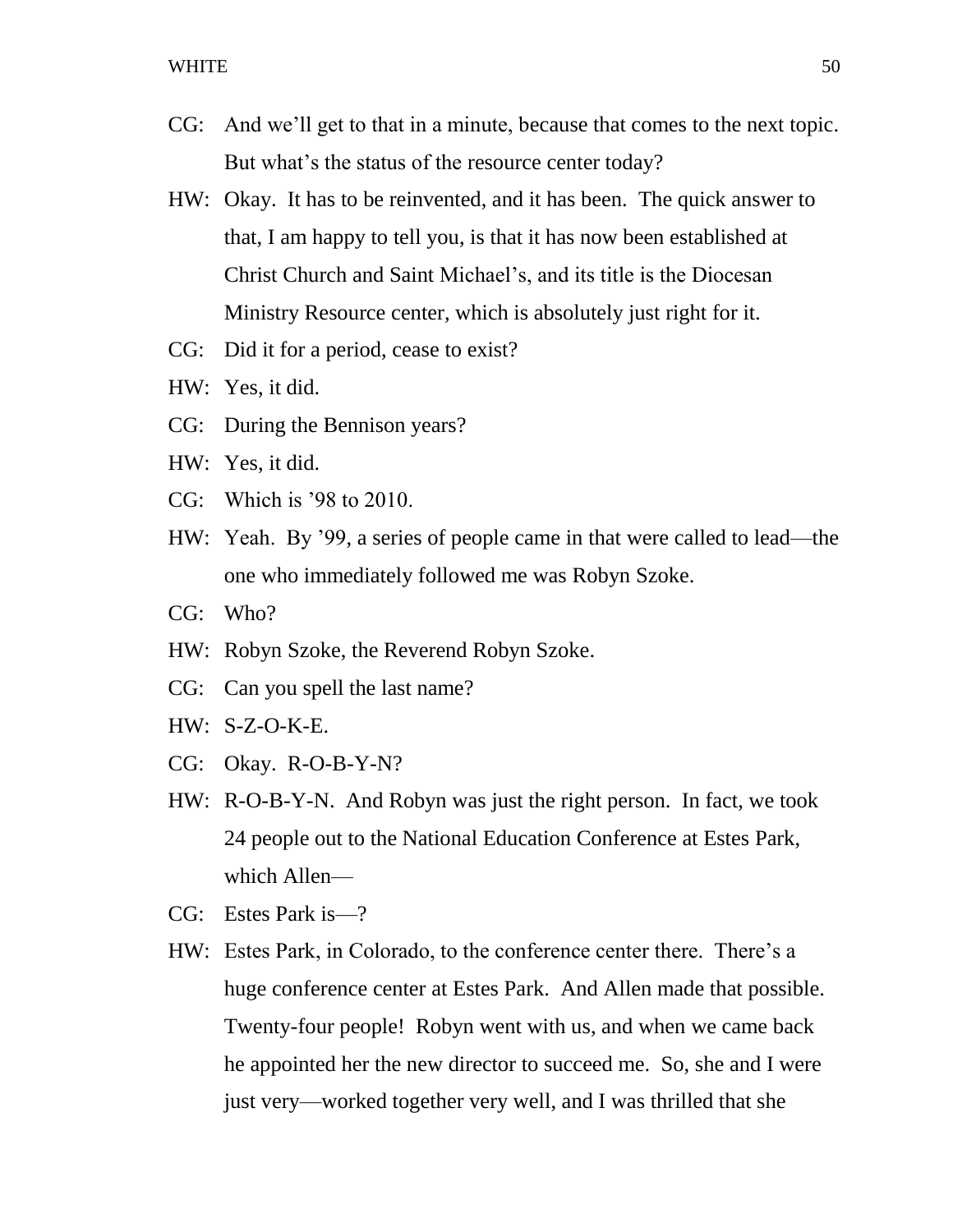would be the new director. Then Charles became the diocesan, and it got a little rocky.

- CG: Well, this wasn't his priority, and we'll talk about that in a minute.
- HW: No.
- CG: All right, so you retired—you resigned from this position at the diocese, to do some stuff for the 1997 General Convention, which was held here in Philadelphia.
- HW: And Robyn was on staff by then, and I was free then. When I retired, Allen asked me if I would stay on to be the educational coordinator for the convention.
- CG: What was that role, and what was it like being a major player in a national convention?
- HW: Fabulous! It was just the right thing to happen at the right time. I moved into being on Allen's staff for preparation for the convention, which meant working with the national staff as well here, and also getting set for—that's a whole 'nother book, of getting ready to do the convention at our convention center.
- CG: No it's not; it's part of this book!
- HW: Robyn now is the new director, so she is very involved in developing children's ministries for the General Convention, and incredible things working. One thing I did not put in our story is that Robyn and I—I was working with the national church by this time, a good bit, too, because that spills over. The national church had learned what we were doing in the diocese, with our resource center here, and it had become very well known nationally, and was seen by many as a model.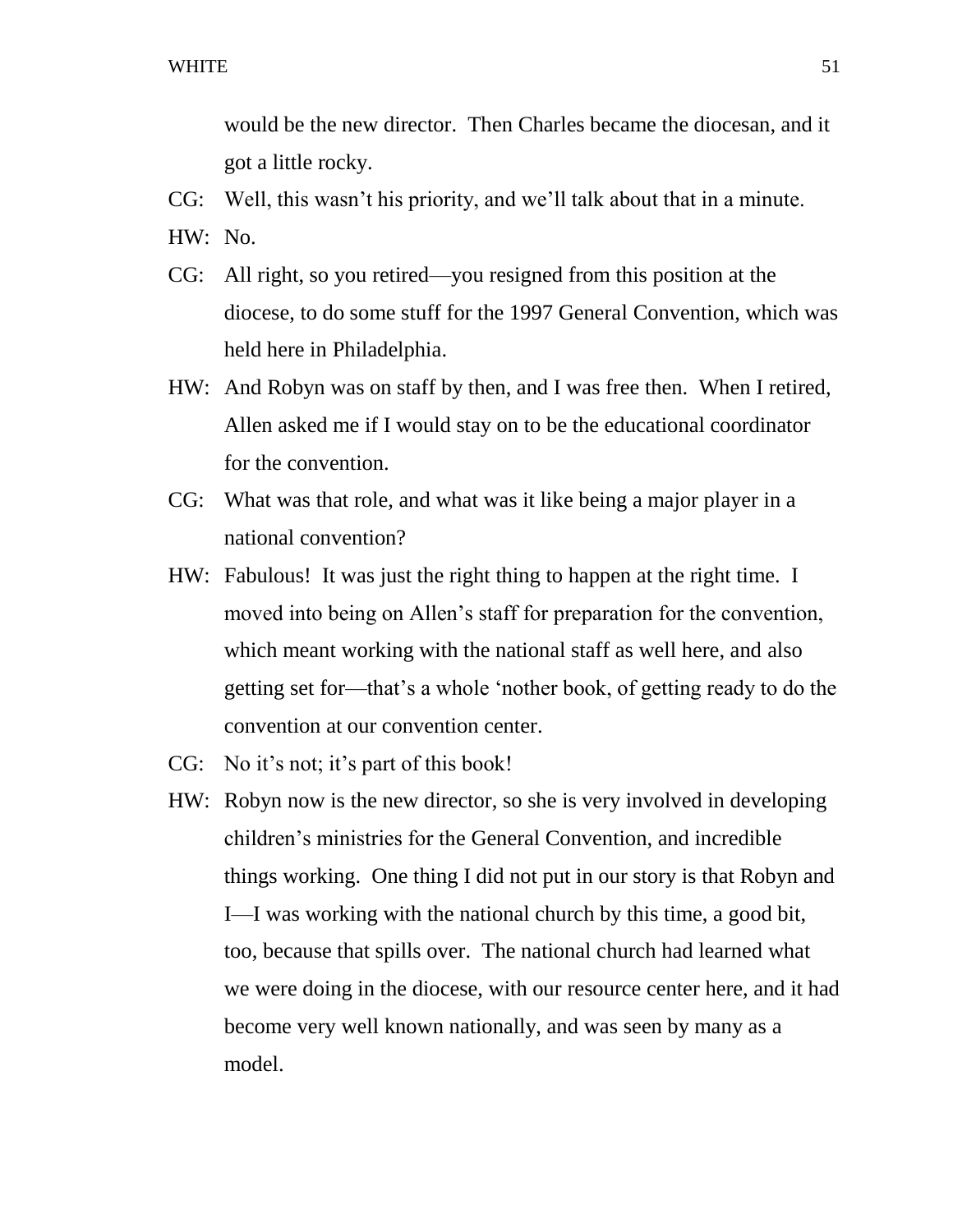I was asked to work with the program at the national church known as Treasure Kids Project, and Robyn was very much involved in that. So this was just very yeasty and quite wonderful, and Treasure Kids became a really important part of the convention. In fact, it opened the door as people came through. They came through children's ministries. How do you like that as the symbol?

- CG: I'm not as interested, frankly, in limiting this. You said that's a whole 'nother book. Tell me what it was like, setting up for the General Convention here, and not just from your area of interest and expertise, not only what you did, but what it was like. I mean, because this was a big convention, because they were going to elect a new presiding bishop.
- HW: That's right. Well, fortunately, I had attended five conventions as the bishop's staff, so I had some working knowledge of how conventions were going, and the one in Indianapolis, we knew I was going to be the coordinator, educational coordinator for this convention in Philadelphia.
- CG: Indianapolis was in '94.
- HW: Yeah. So we were already making that connection with the national church. I was working with a number of people in the national church, but we need to make a clear distinction here, because they did, to be sure. In fact, one of the people, major domos, from the national church, reminded me, "This is not your convention. This is the general church's convention."
- CG: Right, which makes sense.
- HW: Of course!
- CG: But it's in our house! [Laughs]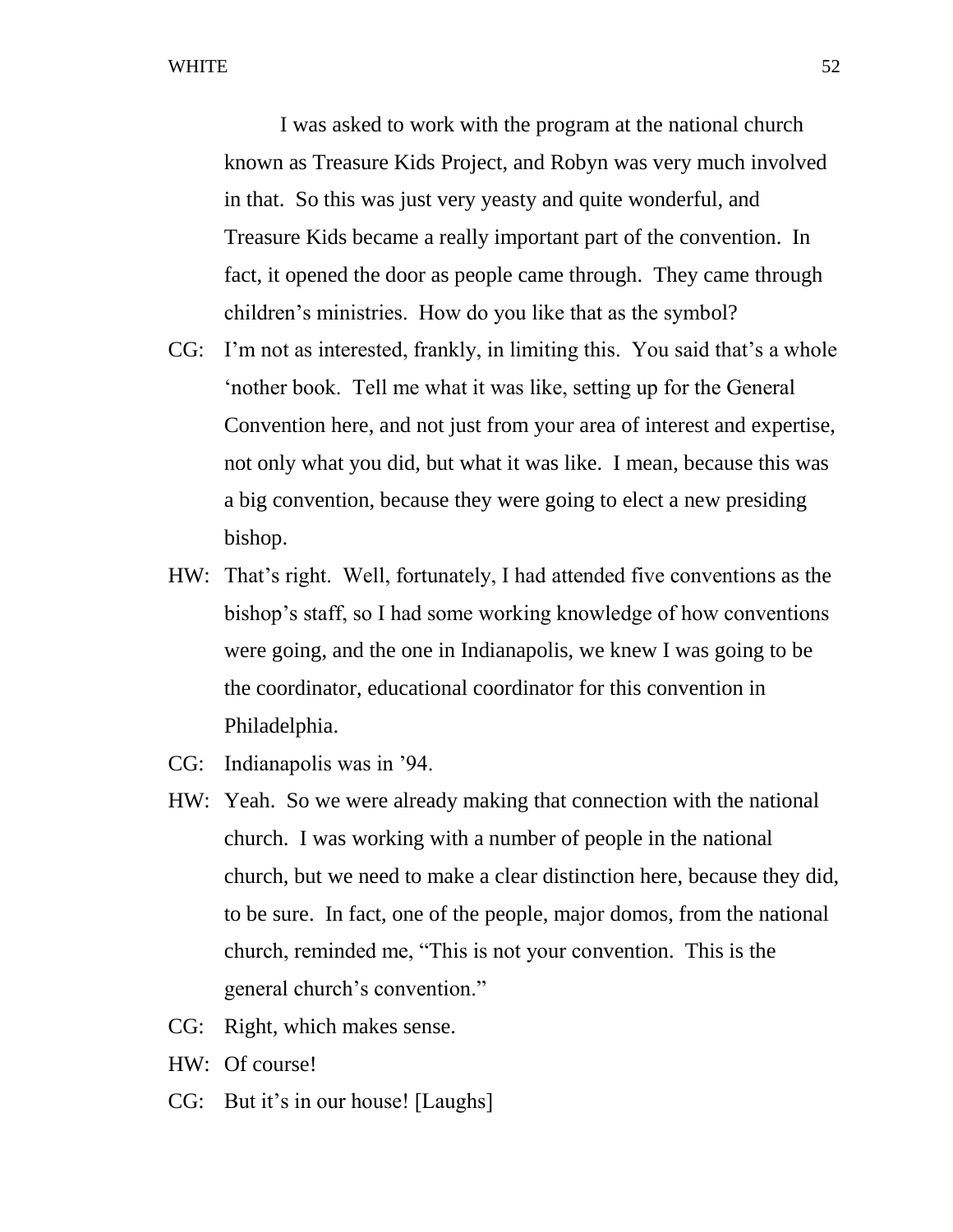HW: And that draws a distinction. Richard Schneider? His wife—

CG: Peggy.

- HW: —Peggy, was then the coordinator for the big group that is involved with the big national church project. You have about 1200 volunteers from the hosting diocese that does all the things that General Convention wants them to do.
- CG: Yeah. Ushers, and guards, yeah.
- HW: So there was a distinction between that and what Allen was asking me to do. It's really important, to be the coordinator for diocesan education, helping our congregations wake up to the fact that we were going to host the General Convention here, and we wanted everybody involved.
- CG: Yeah, and as I remember, the General Convention here, the masters of ceremonies were people like Ruth Kirk, and Tom McClellan, and people who were from this diocese. So a lot of it was, in fact, staged by this diocese for the national church. And you had a room, as I remember, at that convention. What was that?
- HW: Well, I think we had it, but I still had access to the resource center, so we worked a lot out of that. That was still active.
- CG: But you produced some historical information.
- HW: Oh, I know exactly what you're referring to now. You're talking about the historic exhibit.
- CG: Yes.
- HW: Yes! I thought you meant like a functioning office.
- CG: No, no, no.
- HW: No. Oh, that was major! That was major.
- CG: Tell me about that.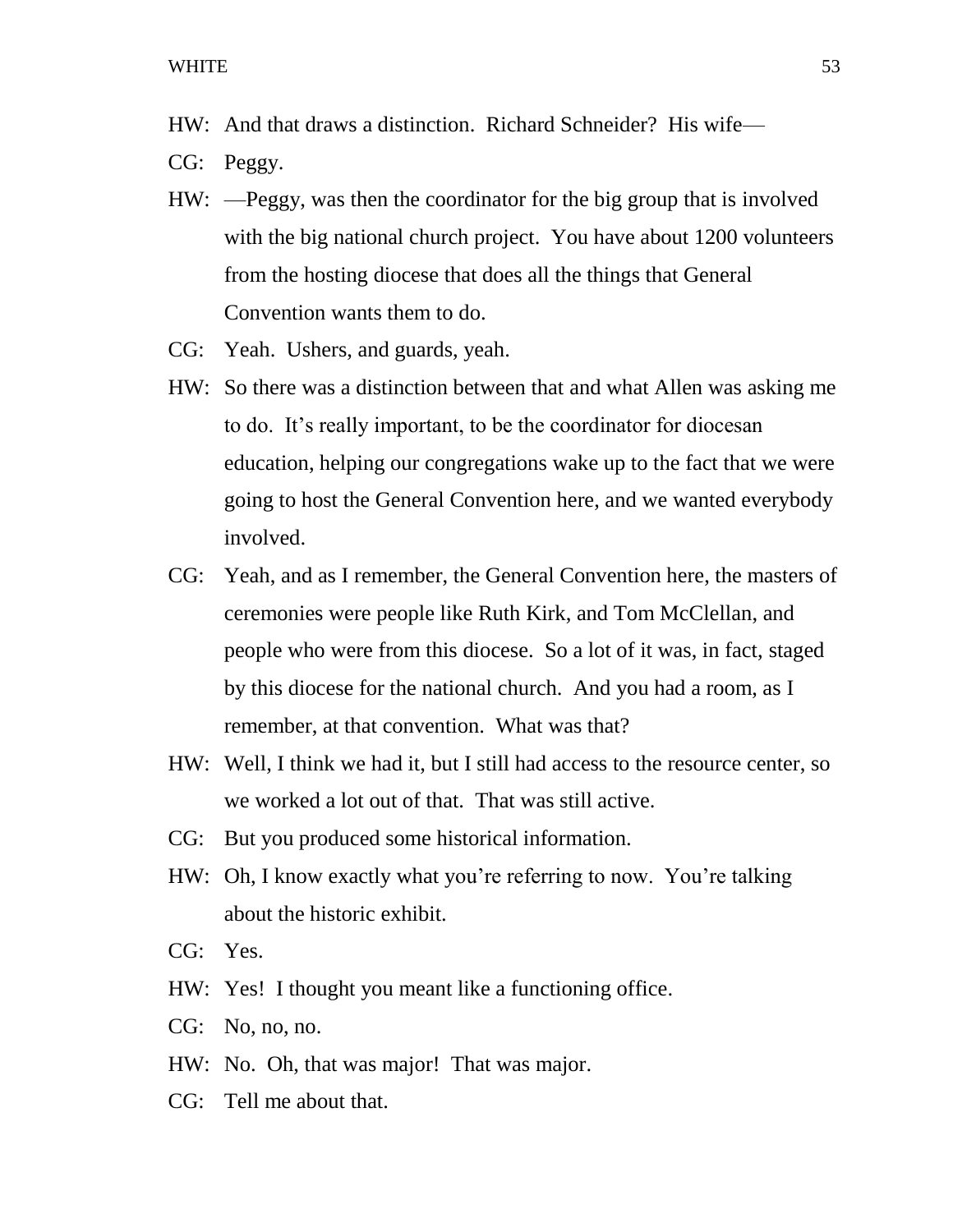- HW: That was part of—well, two things about it. Back to the racial dynamics in our diocese. There were half of the members on that committee were black, and half were white. I'd never served on a committee with that kind of proportionality. It was wonderful! But they took charge. They wanted this exhibit to be about Absalom Jones. Of course!
- CG: But that's only part of the story.
- HW: That's only part of the story.
- CG: Both sides, it's only part of the story. That's an interesting dynamic, isn't it?
- HW: So we worked through those dynamics, making sure that Absalom Jones was alive and well.
- CG: But not the only person who was alive and well.
- HW: Not the only one. And I depended on people from Saint Peter's. I can't think of that wonderful man's name, and others. We really, really worked hard. We even got—I went up to Connecticut, the Diocese of Connecticut, to their magnificent archives, in Church House, and talked with their director of the archives. And the consequence of that visit was they decided they would bring Bishop [Samuel]-Seabury's mitre to this convention.
- CG: Wow! That's cool.
- HW: It was cool.
- CG: He was the first, wasn't he?
- HW: He was the first.
- CG: And White was the second.
- HW: Well, this was a little dynamic, and there was kind of fun, because we were claiming that the church started in Philadelphia.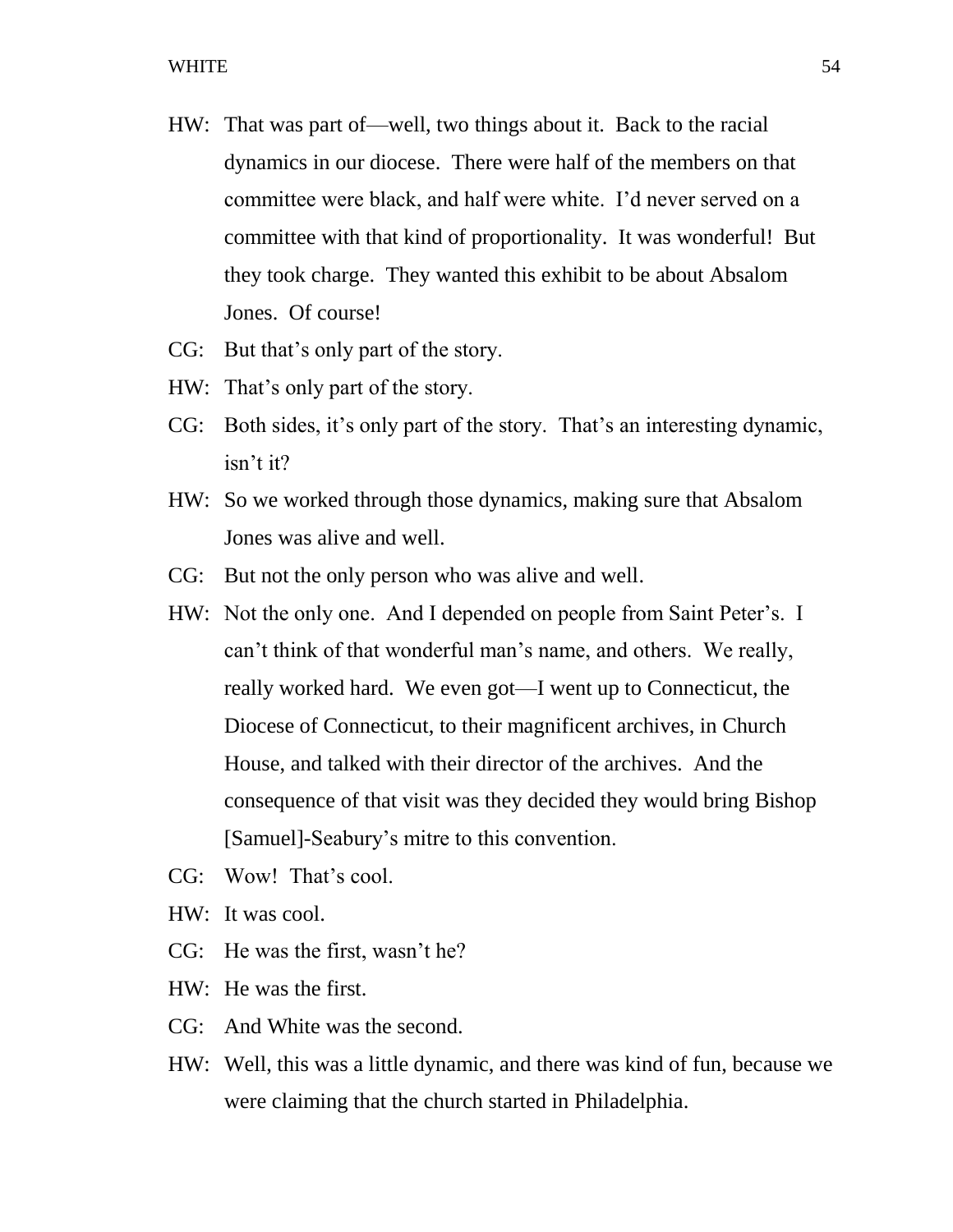- CG: Which it did!
- HW: Which it did, but Connecticut didn't like that at all!
- CG: Never has.
- HW: No. After all, they could claim far more and earlier than we could in Philadelphia.
- CG: A bishop.
- HW: Forget that Bishop White organized it.
- CG: Yeah, the Episcopal Church was founded here.
- HW: Yeah. So now you've got three things going. You've got the history of the United States. You've got the history of the Episcopal Church, and the history of Absalom Jones. And they're parallel.
- CG: Right.
- HW: And that drove this exhibit. It was magnificent, and you've seen the copies of the brochure that was created?
- CG: Oh, yeah, I have one.
- HW: They're very hard to come by.
- CG: I had a friend who gave me one. Her name is Helen White.
- HW: Oh, good! [Laughs]
- CG: Now, okay, let's—
- HW: Well, I just want to say one more word about that. We not only had his mitre; we had the baptismal font from Christ Church that baptized William Penn.
- CG: Oh!
- HW: Yes! And the whole concept of the exhibit was being founded in Philadelphia, which was William Penn's Holy Experiment.
- CG: Right. The interesting thing that also happened at that convention is that they elected a presiding bishop. And the election by the House of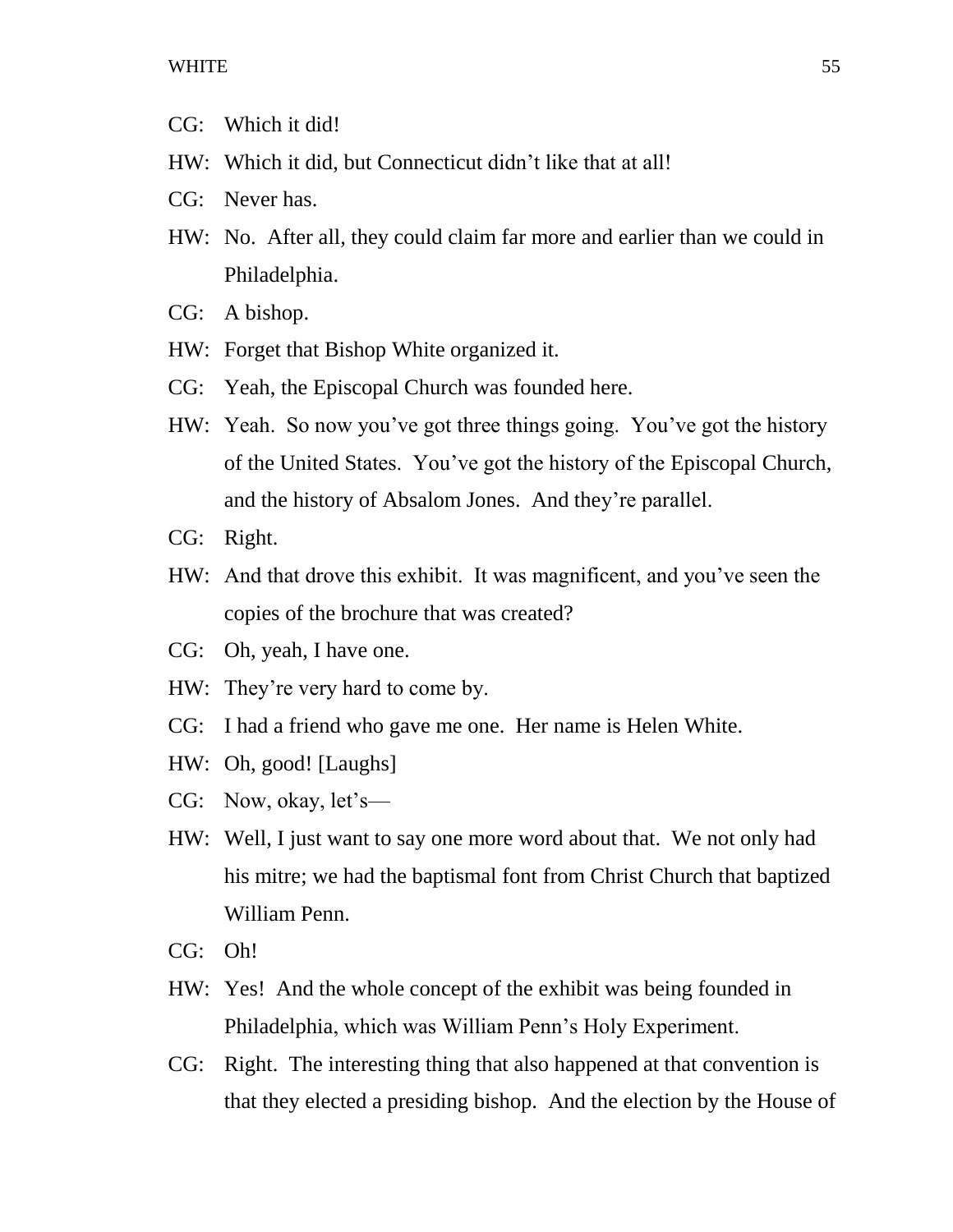Bishops, which is the critical one, took place at Christ Church, naturally. And Jim Trimble told me the story that he was going to retire, and that Ed Browning, who was the outgoing presiding bishop, said, "No, Jim, you're not. You're going to stay on a year and work us through the General Convention." And he said, "Oh, Ed, do I have to?"

- HW: Do you know how important that was?
- CG: Oh, it was very important.
- HW: Well, I was going to go back to the tension between General Convention office and the Diocese of Pennsylvania office.
- CG: Right.
- HW: A lot of tension. When it came time for the election, General Convention office balked. There was no need to move the House of Bishops to Christ Church—too expensive, bada-bah, bada-bah, badabah.
- CG: What a lot of nonsense!
- HW: It was. They said, "No. The convention is here. We'll do it at the convention, where all presiding bishops are elected." And because of the exhibit, and the emphasis within our diocese that had grown really strong about all of this: "What do you mean, you're not going to elect the next presiding bishop at Christ Church?"
- CG: Yeah, and Ed Browning apparently was in favor of it.
- HW: Yes, he was.
- CG: That's why he got Jim Trimble to do it. All right—
- HW: That was so important.
- CG: Oh, that's cool.
- HW: And they brought in air conditioning units.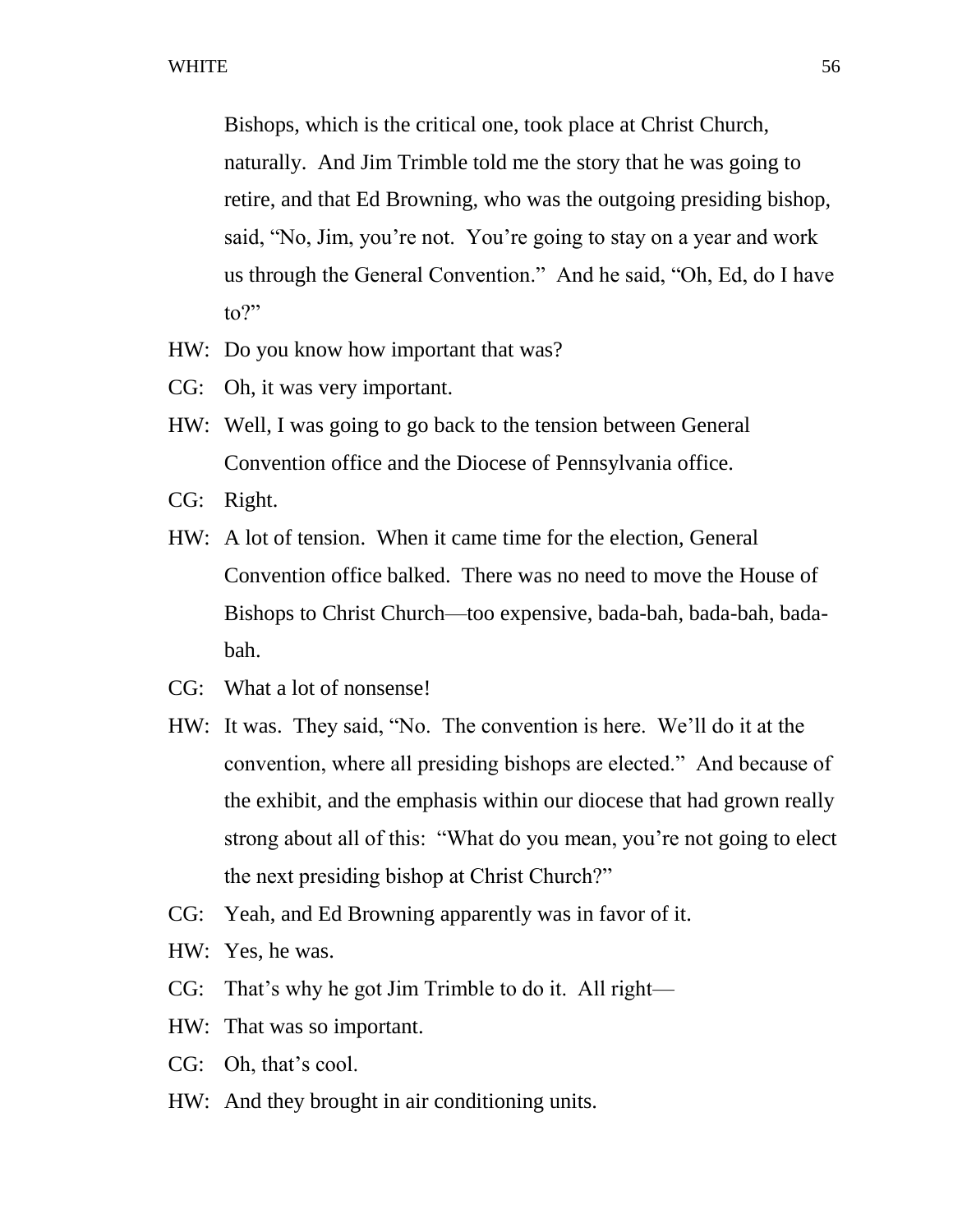- CG: Yeah, for Christ Church. Yeah.
- HW: And the woman at General Convention was howling her head off about her budget!
- CG: Oh, shush!
- HW: [Laughs]
- CG: Okay, but the other interesting part about it is not only was it at Christ Church in Philadelphia, but one of the candidates was a former Philadelphia priest, Frank Tracy Griswold III.
- HW: You got it!
- CG: And it turned out that he did pretty well.
- HW: Yes, he did.
- CG: What was it like, since he was also the rector, the former rector of your parish? By this time you had moved from Saint Thomas' to Saint Martin's.
- HW: Mm-hm.
- CG: He was your pal Phoebe Wetzel Griswold's husband, and your former spiritual advisor. What was it like for you to be a witness to—because you weren't at the House of Bishops, obviously—but to witness to that? And how did that enrich the convention for you, and for the diocese? Because one of our own was elected.
- HW: Well, here's a personal story that I don't often get to tell, but I will tell it now. We move forward to January, when the new presiding bishop was going to be—his installation—
- CG: Investiture.
- HW: Investiture, thank you.
- CG: At the National Cathedral.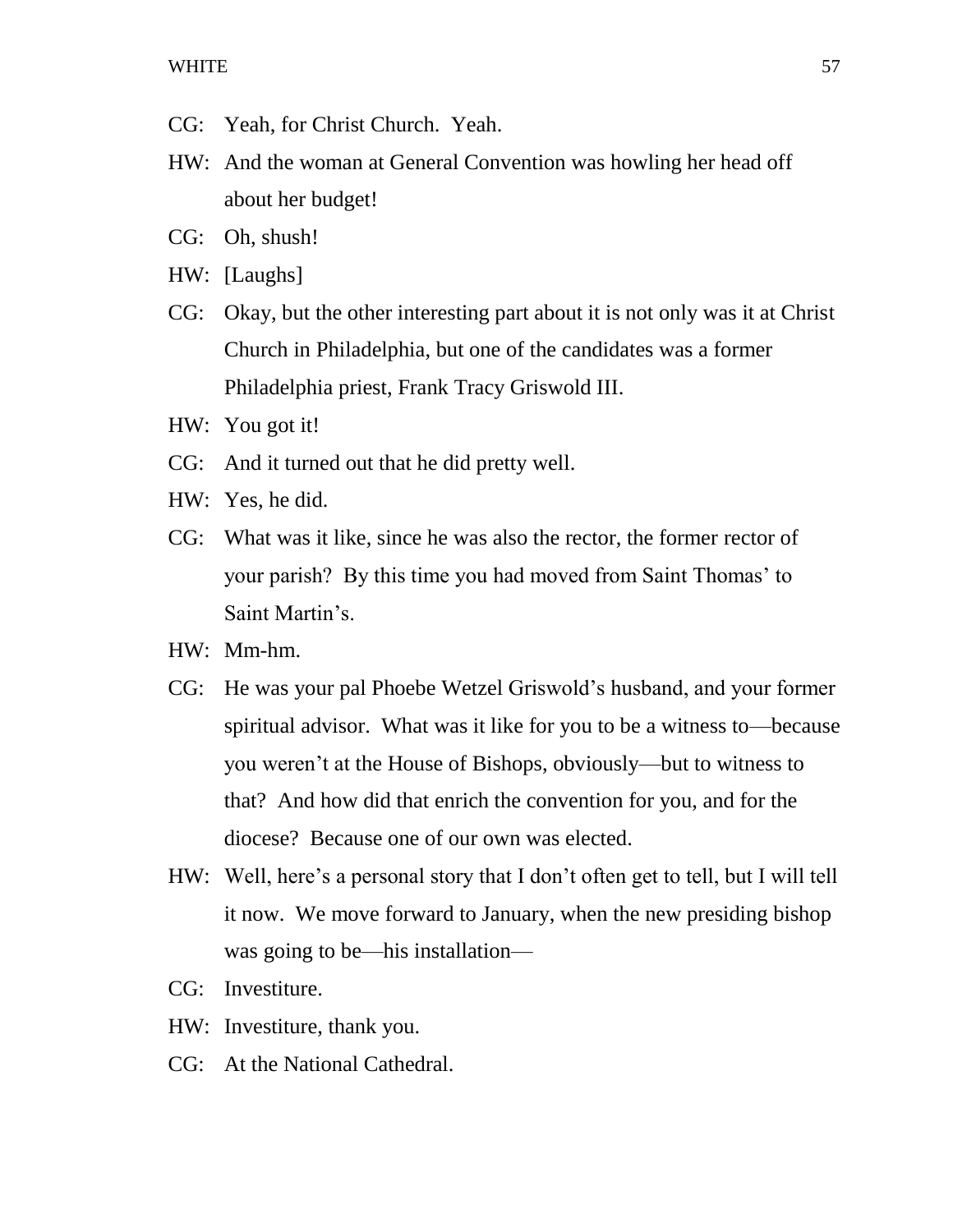- HW: His investiture at the National Cathedral. Well, getting tickets to that was really—everybody was struggling to get tickets, because they all wanted—he had so many friends here!
- CG: Yeah, and it was an easy drive.
- HW: And Saint Martin's was going to go down, and all of sudden I realized I had not gotten around to procuring a ticket, for me and George. And that's only, like, oh, gosh! Well, what can be done about that? I don't know. When—
- CG: Phoebe.
- HW: No. I hadn't seen Phoebe. I hadn't seen Frank.
- CG: They were very busy [in Chicago].
- HW: They were very busy. Here's where a lovely, wonderful moment happened. George said, "Well, maybe we can just go down, and we'll find a way." Nobody knew that I was trying to find a ticket. They might have at Saint Martin's, because the tickets at Saint Martin's were all gone.
- CG: Sure.
- HW: At any rate, I came home one day. George was in the kitchen, and he could hardly get it out of his mouth. He said, "You have a call from Chicago. Return it right now." And so I did, and it was his private secretary, Frank's private secretary. "Bishop Griswold would like for you to be part of the group that presents the water for baptism."
- CG: Wow! And of course, baptism was a big—they sprinkled everybody.
- HW: And they had these great big vases, so there were four of them.
- CG: I remember.
- HW: There were four of us. And everything was arranged so that we could attend.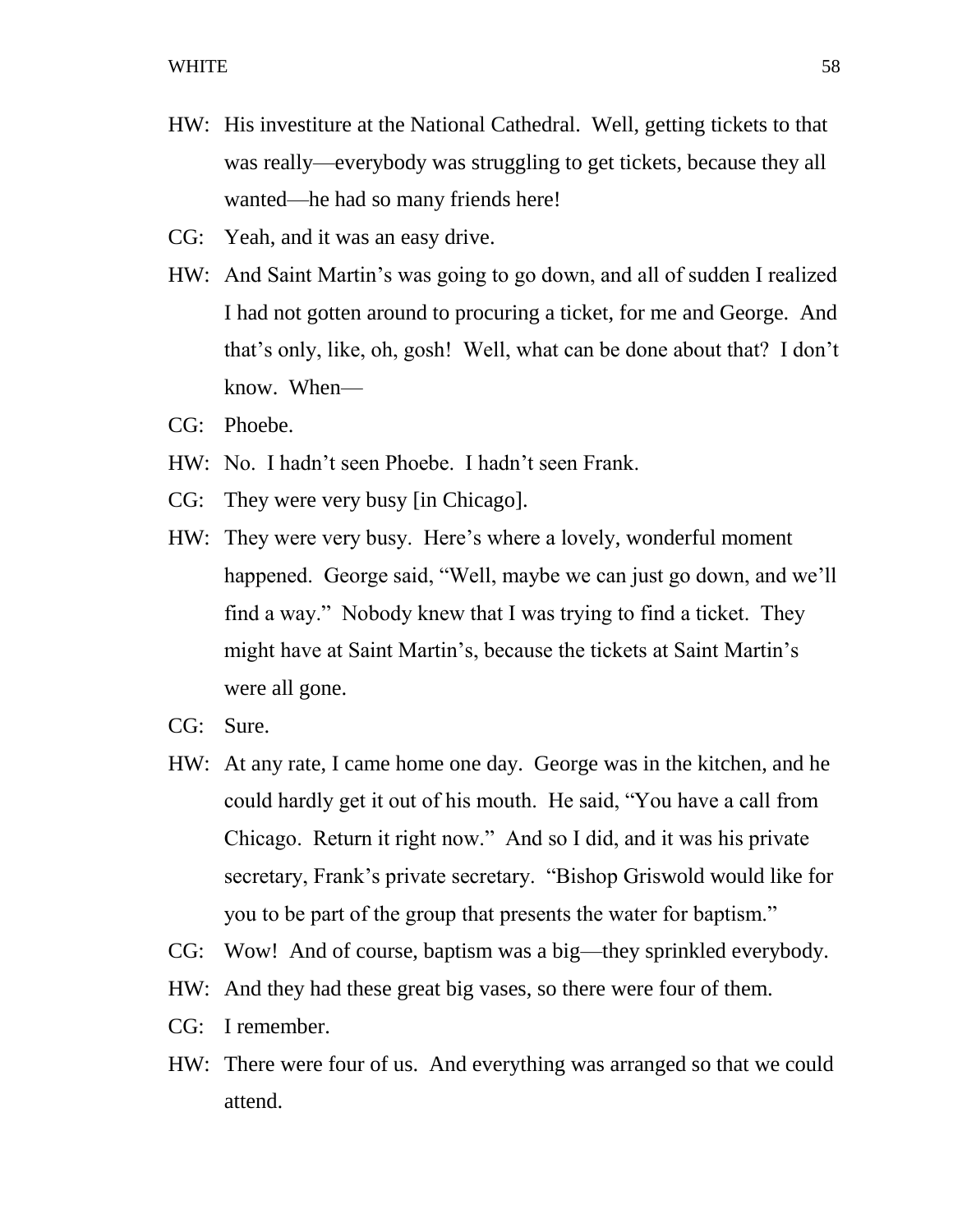- CG: There goes your ticket!
- HW: Well, I looked around—George was crying.
- CG: Oh, I can imagine.
- HW: I really filled up at that point.
- CG: It chokes you up.
- HW: Yeah. And we had to go down for the rehearsal, for Friday afternoon.
- CG: Sure. It was a wonderful event. Okay, so you are no longer a staff member.
- HW: No.
- CG: But you're active. You're teaching; you're doing all of those things. You're on the history—I don't know whether there was a history committee then or not, but you're on it now. And in comes our new bishop. Charles Bennison is the coadjutor, and some time in early 1998, a little longer than he wanted to wait, a little longer than was originally planned, he becomes the diocesan. What was that transition like? And what has it been like from inside, semi-inside, outside position, watching what's been happening in the diocese over the last fourteen years?
- HW: You put me just where I am, an observer, an active observer.
- CG: A little bit more, yeah.
- HW: I'm active, but an observer to diocesan matters and events.
- CG: Yeah, but you had a lot of inside connections and what not.
- HW: Well, a lot of—still aware of things going on. First of all, when Charles when—I'll refer to him as Charles. When Charles became the diocesan, I asked for an exit interview. He did not . . . he had not asked me one question about the resource center. Not one. So I said, "Could I have an interview with you? Could we have an exit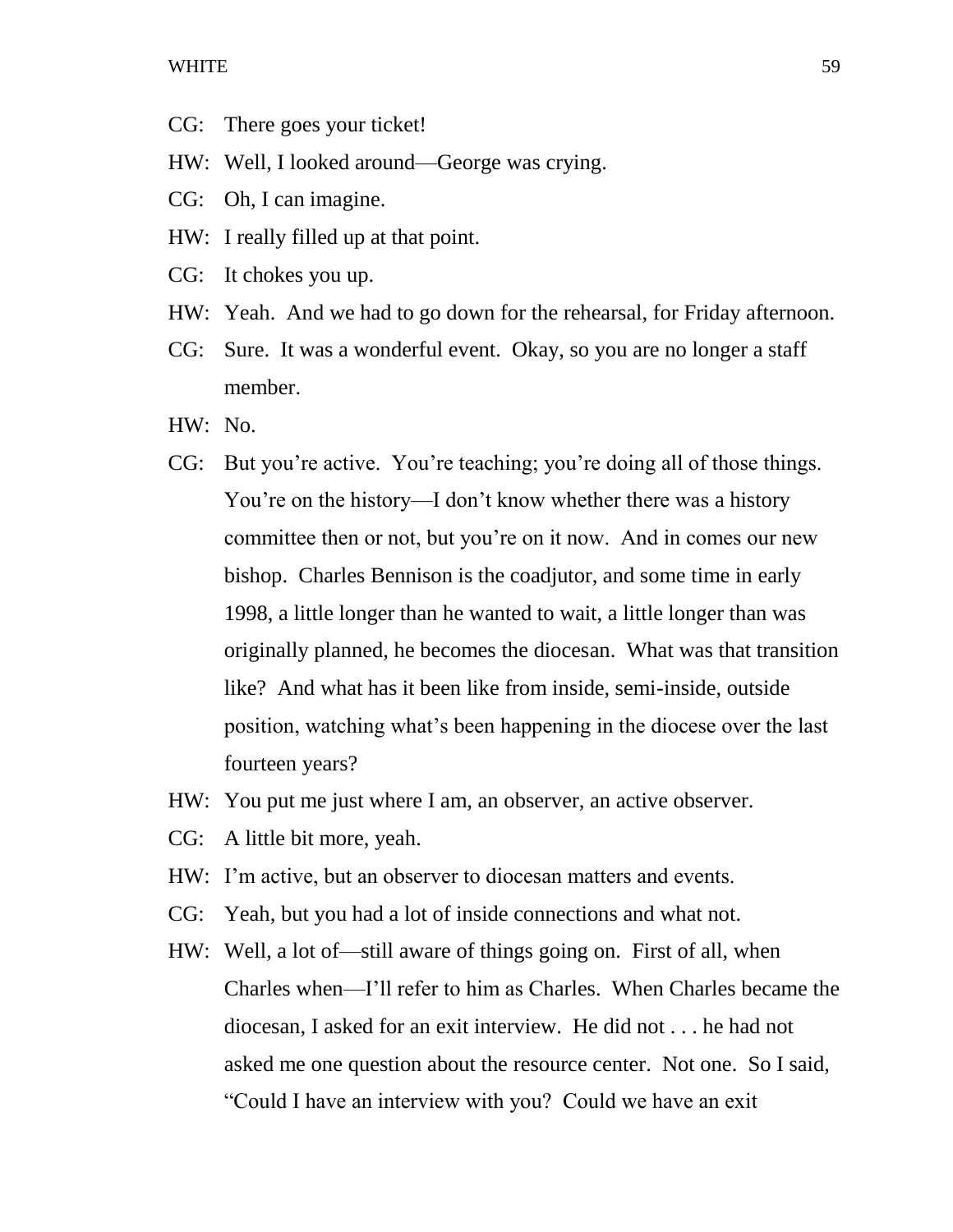interview? I'd like to bring you up to date about the resource center, and all that's been going on there." And he said, "Yes, certainly." So we had a very pleasant visit, but he didn't ask me a word about the resource center.

- CG: Okay.
- HW: He redirected everything. We just talked about the convention, and this and that and the other thing. He was very amiable, and he was always asking about George. By this time, in the year 2000, Parkinson's was beginning to take its toll on George, and so affecting him physically, although we were still traveling. We had moved here, at Cathedral Village, and he was doing extremely well here. But that was it. [Charles] didn't ask me about Robyn. He didn't ask me about director. He didn't ask me about anything, and I left very frustrated, because I was not able to tell him the history of how it all came about.
- CG: Did you sense that that was because it was not a priority for him?
- HW: Not only it was not a priority. He was not interested.
- CG: Or more than not a priority; he just didn't care.
- HW: Mm.
- CG: All right.
- HW: And that raised concern for me. But I knew Robyn was on the staff, but she had very quickly, by the year 2000, I think, realized she could not work. She went to 815. She decided to accept the post at 815, where she had been working before, and Margaret Sipple—did you know Margaret and Peter?
- CG: Yes, I did.
- HW: Margaret was then asked to be the director. By this time, a major thing had happened, and that was part of what turned Robyn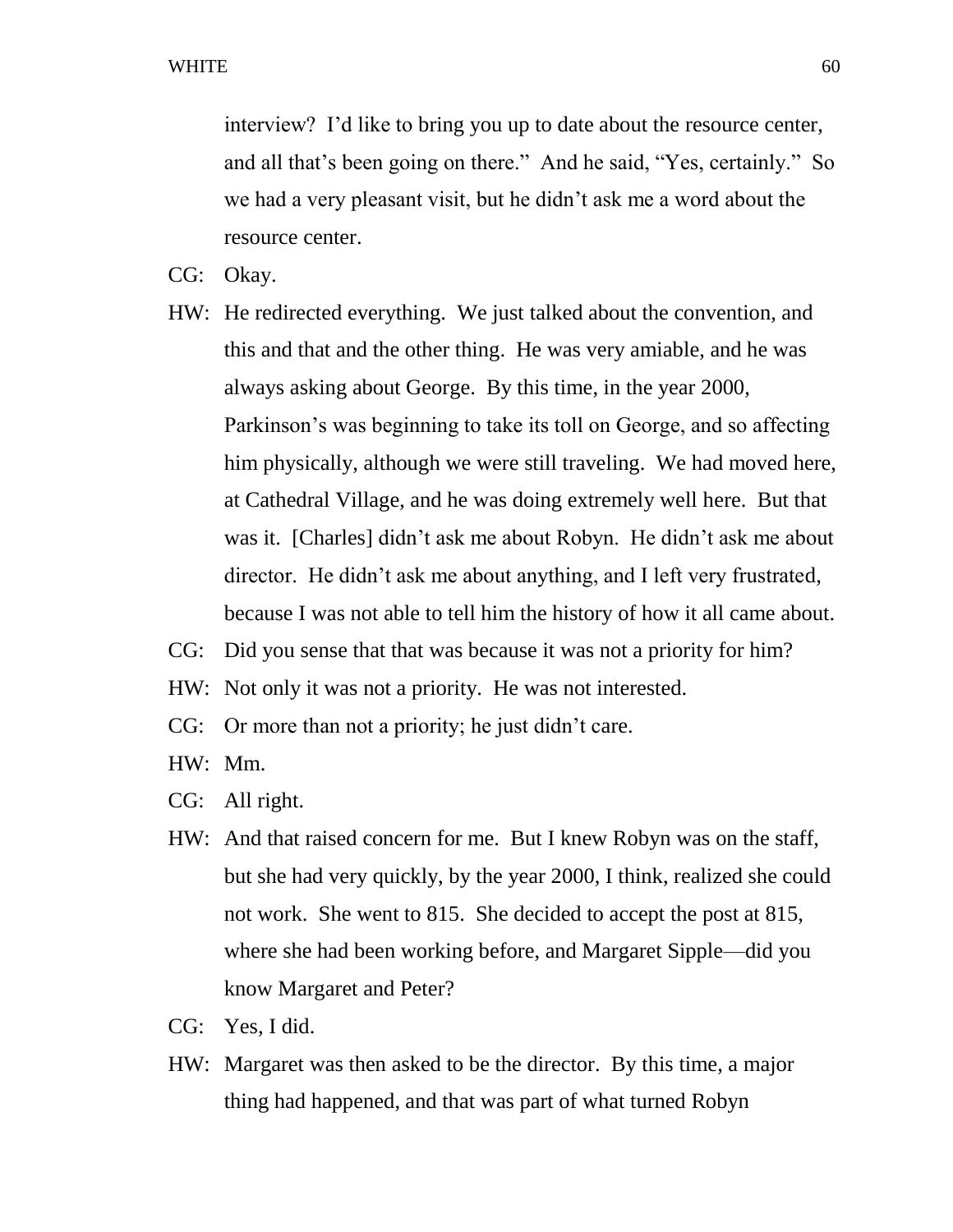completely off, and she would—about this, if you were talking with her. He moved the resource center down to Church House, eviscerated the whole thing. Staff, he discontinued; no appointments to staff. Didn't need the committee. Didn't need the resources to be—everything should be at Church House, which was totally antithetical to what Allen Bartlett was doing. Allen Bartlett, which it needs to be said here, at this point, decentralized Church House.

- CG: And Charles did the opposite.
- HW: He did just the opposite. And Allen and Lyman both had the wisdom to realize that if you're congregations are Congregationalists, where is the strength?
- CG: All right, now let me ask you a question. I want to talk more about Bennison and his time, and all the controversies in a second. But one of the things that you talked about earlier on was Jack Hardwick, who was by this time dead, but was the—I guess he was the first dean of the Cathedral, but he was also—
- HW: 1992.
- CG: —the rector, because Bartlett was the one that turned the Church of our Savior into the Cathedral Church of our Savior, now known as Philadelphia Cathedral. He was pushing for lay leadership, and the lay leadership in this diocese has always been a little frisky, and always been a little bit—there's always been a little bit of competition between the traditional Episcopal hierarchy and the laymen, and this has been seen over the years; this can be seen in any number of books.
- HW: And part of the struggles.
- CG: But part of the struggles between the standing committee and elsewhere. Do you think that Hardwick's encouragement of that, and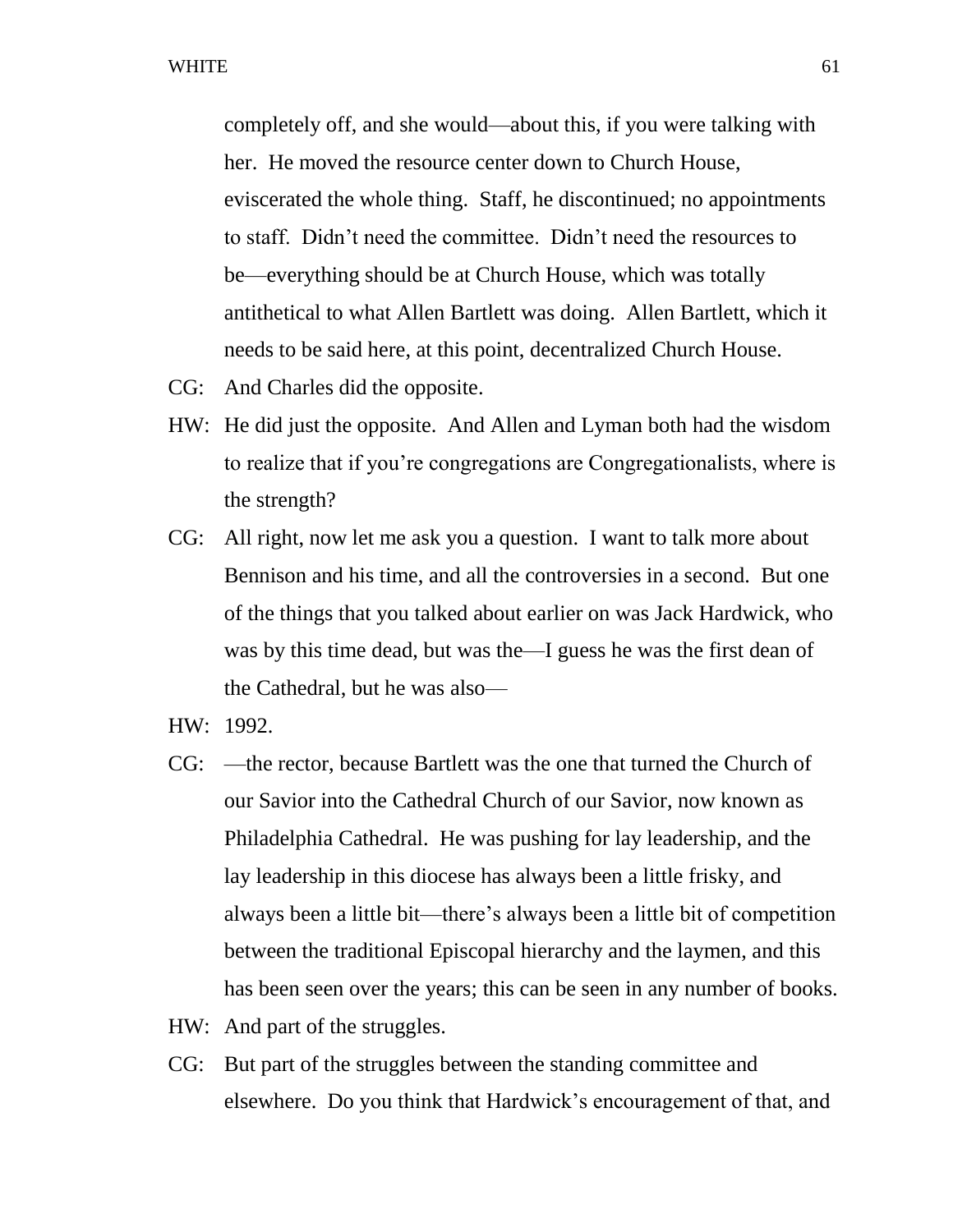that whole generation that really became empowered, and active, during the Bartlett and then Bennison years, was feistier and therefore more resistive to a bishop that came in like Bennison did, with very strong ideas that not necessarily everybody was going to agree with? In other words, do you think that it ended up being a good thing, and causing some of the tension that later grew up between the standing committee and the church generally, and the bishop? Because it did, because he ultimately was called to resign. He didn't do it. He was inhibited. He didn't quit; he kept going and doing things that people didn't want, and there was all this horrible time. Do you think that that encouraged him?

- HW: I think as an observer, not deeply involved in the day-to-day things, as an observer, I think that he was moving in such a direction—let's go to principles. His principles were so different from what had been applied regarding the resource center.
- CG: Expand on that.
- HW: I'm going to. Remember that we said, Phoebe—going back to Phoebe, the founder—Phoebe said, "Parish-based committee."
- CG: Can you widen this beyond just the resource center?
- HW: Yes. Well, it opened up, in this diocese—this is just my own personal feeling, by observation and experience. When you have a committee for resource center that's being as fully supportive as the resource center was by Lyman, and then Allen, their full energy, decentralizing Church House. Allen even referred to it as "Church House West." Our group went down and did things at Church House. We provided lunch for the staff at Church House. There was a strong intermingling between the resource center people, committee, staff, and the people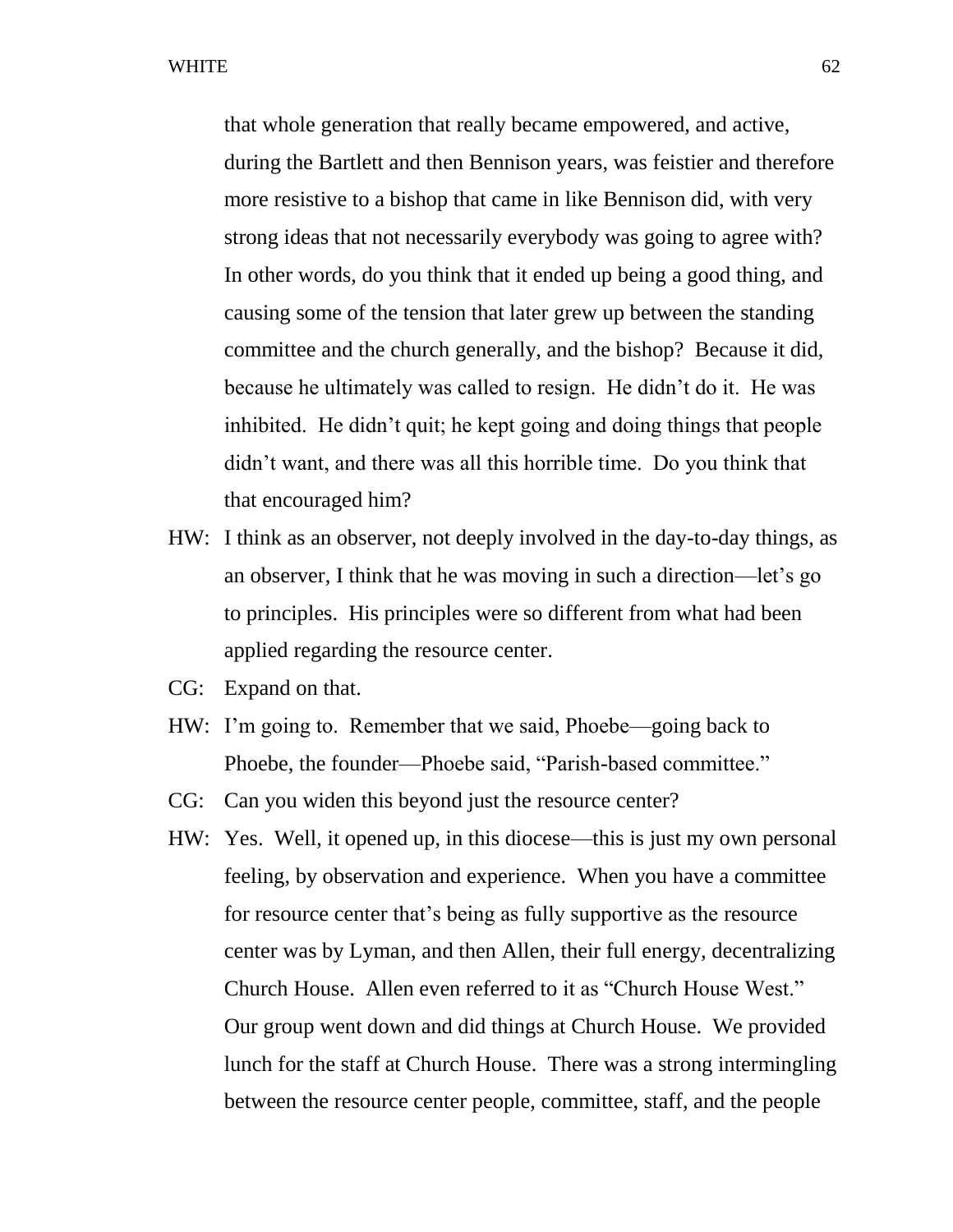working at Church House. It's just a whole different feel about people collaborating. Collaboration, collaboration.

And the fact that the principles of parish-based leadership for the diocese? Go back to Bishop DeWitt's time. People who were out of sync with their congregation and their rector, over racial issues, Vietnam, all the rest of it—tended to work at the diocese, or do things at the diocese. And the congregations began to fall further and further away from Church House. And Church House was seen as the enemy, in the DeWitt years.

Lyman began with all these other dynamics, like ordination issues, women issues, sexuality, racism. And the things that Allen got into later on, as you follow that train, those successful years—if you look at the time line now that we've been doing in this remembrance, it's in this period of Lyman Ogilby, at the end of DeWitt, to the end of Allen Bartlett's tenure, that all of the energy is there on that time line. It's extraordinary. And then after the Bartlett years, the time line fades out. There just doesn't seem to be much out there.

CG: What do you think it was about Charles? He's viewed as an imperial, or a traditionally—

HW: I think that's the word.

- CG: —monarchical bishop. And there are bishops who are like that.
- HW: I think you've hit a really important word, from my observation. Imperialism at any point, with anyone or group, is going to be difficult. And his imperialism as I saw it, being energized, was in the principle of top-down. He wanted people on his staff who were ordained, and if they weren't ordained, they should have their PhDs, or be top authoritative people, recognized as authoritative people.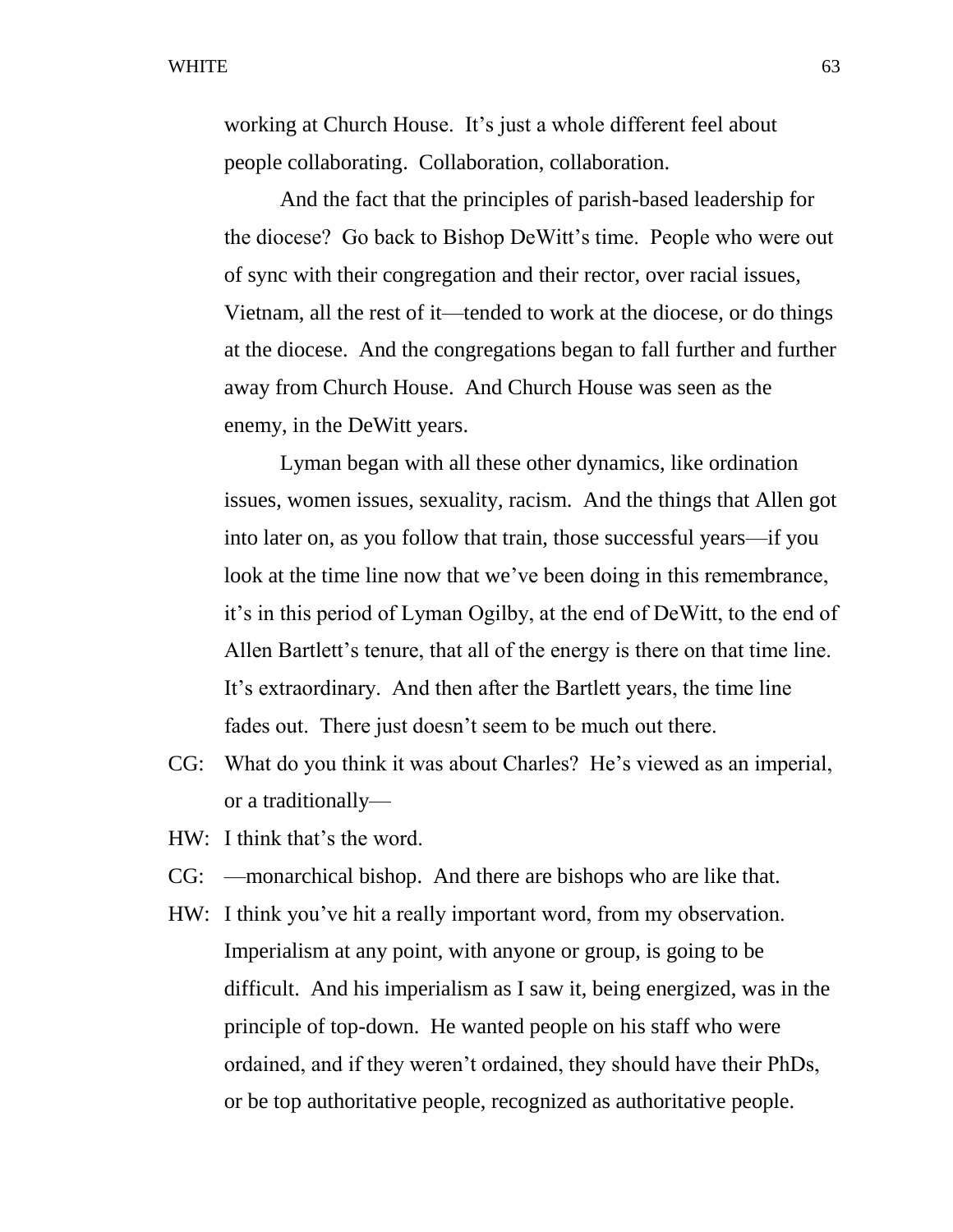That's totally antithetical to what Phoebe was suggesting, and what we were experiencing in the eighties and the nineties.

- CG: Put on your psychologist hat for a minute. Neither one of us owns one, but put it on for a second. Why do you think he was so resistant to a collegial kind of a management style? One of the reasons, and this is a fair one, is that he was committed to what he thought was the right thing to do for the diocese, and we've got to respect that. But he sort of turned people off, didn't he? And yet, one-on-one with people in trouble, or people who were in pain, he was superb.
- HW: He had a particular gift in that. He never forgot a name! Never forgot a name!
- CG: Yeah. And he was very kind.
- HW: I know we all envied that.
- CG: As you say, he was kind to you about George. He was kind to me about things. Lots of people will tell you this. What was it? Why did he make the diocese so damn mad? And he did!
- HW: I think it's in one particular area. I think he brought a background that we've all been sorting through, and this court sorted through, and all of that. Someone called Robyn Szoke from Los Angeles, as soon as Charles was elected, said, "I don't understand. You all did not do your homework." So Charles brought his own baggage into whatever it was. He was a good man. Ann Greene often refers to Charles the Good, you know, looking at the good things that he did. He wasn't trying to fail.
- CG: He really was a Jekyll and Hyde, though, in many ways, wasn't he?
- HW: He was, but from an observer's point of view, what I think was the turning point—he got this bee in his bonnet about Wapiti.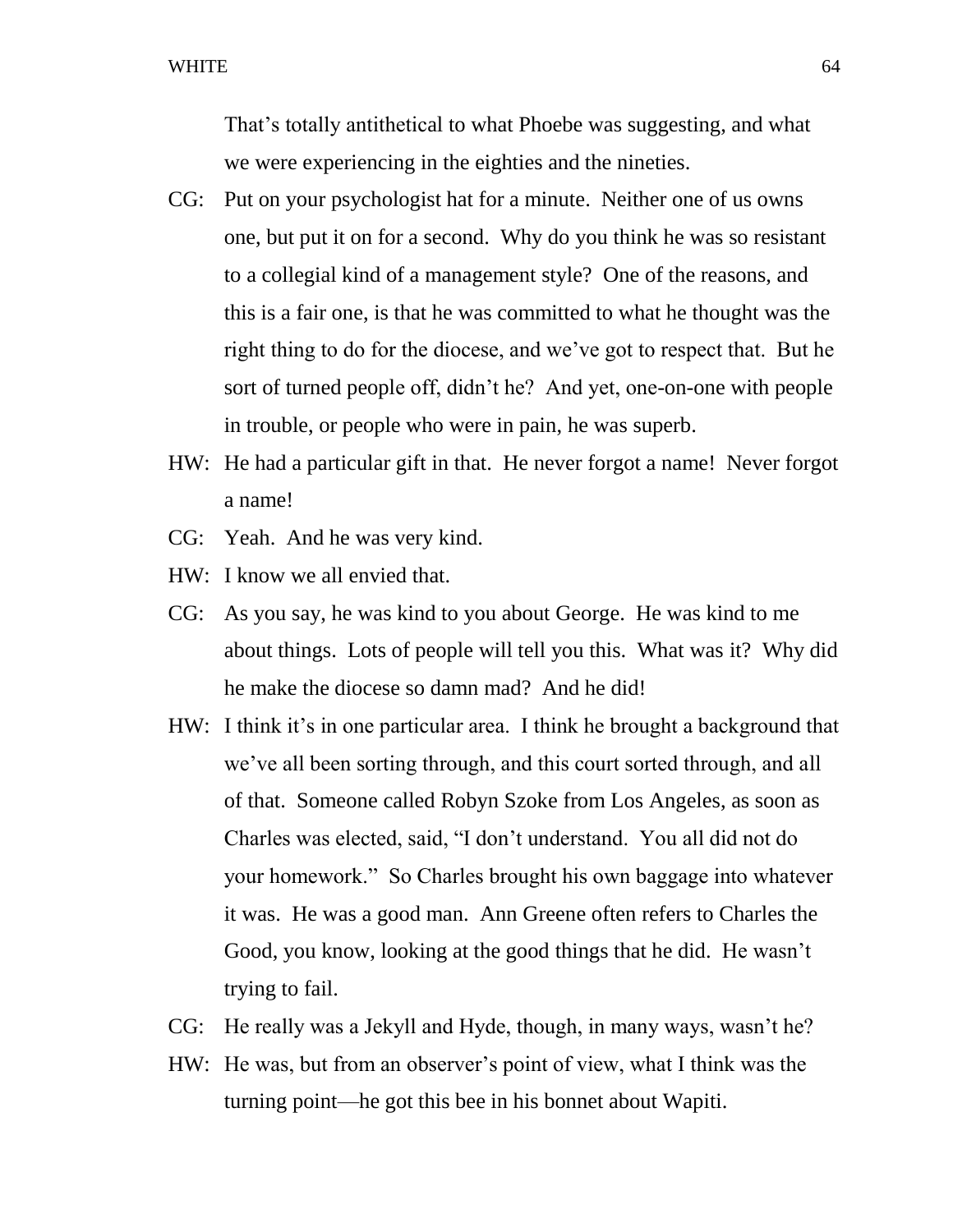- CG: The camp, the diocesan camp.
- HW: And I think he became so wedded to that, so enamored of that idea, so in love with that property, what he, he Charles, wanted to do with that property that everything else got left behind. I know that Pat Pregmon was his legal person, for doing all of the things that were needed to be done for legal easement of what the land could be used for, and not be used for, what needed to be preserved, what needed to be protected for the eagles, etcetera, etcetera. That's where his energy was!
- CG: How much of the resistance—
- HW: And if the energy was that focused, and my point: what else was not being tended to?
- CG: Being tended to? How much of the resistance to him—and this has always been a fairly progressive diocese. Even the experiences you had at Saint Jude's—Saint Jude's changed over time.
- HW: Oh, well look at it now! Another story.
- CG: Most parishes have. There were a few that were rebellious about women, and about gays, and what not. But Charles was a very—
- HW: You know, Saint Jude's right now has a woman priest, and a member of the vestry who has a partner, and they hosted the most successful workshop on racism that I've attended all this last year. Now, how's that for righting?
- CG: Yeah. Well, yeah, exactly. It's like the Philadelphia Phillies were the last team to integrate in the National League, and last year, in this past baseball season, they had more black players than any team in Major League Baseball. So, things do change.
- HW: Things change, mm-hm.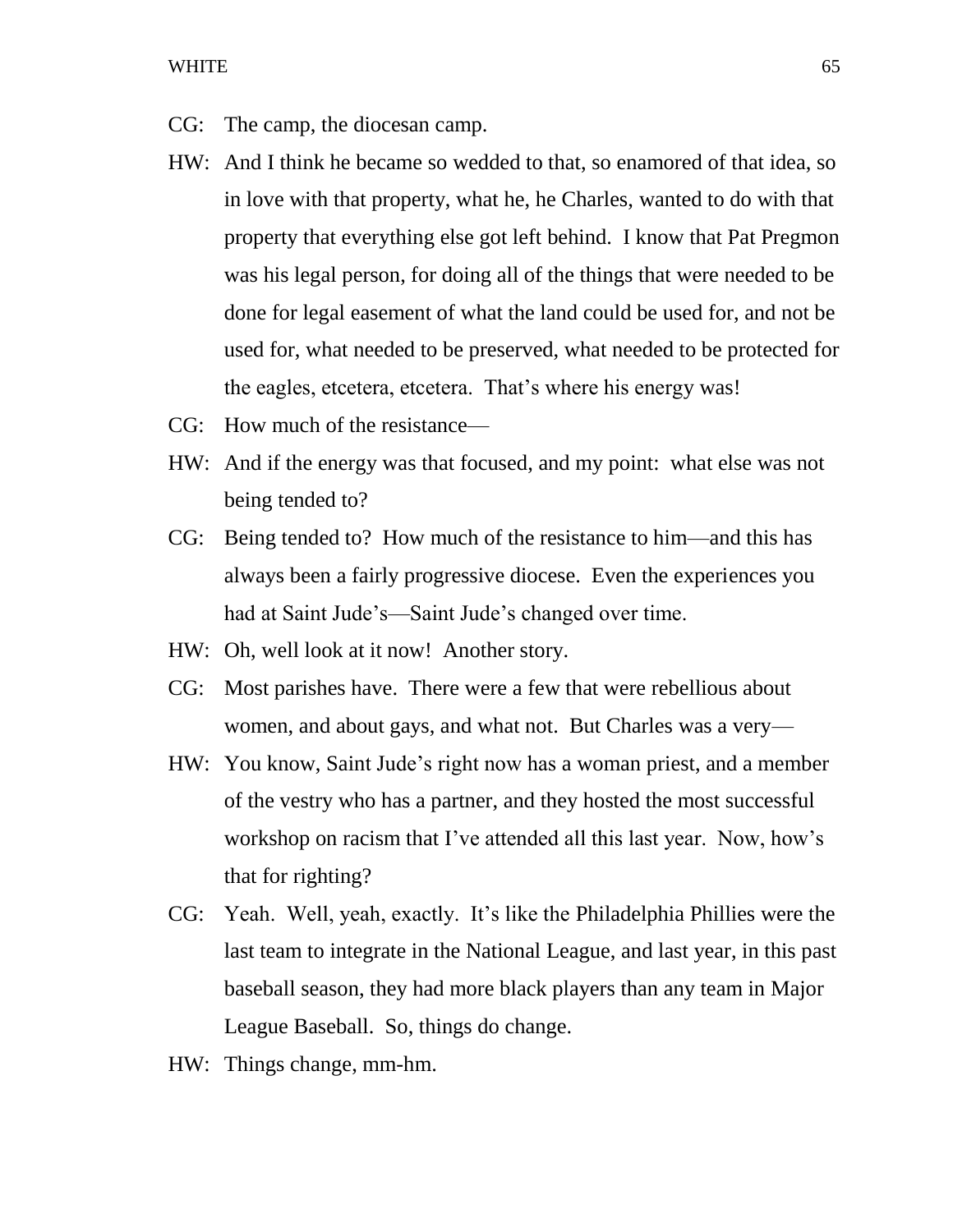- CG: The interesting thing is that Bennison was perhaps the most supportive of women and gays of any of our bishops.
- HW: Not true.
- CG: Well, I think it may be true, but that's all right.
- HW: Yeah, I'm speaking as observer, and the experience of some older women in the diocese who tried to get in the front door for the process. I'm not talking about old women; I'm just talking about women in their forties, thirties and forties.
- CG: Okay. Well, he had an age problem. He didn't want to ordain them.
- HW: He also did not want—he wanted Jeff Ross to go with him, after Jeff was ordained, to go around the diocese to recruit young men for the process.
- CG: Okay. All right.
- HW: Now, that's a factor I know is true.
- CG: All right. Well, but he came across when he was elected, and certainly on the gay issue, and certainly on the ordination of women generally; whether or not he practiced it in the diocese because of financial or balance reasons, I don't know. But everybody—there weren't many parishes that were fully supportive of him. They ranged from the Good Samaritans, which was a fairly conservative, large, rich parish, to even Saint David's in Radnor, who didn't really pull out. But there was resistance across the board. Was it his imperiousness, do you think? His lack of willingness to—?
- HW: I think that certainly was a part of it.
- CG: His insensitivity?
- HW: I need to speak up here, and say that as one who is observing all of this and making comment, I'm affected and biased by what I saw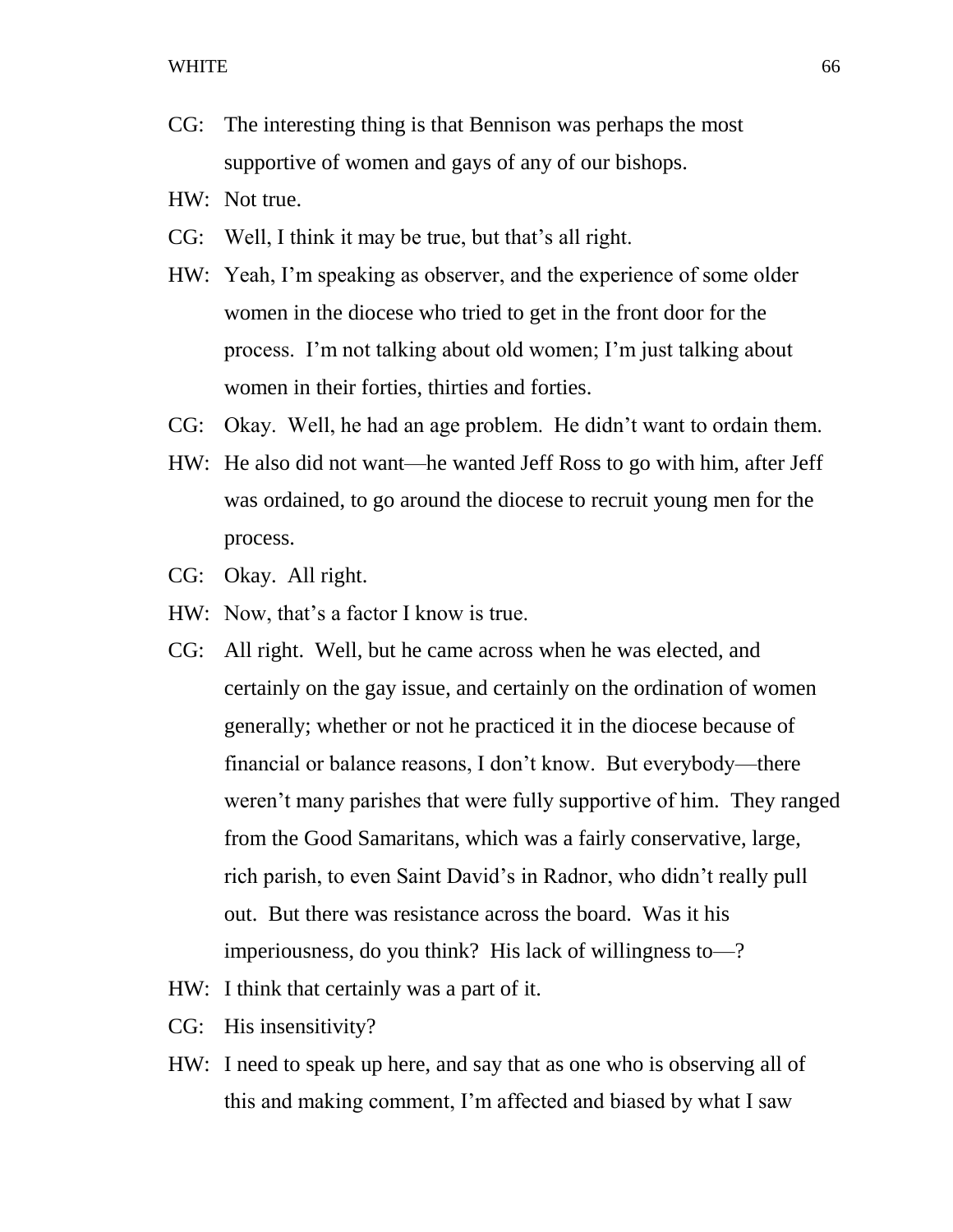happen to the resource center, what I saw happen to Wapiti, what I saw happen to some of my women friends who wanted to explore the process, and the consequences of all that. So that's my relationship with Charles, at this point. And it makes me sad.

- CG: How do you think it could have been handled better? Because there's also the view among many that the standing committee overstepped, as well as the bishop overstepped. In other words, there's plenty of blame to go around.
- HW: Once you start getting things wacky, wacky things happen.
- CG: There's wacky everything, yeah. And the whole business that ended up in his being relieved of duty for those number of years—that was something that was brought in out of left field, really, because of the stuff that they were doing in diocese. How could it have been better handled? Could he have been more sensitive, and resigned earlier, retired earlier?
- HW: I can't comment on that for two personal reasons. By 2005, we were losing George, and from 2005 to 2008, my attention was totally here, with George.
- CG: Right. Sure.
- HW: He eventually was in hospice, and our three sons were here, and it became such a strong family matter that—
- CG: Everything else was—
- HW: —everything else was secondary. I had been, the first four years, 2000 to 2004. I was deeply involved in the conference center at Adelynrood. In fact, I was a Companion in charge of discerners for those four years, which really took a lot of time. So I was really out.
- CG: Of diocesan—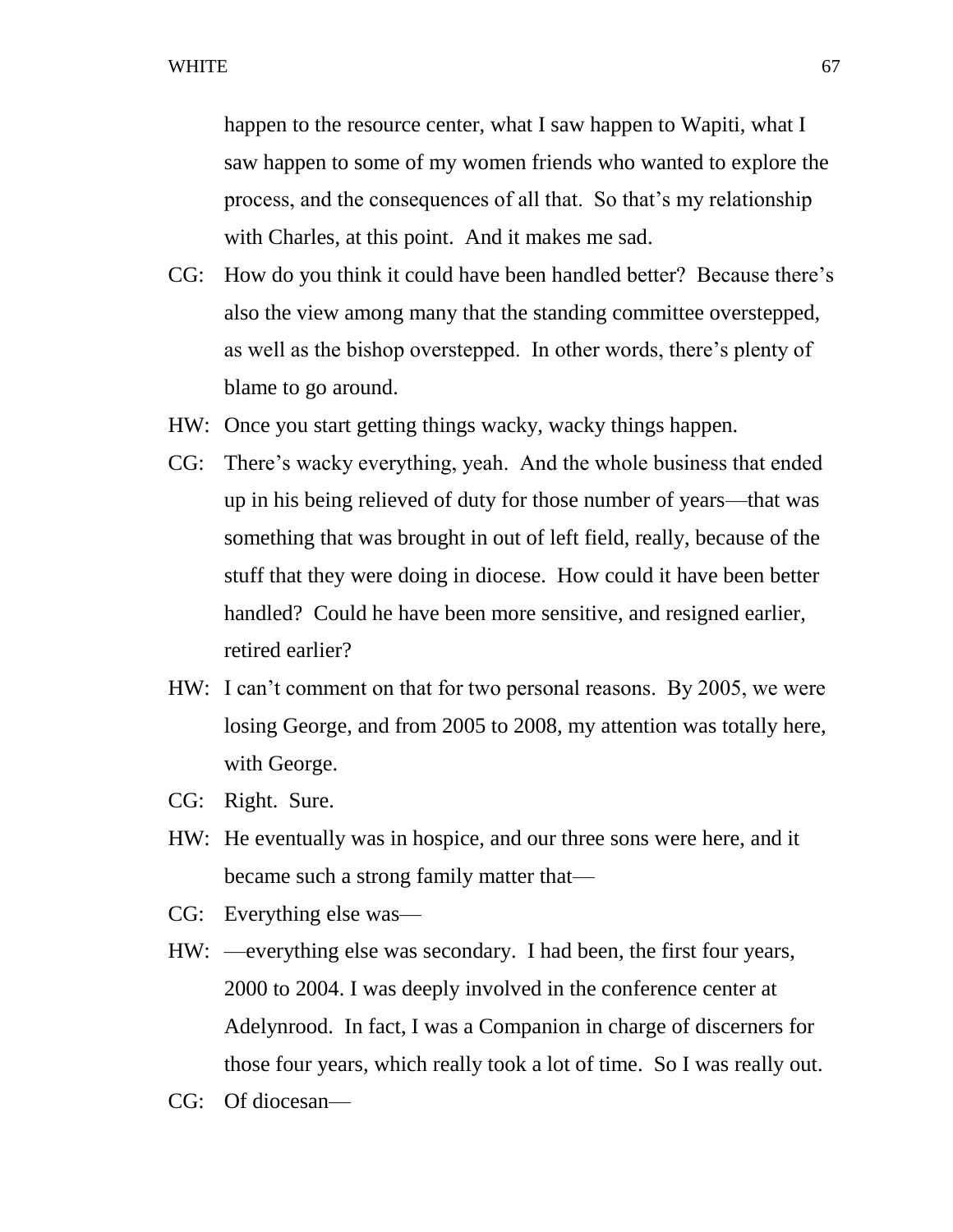- HW: I was not conscious of the comings and goings. I was aware that Marek was causing quite a stir in the diocese about taking such—
- CG: Marek Zabriskie, the rector of Saint Thomas'.
- HW: Yeah. He was vocal. I heard things here, there, and everywhere. But I was essentially out of it. And it's only been since 2009, when Jeff Ross asked me to come down to Saint Peter's, to be the inaugural speaker for his summer series, that he—
- CG: Saint Peter's, Third and Vine?
- HW: No, Saint Peter's, Lewes, Delaware.
- CG: Oh.
- HW: Yeah, he has a fabulous story going on there, and successful, doing incredible things with biblical studies in that congregation. He called me essentially out of retirement, and asked me to do the inaugural thing for his summer series that he does. And I laugh, because that put me back on the horse.
- CG: Yeah, well, and one of the horses, or at least one of the places that the horses have driven you, is to the diocesan history committee, which because of Bennison, published the diocesan history. It wouldn't have happened if it hadn't been for him. This is the Jekyll and Hyde thing again. What do you think the role of the diocesan history committee, and more to the point, history, should be, as we move forward, since you're participating in it?
- HW: It can be summed up in very recent feelings. I give a lot of credit to Cliff. His report to the bishop of the history of this committee is really important. It's the first I've seen.
- CG: Cliff?
- HW: Bill Cutler; excuse me.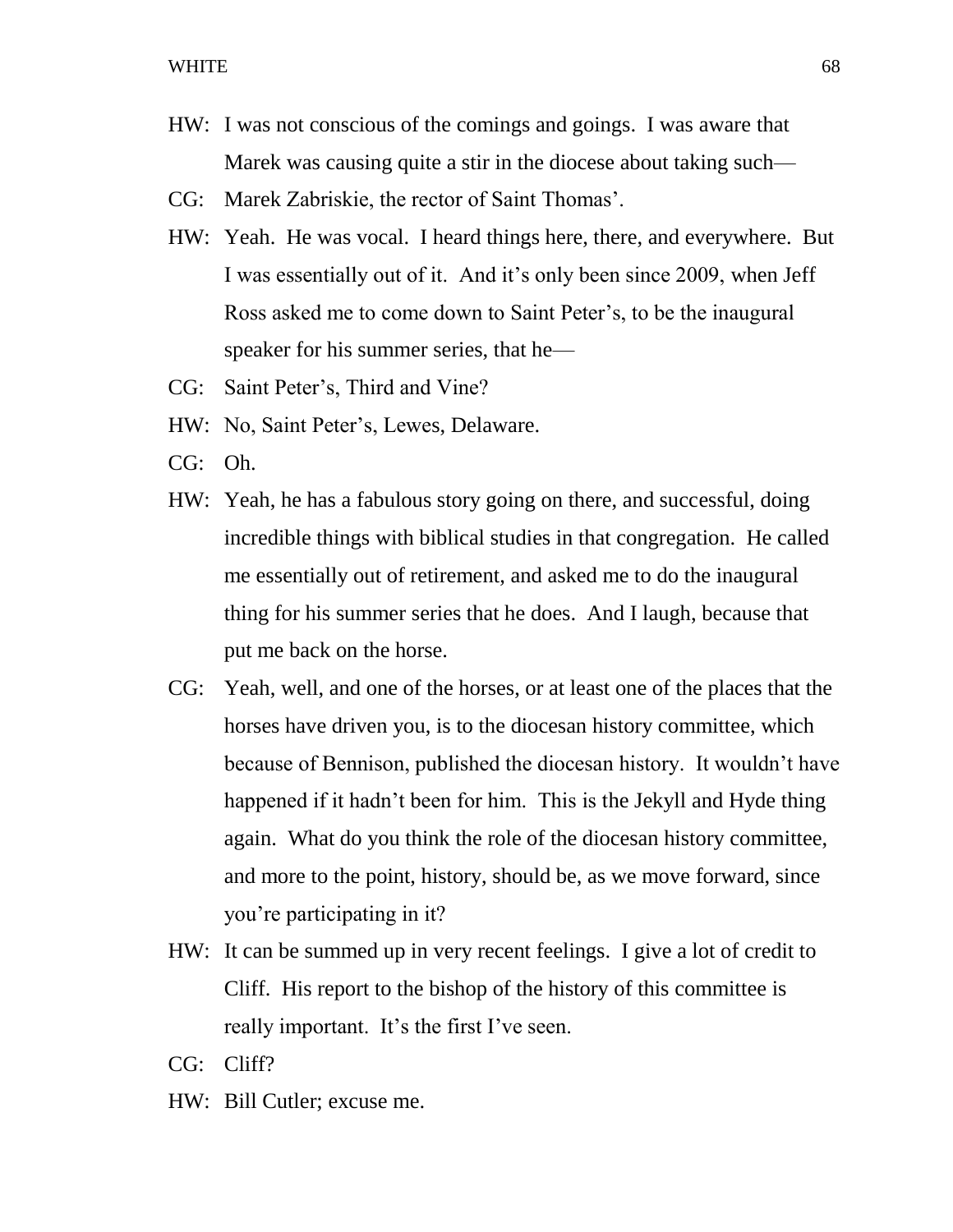- CG: Oh, Bill Cutler.
- HW: Sorry, I misspoke. Bill Cutler.
- CG: Cliff Cutler is the rector of another church, yeah.
- HW: I got my Cutlers mixed up. I was really impressed by that. There was no such thing as a really functioning history committee. It came out of the '97 convention.
- CG: Right.
- HW: That's how I was involved. In fact, that's how these meetings continued, because Charles asked me to set up a meeting here at Cathedral Village for the committee, and we've been having those. But nothing was really, except it got focused on the book. And not only were meetings here, but meetings were everywhere.
- CG: Right.
- HW: And the sad, sad story of what happened to our diocesan archivist. That happened under Lyman's time. What was that wonderful man's name?
- CG: Glenn Colliver.
- HW: Glenn Colliver. He was cut out of the budget line for the diocese, and he continued to work as archivist.
- CG: Yeah.
- HW: That man is a saint.
- CG: Yes, he is. The other interesting thing is that the book, while not complete, and the fact that you can't cover everything in a book of 300 and whatever it is pages, covering 325 years, generated this program, which is an ongoing—this oral history program is an ongoing thing. Are you happy to be part of this program?
- HW: This immediate—the oral history program?